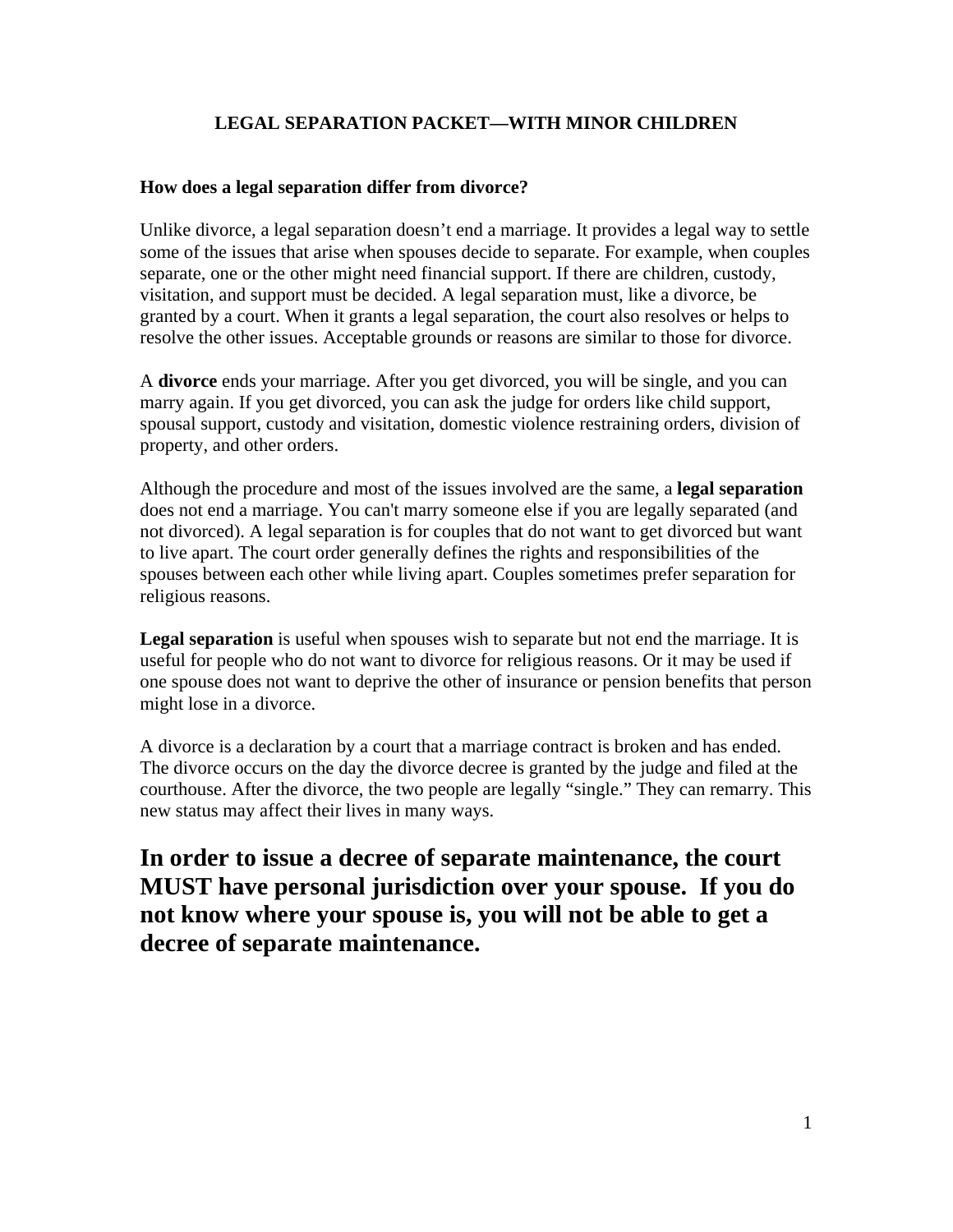| IN THE SUPERIOR COURT OF                                                                         | <b>COUNTY</b>                                                            |
|--------------------------------------------------------------------------------------------------|--------------------------------------------------------------------------|
| <b>STATE OF GEORGIA</b>                                                                          |                                                                          |
| Plaintiff,<br>V.                                                                                 | Civil Action No.                                                         |
| Defendant.                                                                                       |                                                                          |
| <b>COMPLAINT FOR SEPARATE MAINTENANCE</b>                                                        |                                                                          |
|                                                                                                  |                                                                          |
| 1.                                                                                               |                                                                          |
| <b>Jurisdiction and Venue</b> (Check a, b or c)                                                  |                                                                          |
| The Defendant is a resident of ________________________ County, Georgia and<br>a)<br>$\Box$      |                                                                          |
| can be served with a copy of this complaint and summons at the following address:                |                                                                          |
| b)<br>$\Box$                                                                                     | The Defendant is a non-resident of the State of Georgia, but s/he may be |
| personally served with a copy of this complaint and summons in __________________                |                                                                          |
| County, Georgia at the following address:                                                        |                                                                          |
|                                                                                                  |                                                                          |
|                                                                                                  |                                                                          |
| The Defendant is a non-resident of the State of Georgia and cannot be<br>$\mathbf{c})$<br>$\Box$ |                                                                          |
| personally served with process within the state; however, the Defendant owns property            |                                                                          |
|                                                                                                  |                                                                          |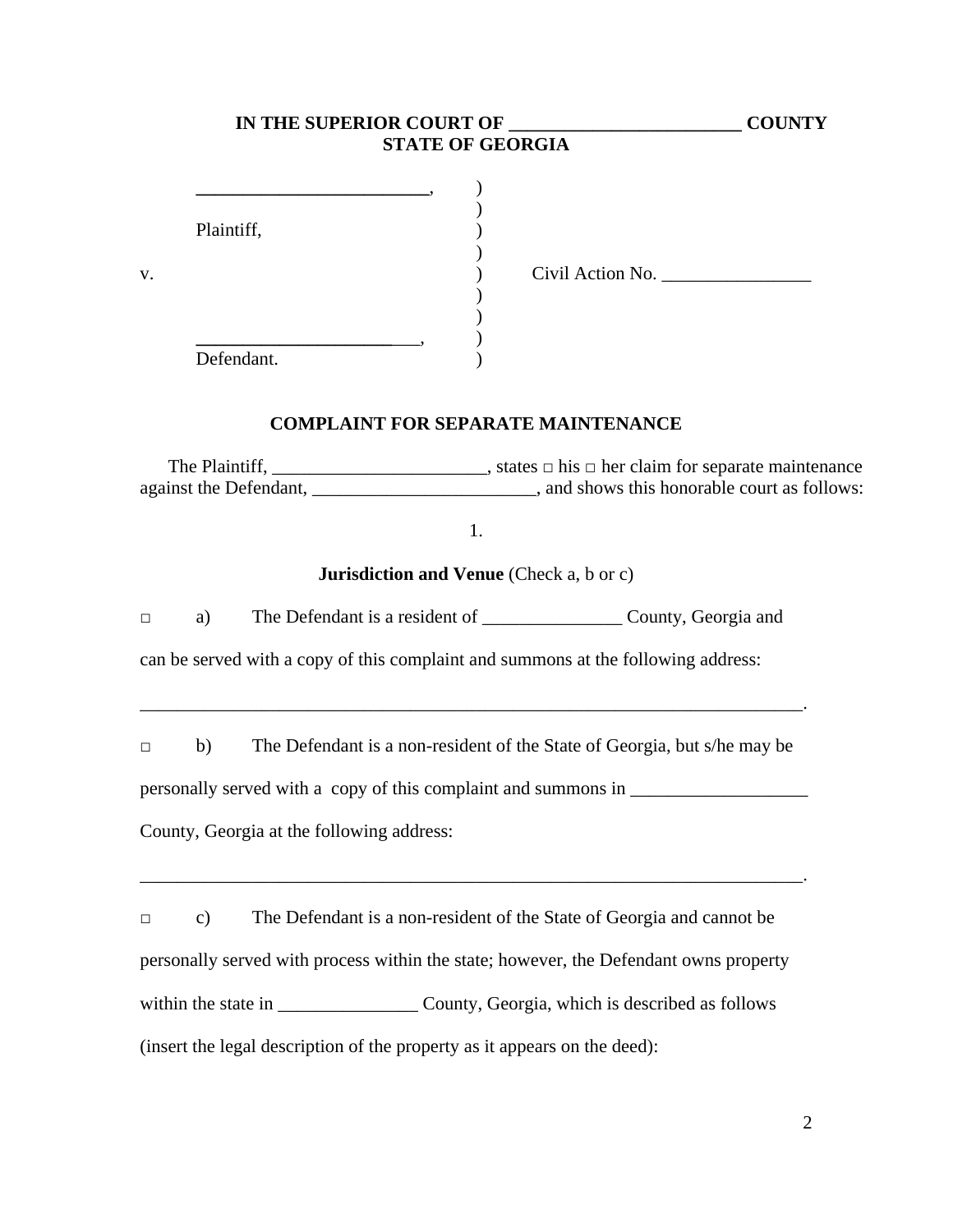| d) | The Defendant has signed an Acknowledgement of Service.              |
|----|----------------------------------------------------------------------|
| e) | The Defendant has signed an Acknowledgement of Service, Affidavit of |
|    | Waiver of Venue and Personal Jursidiction.                           |

2.

# **Date of Marriage (Check a or b)**

| $\Box$ | a) Plaintiff and Defendant were lawfully married on                           |         |  |
|--------|-------------------------------------------------------------------------------|---------|--|
|        |                                                                               | County, |  |
|        | $\frac{1}{\sqrt{1-\frac{1}{2}}\left(\frac{1}{2}-\frac{1}{2}\right)}$ (State). |         |  |
| $\Box$ | b) Plaintiff and Defendant are common law married, having entered into a      |         |  |
|        | common law marriage before January 1 1997 as of                               |         |  |
|        |                                                                               |         |  |
|        |                                                                               |         |  |
|        | Note: Common law marriage was abolished in Georgia in 1997.                   |         |  |
|        | 3.                                                                            |         |  |
|        | Date of separation                                                            |         |  |
| $\Box$ |                                                                               |         |  |

remained in a bona fide state of separation since that date.

4.

# **Reason for separation (choose a or b)**

□ a) The separation between the parties was by virtue of a mutual agreement.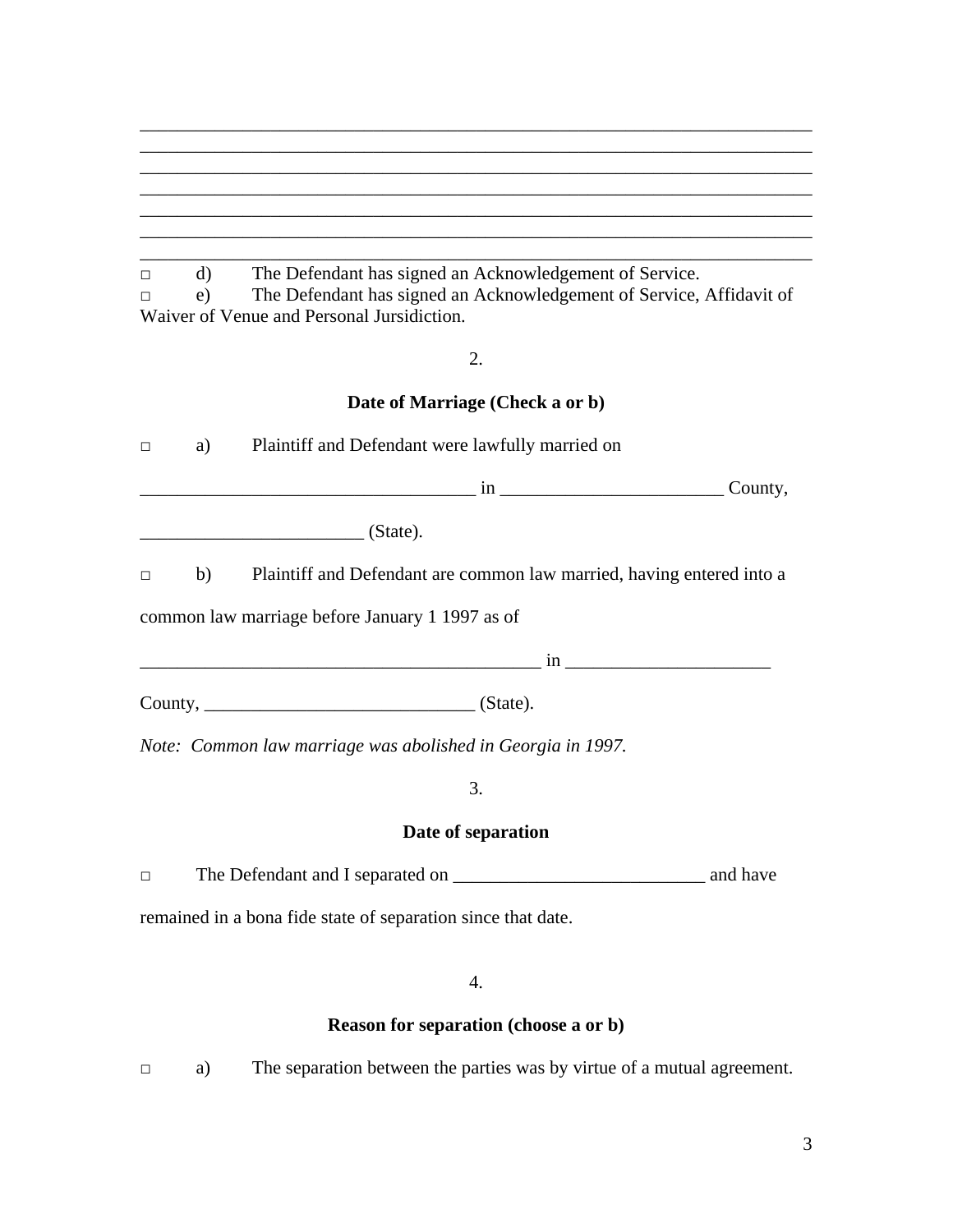□ b) The separation between the parties was due to misconduct on the part of the Defendant which is described as follows:

\_\_\_\_\_\_\_\_\_\_\_\_\_\_\_\_\_\_\_\_\_\_\_\_\_\_\_\_\_\_\_\_\_\_\_\_\_\_\_\_\_\_\_\_\_\_\_\_\_\_\_\_\_\_\_\_\_\_\_\_\_\_\_\_\_\_\_\_\_\_\_\_ \_\_\_\_\_\_\_\_\_\_\_\_\_\_\_\_\_\_\_\_\_\_\_\_\_\_\_\_\_\_\_\_\_\_\_\_\_\_\_\_\_\_\_\_\_\_\_\_\_\_\_\_\_\_\_\_\_\_\_\_\_\_\_\_\_\_\_\_\_\_\_\_ \_\_\_\_\_\_\_\_\_\_\_\_\_\_\_\_\_\_\_\_\_\_\_\_\_\_\_\_\_\_\_\_\_\_\_\_\_\_\_\_\_\_\_\_\_\_\_\_\_\_\_\_\_\_\_\_\_\_\_\_\_\_\_\_\_\_\_\_\_\_\_\_

5.

# **No pending action for divorce**

□ There is no pending action for divorce between the parties in this state.

6.

### **Settlement Agreement (choose a or b)**

 $\Box$  a) The parties have entered into a written agreement settling the issues of alimony, child support, child custody, and the like. The agreement is filed herewith. □ b) The parties have been unable to settle their differences.

7.

### **Marital Property (Check a, b or c)**

□ a) Defendant and I have no marital property.

 $\Box$  b) Defendant and I have already divided our marital property to our mutual satisfaction.

□ c) Defendant and I have the following marital property that I have checked, and I am seeking an equitable division of this property.

□ A house located at

 \_\_\_\_\_\_\_\_\_\_\_\_\_\_\_\_\_\_\_\_\_\_\_\_\_\_\_\_\_\_\_\_\_\_\_\_\_\_\_\_\_\_\_\_\_\_\_\_\_\_\_\_\_\_\_\_\_\_\_\_\_\_\_\_\_\_ A notice of Lis Pendens is attached hereto as Exhibit "\_\_\_\_."

\_\_\_\_\_\_\_\_\_\_\_\_\_\_\_\_\_\_\_\_\_\_\_\_\_\_\_\_\_\_\_\_\_\_\_\_\_\_\_\_\_\_\_\_\_\_\_\_\_\_\_\_\_\_\_\_\_\_\_\_\_\_\_\_\_\_\_

\_\_\_\_\_\_\_\_\_\_\_\_\_\_\_\_\_\_\_\_\_\_\_\_\_\_\_\_\_\_\_\_\_\_\_\_\_\_\_\_\_\_\_\_\_\_\_\_\_\_\_\_\_\_\_\_\_\_\_\_\_\_\_\_\_\_\_

\_\_\_\_\_\_\_\_\_\_\_\_\_\_\_\_\_\_\_\_\_\_\_\_\_\_\_\_\_\_\_\_\_\_\_\_\_\_\_\_\_\_\_\_\_\_\_\_\_\_\_\_\_\_\_\_\_\_\_\_\_\_\_\_\_\_\_

\_\_\_\_\_\_\_\_\_\_\_\_\_\_\_\_\_\_\_\_\_\_\_\_\_\_\_\_\_\_\_\_\_\_\_\_\_\_\_\_\_\_\_\_\_\_\_\_\_\_\_\_\_\_\_\_\_\_\_\_\_\_\_\_\_\_\_

 $\square$  Pension(s): Mine  $\qquad \qquad \text{My spouse's}$ 

 $\Box$  Motor vehicles (list make, model & year):

□ Furniture (list or attach list):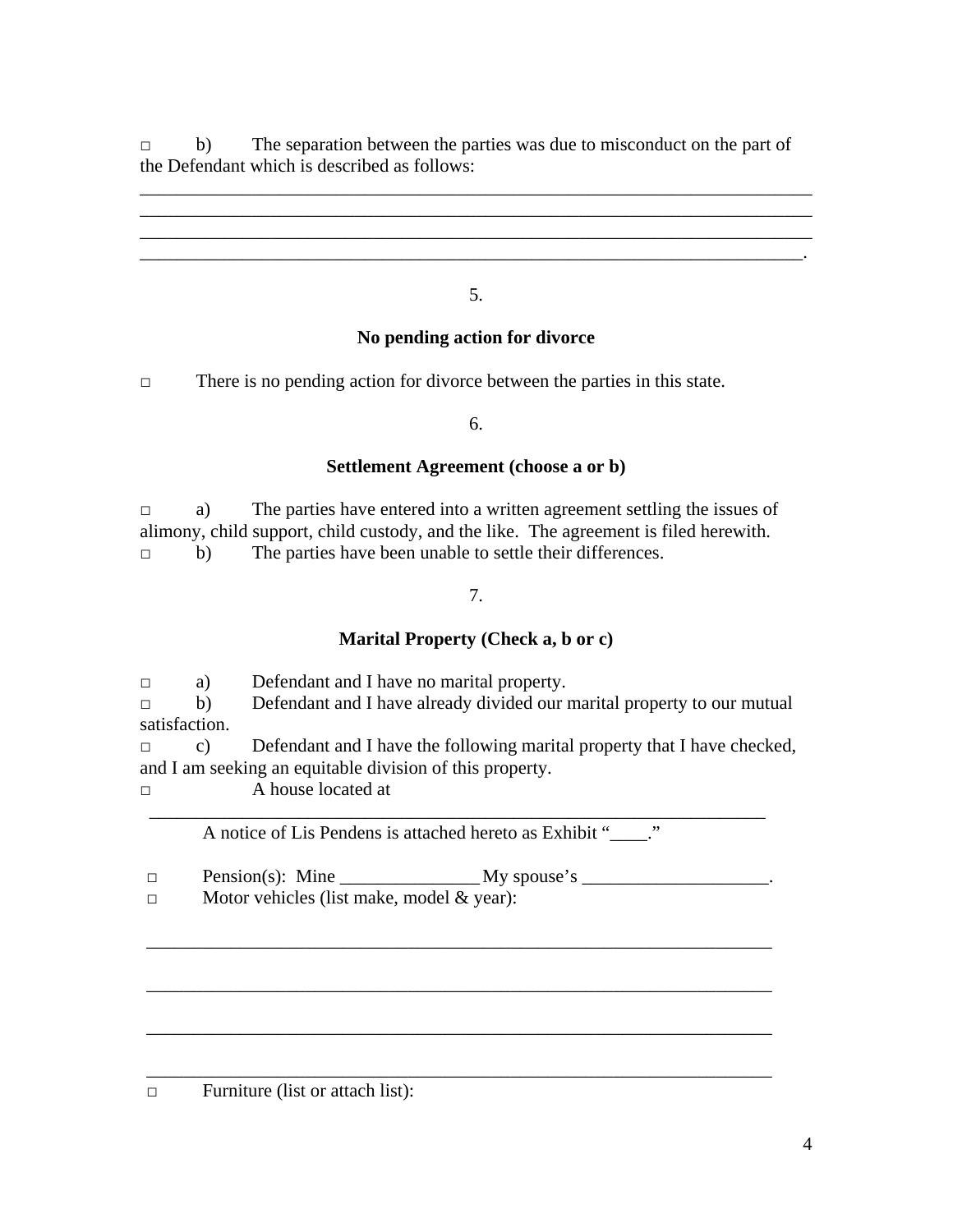| $\Box$ | Bank accounts and investments (list or attach list) |
|--------|-----------------------------------------------------|
|        |                                                     |
|        |                                                     |
|        |                                                     |
|        |                                                     |
|        |                                                     |
| П      | Other:                                              |

\_\_\_\_\_\_\_\_\_\_\_\_\_\_\_\_\_\_\_\_\_\_\_\_\_\_\_\_\_\_\_\_\_\_\_\_\_\_\_\_\_\_\_\_\_\_\_\_\_\_\_\_\_\_\_\_\_\_\_\_\_\_\_\_\_\_

8.

### **Joint Debts (Check a or b)**

□ a) Defendant and I have no joint outstanding debts.

□ b) Defendant and I have the following debts. I have indicated which party should be responsible for each debt. The responsible party will indemnify and hold harmless the non-responsible party for any collection on these obligations.

| Creditor | Amount | <b>Responsible Party</b> |
|----------|--------|--------------------------|
|          |        |                          |
|          |        |                          |
|          |        |                          |
|          |        |                          |
|          |        |                          |
|          |        |                          |

9.

### **Alimony (Check a, b or c)**

□ a) I am seeking temporary alimony which will last until \_\_\_\_\_\_\_\_\_\_\_\_\_\_\_\_\_.

I did not engage in adultery, desertion, cruel treatment, or other fault grounds for divorce.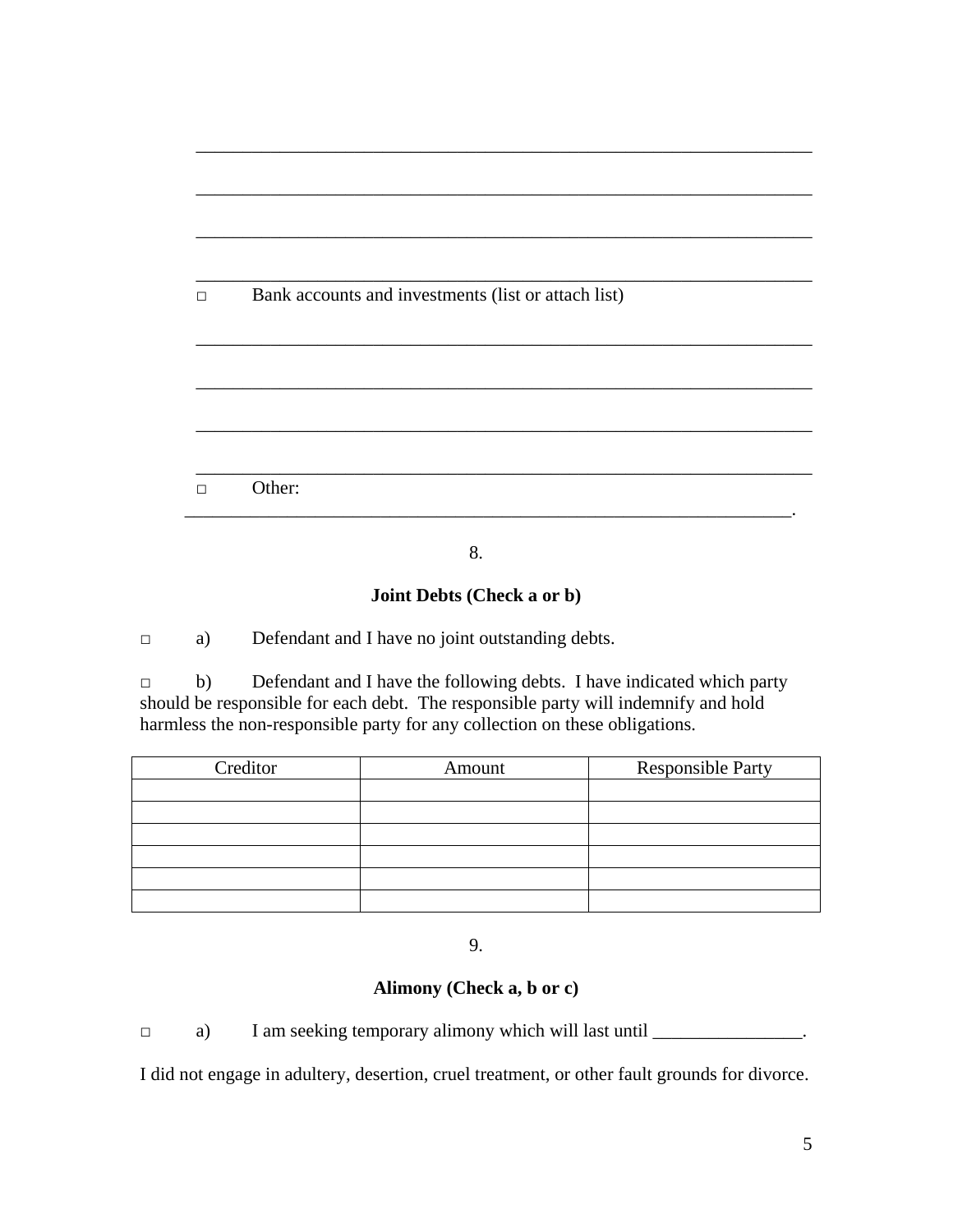□ b) I am seeking temporary and permanent alimony which will last until my spouse or I should die. I did not engage in adultery, desertion, cruel treatment, or other fault grounds for divorce.

□ c) I voluntarily waive alimony for the past, present, and future.

### 10.

### **Minor Children of the Marriage**

| $\Box$ |  |      |
|--------|--|------|
|        |  |      |
|        |  |      |
|        |  |      |
|        |  | DOB: |

11.

### **Child(ren)'s Past Living Arrangements**

For the past five years, the children lived at the following addresses with the following

persons:

| Address | Dates | Lived With |
|---------|-------|------------|
|         |       |            |
|         |       |            |
|         |       |            |
|         |       |            |
|         |       |            |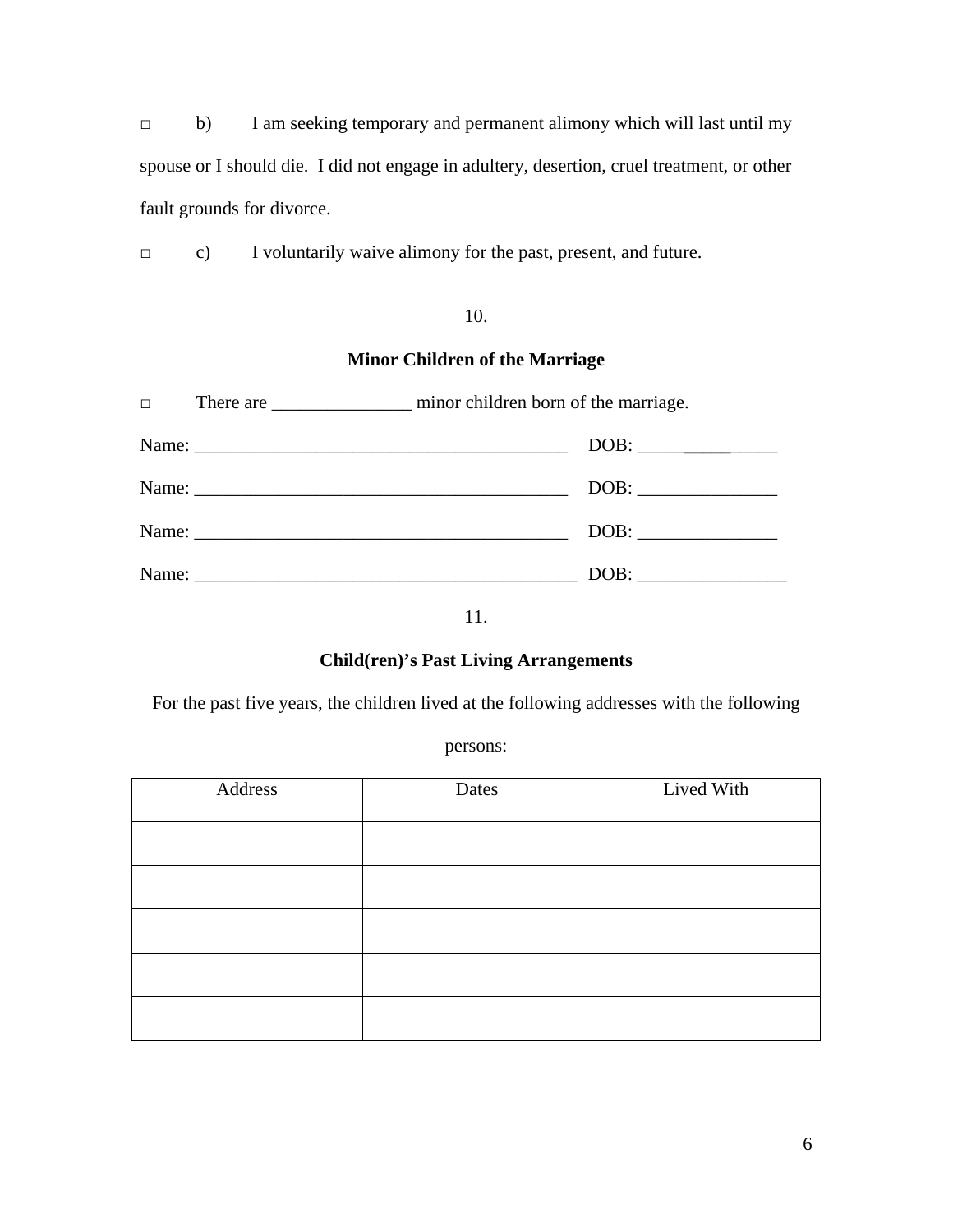#### **Other Custody Actions (Choose a or b)**

 $\Box$  a) Plaintiff asserts that  $\Box$  he/  $\Box$  she has not participated as a party or a witness or in any other capacity in any other litigation concerning custody of the children named above, and knows of no other proceeding concerning the custody of the minor children in this or any other state. No person other than the parties to this action has physical custody of the minor children or any claim to custody or visitation with the minor children.

 $\Box$  b) The minor children have been involved in the following custody actions:

| County/State/Court Type of Custody Action | Date Filed | <b>Status</b> |
|-------------------------------------------|------------|---------------|
|                                           |            |               |
|                                           |            |               |
|                                           |            |               |
|                                           |            |               |
|                                           |            |               |
|                                           |            |               |

13.

#### **Other Parties with a Custody Claim (Choose a or b)**

□ a) I know of no other person, not a party to this proceeding, who has physical custody of the children or claims to have custody or visitation rights with respect to the minor children.

□ b) The following persons who are not a party to this proceeding have custody or visitation rights with the minor children: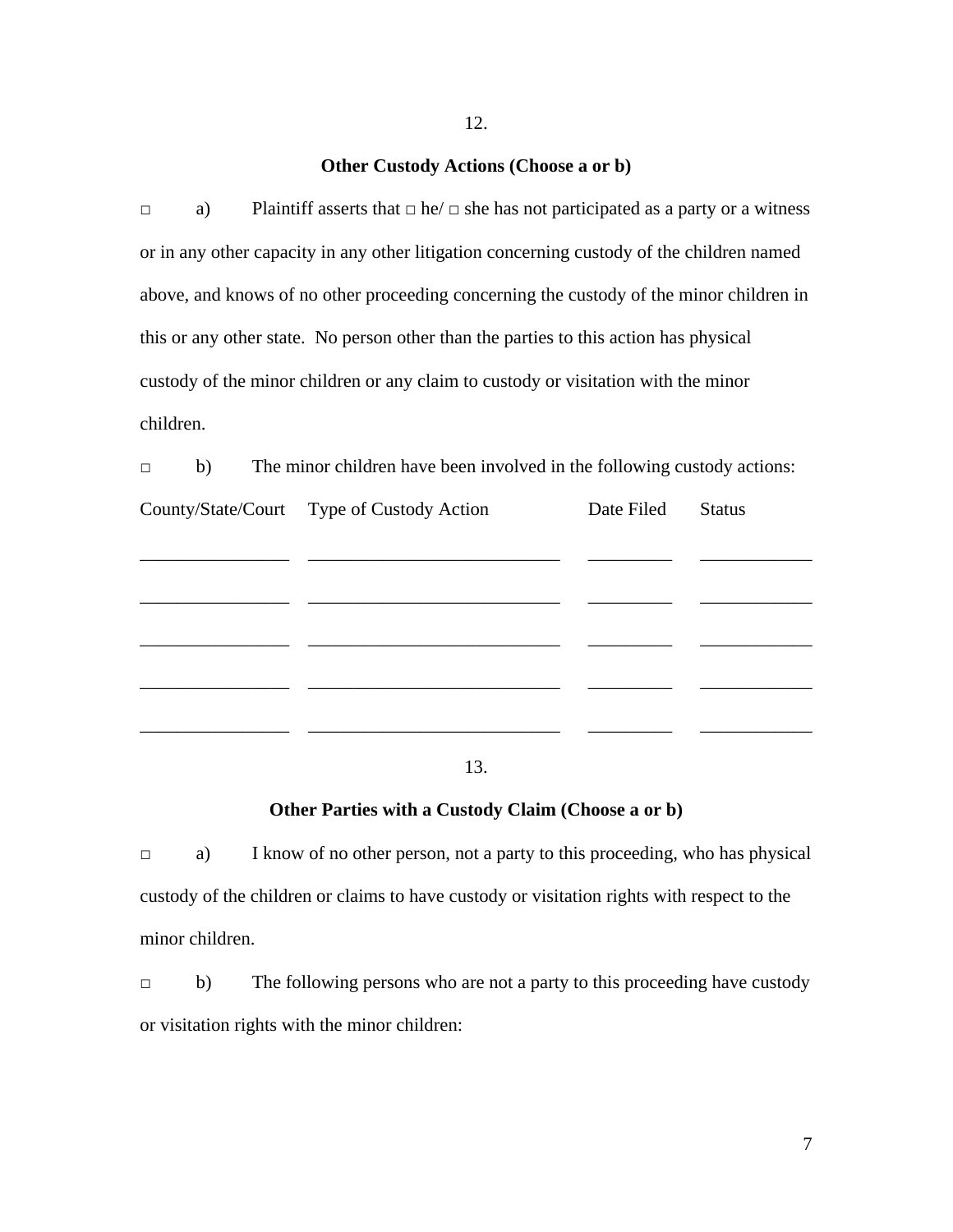| <b>Name</b> | Claim |
|-------------|-------|
|             |       |
|             |       |
|             |       |
|             |       |

14.

# **Child Custody (Check a, b or c)**

□ a) Plaintiff and Defendant are both fit to share both temporary and permanent joint legal custody of the minor child(ren). It is in the best interest of the minor child(ren) for \_\_\_\_\_\_\_\_\_\_\_\_\_\_\_\_\_\_\_\_\_\_\_\_\_\_\_\_\_\_\_\_\_\_\_\_\_\_\_\_\_\_\_\_ to have primary physical custody. The parties shall share decision making concerning the child (ren); however, in the event the parties cannot decide, the  $\Box$  Husband/  $\Box$  Wife shall have the final decision concerning

\_\_\_\_\_\_\_\_\_\_\_\_\_\_\_\_\_\_\_\_\_\_\_\_\_\_\_\_\_\_\_\_\_\_\_\_\_\_\_\_\_\_\_\_\_\_\_\_\_\_\_\_\_\_\_\_\_\_\_\_\_\_\_\_\_\_\_\_\_\_\_\_

| $\Box$ | b)            | It is in the best interest of the minor child (ren) for |
|--------|---------------|---------------------------------------------------------|
|        |               | to have legal custody and                               |
|        |               | to have physical custody.                               |
| $\Box$ | $\mathbf{c})$ | It is in the best interest of the minor child (ren) for |
|        |               | to have both legal and physical custody because:        |
|        |               |                                                         |
|        |               |                                                         |
|        |               |                                                         |
|        |               |                                                         |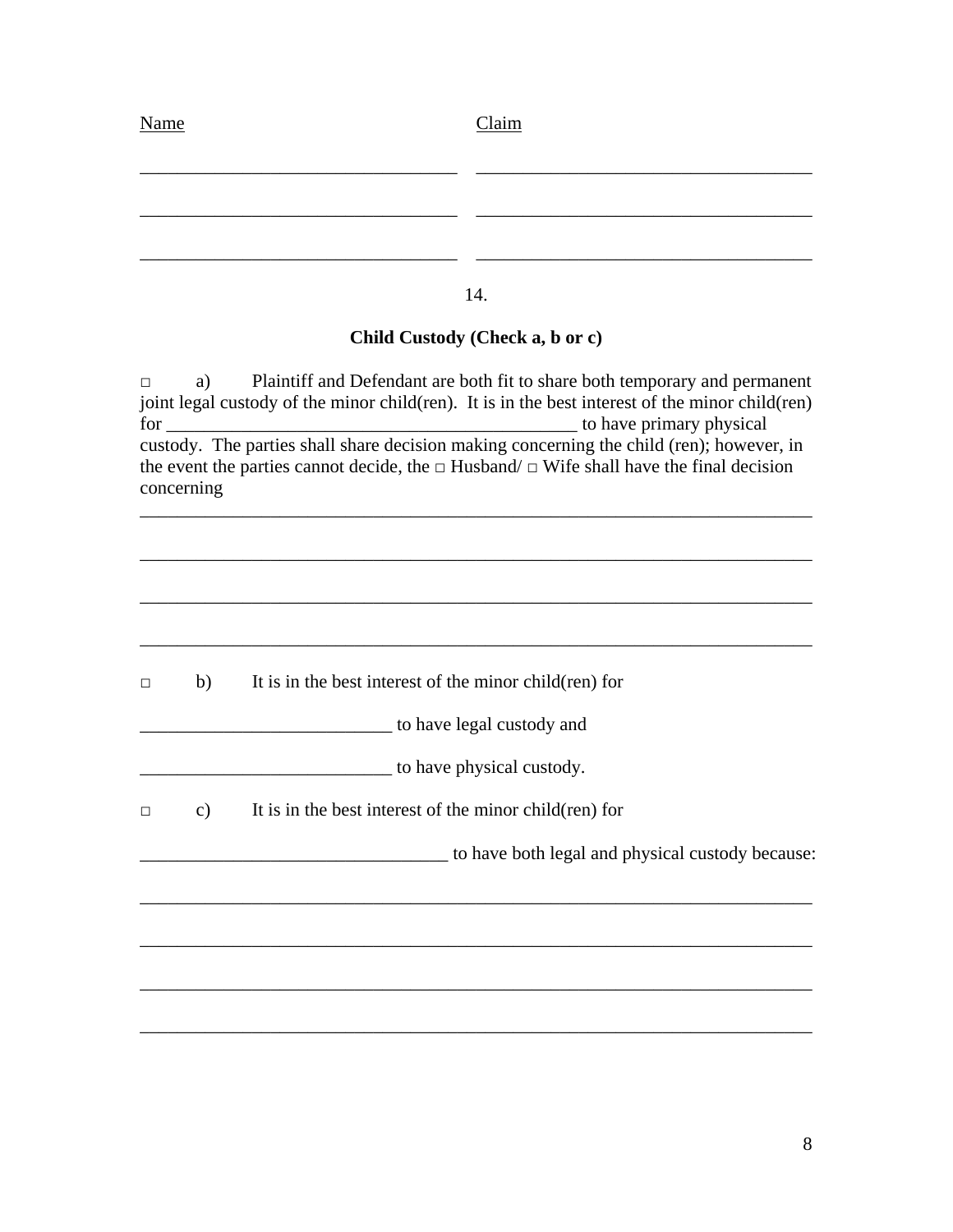### 15.

\_\_\_\_\_\_\_\_\_\_\_\_\_\_\_\_\_\_\_\_\_\_\_\_\_\_\_\_\_\_\_\_\_\_\_\_\_\_\_\_\_\_\_\_\_\_\_\_\_\_\_\_\_\_\_\_\_\_\_\_\_\_\_\_\_\_\_\_\_\_\_\_

\_\_\_\_\_\_\_\_\_\_\_\_\_\_\_\_\_\_\_\_\_\_\_\_\_\_\_\_\_\_\_\_\_\_\_\_\_\_\_\_\_\_\_\_\_\_\_\_\_\_\_\_\_\_\_\_\_\_\_\_\_\_\_\_\_\_\_\_\_\_\_\_

#### **Visitation**

Plaintiff requests that the Defendant be awarded visitation with the minor child(ren) as

follows (or attach a schedule):



16.

### **Child Support Amount**

### **Please go to http://www.georgiacourts.org/csc/ and complete the Child Support Worksheet.**

□ The Husband/Wife shall pay to the Husband/Wife, as support of the minor child(ren), the sum of  $\gamma$  \_\_\_\_\_\_\_\_\_\_\* per  $\Box$ week/ $\Box$ bi-weekly/ $\Box$  month, starting on \_\_\_\_\_\_\_\_\_\_, and continuing per □week/ □bi-weekly/ □ month thereafter until each respective child reaches the age of eighteen (18), or so long as the child is enrolled in and attending secondary school (not to exceed age twenty (20)), marries, dies, or becomes otherwise emancipated. The child support obligation shall be reduced as follows as each child becomes emancipated:

\_\_\_\_\_\_\_\_\_\_\_\_\_\_\_\_\_\_\_\_\_\_\_\_\_\_\_\_\_\_\_\_\_\_\_\_\_\_\_\_\_\_\_\_\_\_\_\_\_\_\_\_\_\_\_\_\_\_\_\_\_\_\_\_\_\_\_\_\_\_\_\_ \_\_\_\_\_\_\_\_\_\_\_\_\_\_\_\_\_\_\_\_\_\_\_\_\_\_\_\_\_\_\_\_\_\_\_\_\_\_\_\_\_\_\_\_\_\_\_\_\_\_\_\_\_\_\_\_\_\_\_\_\_\_\_\_\_\_\_\_\_\_\_\_

<sup>\*</sup>This amount was derived from line 13 of the Child Support Worksheet, which is attached hereto as Exhibit 1.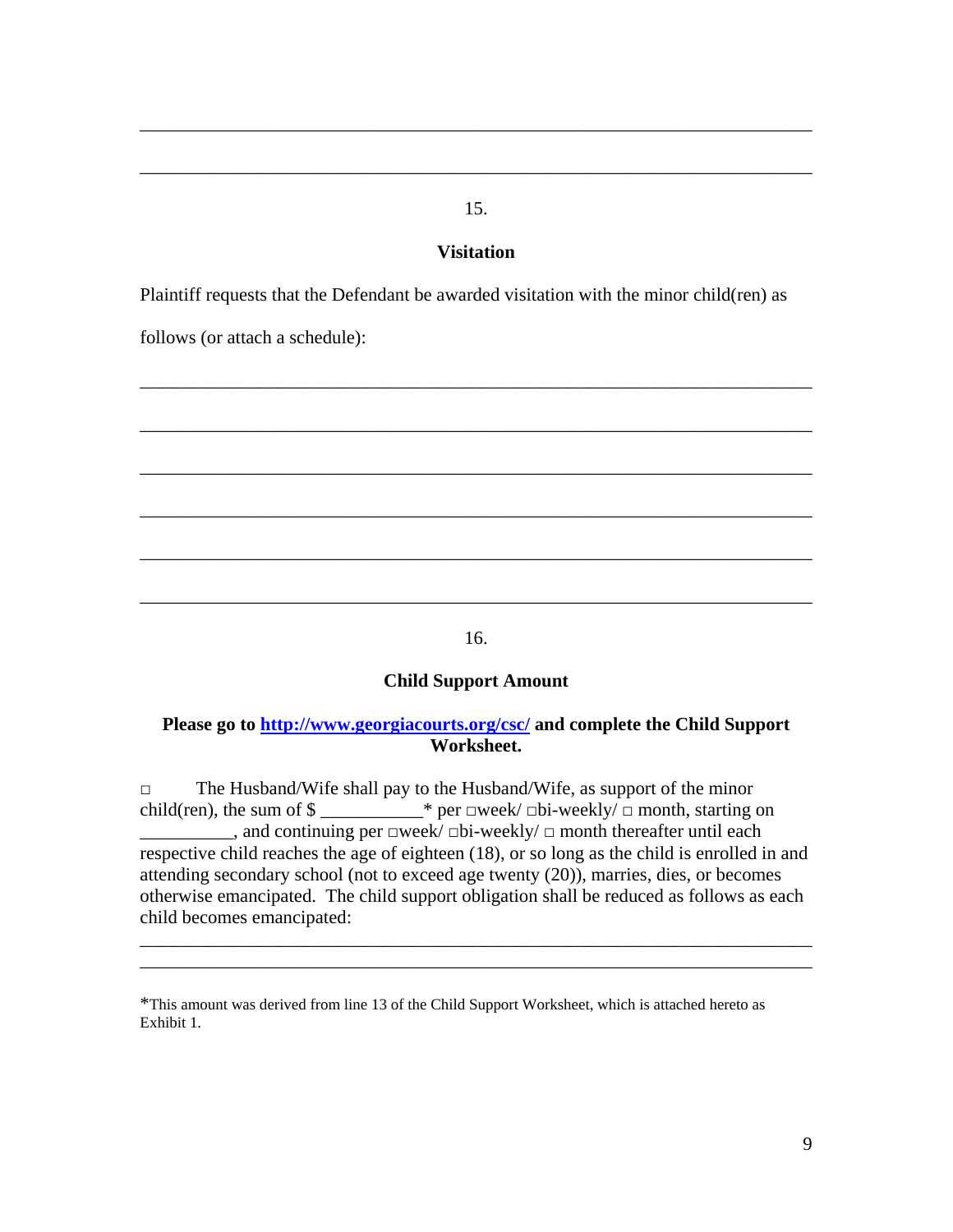#### **Child Support Method of Payment (Check a or b)**

 $\Box$  a) All payments of child support shall be paid directly to the Husband/Wife at the following address:

\_\_\_\_\_\_\_\_\_\_\_\_\_\_\_\_\_\_\_\_\_\_\_\_\_\_\_\_\_\_\_\_\_\_\_\_\_\_\_\_\_\_\_\_\_\_\_\_\_\_\_\_\_\_\_\_\_\_\_\_\_\_\_\_\_\_\_\_\_\_.

No Income Deduction Order will be entered into at this time. However, when ever, in violation of the terms of this Agreement, there shall have been a failure to make the support payments due hereunder so that the amount unpaid is equal to or greater than the amount payable for one (1) month, the payments required to be made may be collected by the process of continuing garnishment for support. In the event  $\Box$  Husband/  $\Box$  Wife fails to pay any child support obligation in this Agreement on a timely fashion on any three (3) occasions in any twelve (12) month period, the parties agree that an income deduction order shall then be entered.

□ b) All payments of child support shall be paid to Georgia Child Support Enforcement pursuant to an Income Deduction Order.

#### 18.

#### **Health Insurance**

□ The □ Husband/ □ Wife shall maintain a policy of medical, dental, and hospitalization insurance for the benefit of the minor child(ren) for so long as the child support obligation set forth herein exists. Costs not covered under the insurance policy shall be divided between Husband and Wife as follows:

\_\_\_\_\_\_**\_\_\_\_\_\_**\_\_\_\_\_\_\_\_\_\_\_\_\_\_\_\_\_\_\_\_\_\_\_\_\_\_\_\_\_\_\_\_\_\_\_\_\_\_\_\_\_\_\_\_\_\_\_\_\_\_\_\_\_\_\_\_\_\_\_\_ \_\_\_\_\_\_\_\_\_\_\_\_\_\_\_\_\_\_\_\_\_\_\_\_\_\_\_\_\_\_\_\_\_\_\_\_\_\_\_\_\_\_\_\_\_\_\_\_\_\_\_\_\_\_\_\_\_\_\_\_\_\_\_\_\_\_\_\_\_\_\_\_

The  $\Box$  Husband/  $\Box$  Wife shall provide the  $\Box$  Husband/  $\Box$  Wife with an insurance identification card or such other acceptable proof of insurance coverage and shall cooperate with the  $\Box$  Husband/ $\Box$  Wife in submitting claims under the policy.

#### THEREFORE, Plaintiff requests:

 $\Box$  (a) that process issue and Defendant be served with a copy of Plaintiff's Summons and Complaint For Separate Maintenance;

 $\Box$  (b) that s/he be awarded separate maintenance from Defendant;

 $\Box$  (c) That (he) (she) be awarded temporary and permanent custody of the minor child[ren] of the parties;

 $\Box$  (d) That (he) (she) be awarded visitation with the minor childr(en) of the parties;

 $\Box$  (e) That (he) (she) be awarded temporary and permanent alimony for the support of (himself) (herself) and the minor child[ren] of the parties during the term of separation;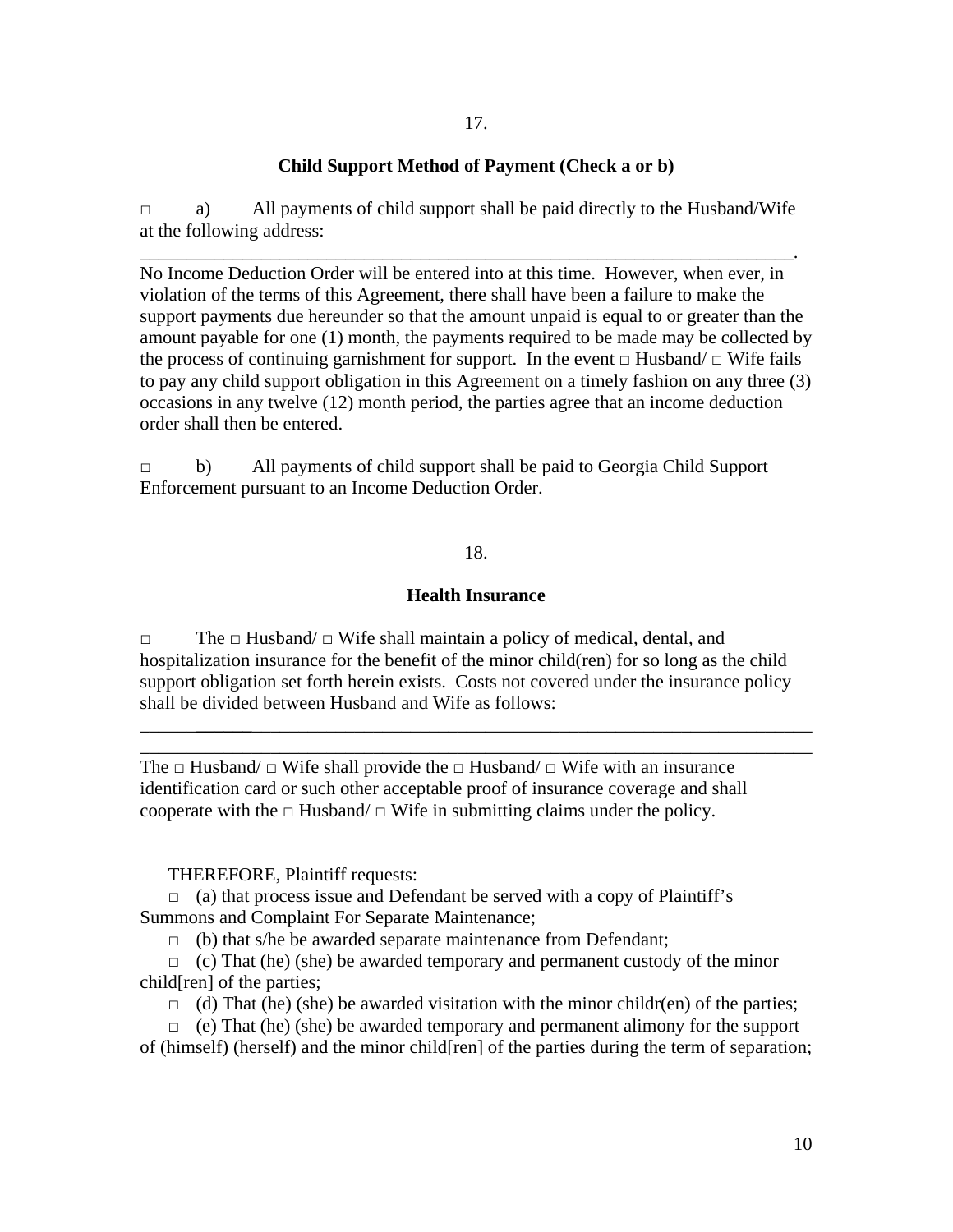$\Box$  (f) That the property owned by the Defendant in this state and county be set aside to (him) (her), to be used for (his) (her) support and/or for the support and maintenance of the minor child[ren] of the parties;

 $\Box$  (g) that Plaintiff and the minor children of the parties have the continued and exclusive use and possession of the marital residence;

 $\Box$  (h) that Defendant be required to pay mortgage payments on the marital residence, together with the real estate taxes, insurance and other expenses in connection with the property;

 $\Box$  (i) that Plaintiff and the minor children of the parties have the continued exclusive use and possession of the family personalty located in the marital residence;

 $\Box$  (i) that the court determine ownership of all other tangible personal property of the parties, for either of them, and order a partition or sale in lieu of partition of all jointly owned such property, and a division of the proceeds;

 $\Box$  (k) that Defendant be ordered to pay Plaintiff's reasonable attorney's fees and expenses of litigation for representation of her interest during the court of this proceeding;

 $\Box$  (1) that Plaintiff have such other and further relief as the court may deem equitable or appropriate;

 $\Box$  (m) that Rule Nisi issue requiring Defendant to show cause why the temporary relief requested by Plaintiff should not be granted.

Respectfully submitted,

\_\_\_\_\_\_\_\_\_\_\_\_\_\_\_\_\_\_\_\_\_\_\_\_\_\_\_\_\_\_\_\_\_\_\_\_\_\_\_\_ Plaintiff *pro se* 

Address **and a set of the set of the set of the set of the set of the set of the set of the set of the set of the set of the set of the set of the set of the set of the set of the set of the set of the set of the set of th** 

Phone number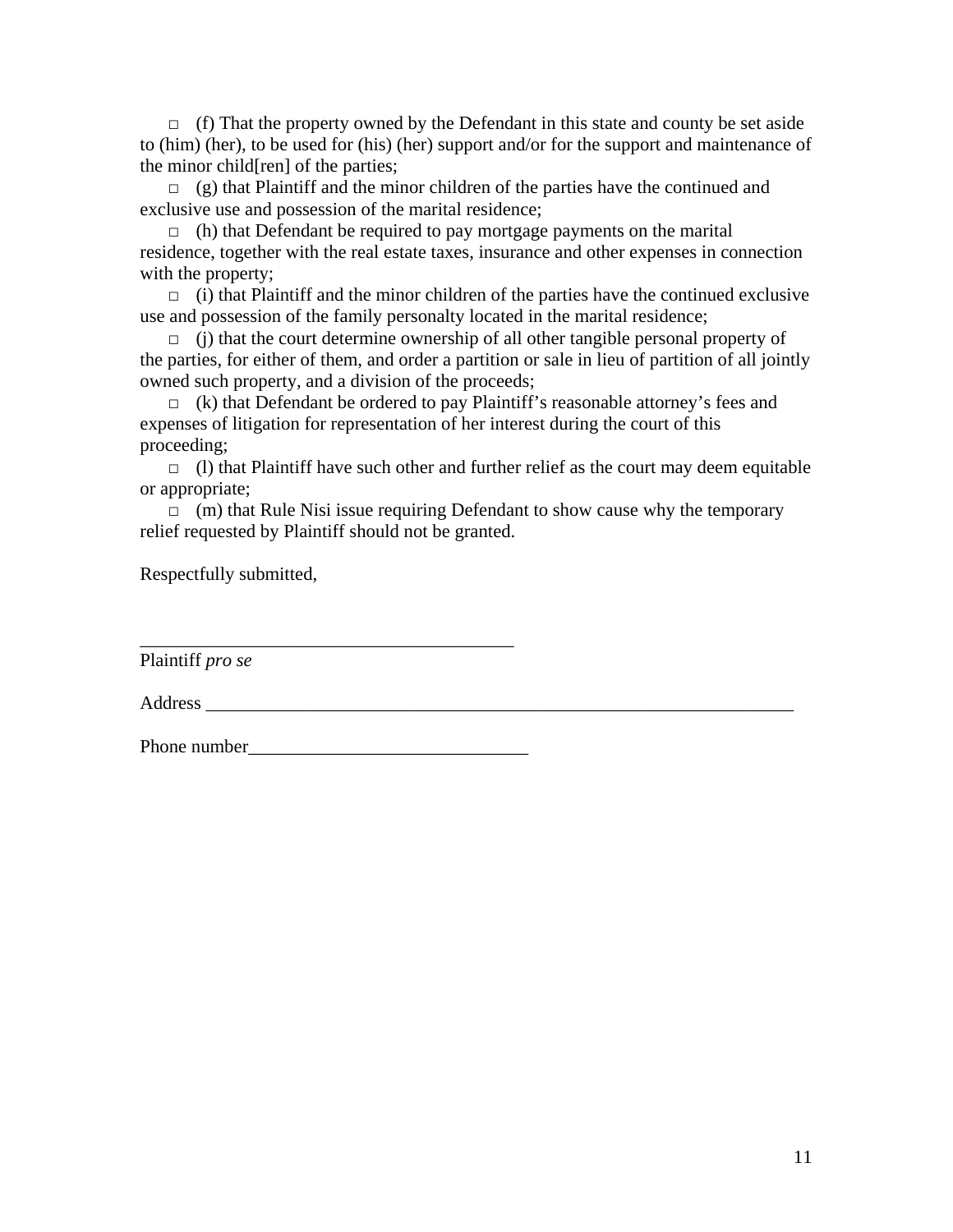|    |            | IN THE SUPERIOR COURT OF<br><b>STATE OF GEORGIA</b> | <b>COUNTY</b> |
|----|------------|-----------------------------------------------------|---------------|
| v. | Plaintiff, | Civil Action No.                                    |               |
|    | Defendant. |                                                     |               |

### **VERIFICATION**

Personally appeared before me the undersigned who on oath states that the facts set forth in this Complaint are true and correct to the best of his/her knowledge and belief.

Plaintiff *pro se*

Sworn to and subscribed before me

this \_\_\_\_\_\_ day of \_\_\_\_\_\_\_\_\_\_\_\_\_\_\_\_\_\_\_\_\_\_\_\_\_\_\_\_\_\_\_\_\_\_\_ , 20\_\_\_\_\_\_.

 $\mathcal{L}_\text{max}$  and  $\mathcal{L}_\text{max}$  and  $\mathcal{L}_\text{max}$  and  $\mathcal{L}_\text{max}$ 

Notary Public, State of Georgia

My Commission Expires: \_\_\_\_\_\_\_\_\_\_\_\_\_\_\_\_\_\_\_\_\_\_\_\_\_\_

\_\_\_\_\_\_\_\_\_\_\_\_\_\_\_\_\_\_\_\_\_\_\_\_\_\_\_\_\_\_\_\_\_\_\_\_\_\_\_\_\_\_\_\_\_\_\_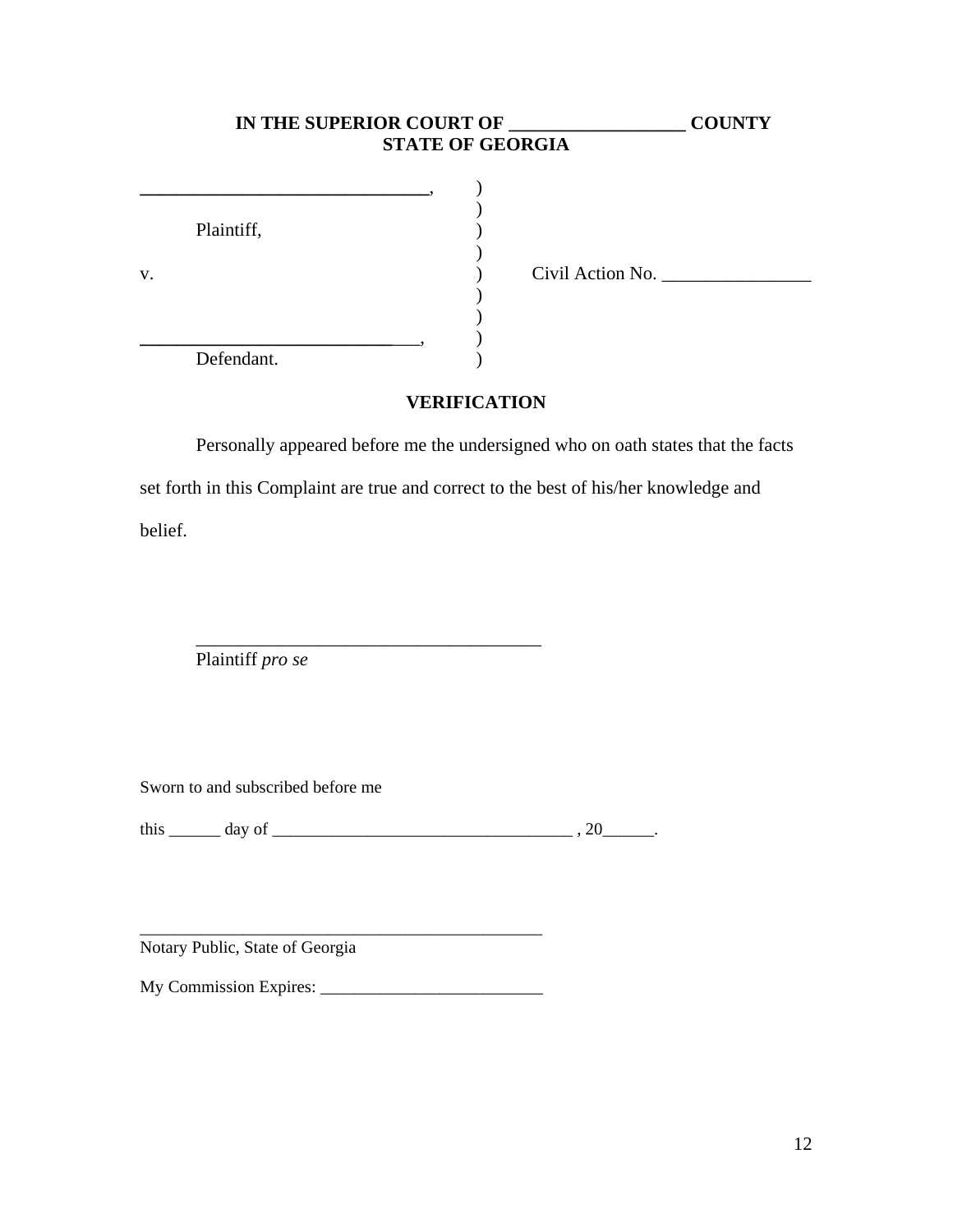# **IN THE SUPERIOR COURT OF \_\_\_\_\_\_\_\_\_\_\_\_\_\_\_\_ COUNTY STATE OF GEORGIA \_\_\_\_\_\_\_\_\_\_\_\_\_\_\_\_\_\_\_\_\_\_\_\_\_\_\_\_\_\_**, )  $)$ Plaintiff,  $\qquad \qquad$  )  $)$ v. ) Civil Action No. \_\_\_\_\_\_\_\_\_\_\_\_\_\_\_\_  $)$ **\_\_\_\_\_\_\_\_\_\_\_\_\_\_\_\_\_\_\_\_\_\_\_\_\_\_\_\_\_\_**, )  $)$ Defendant.

#### **ACKNOWLEDGMENT OF SERVICE AND SUMMONS**

The undersigned Defendant hereby acknowledges service of the above Summons and Complaint for Separate Maintenance and states that he/she has received a copy of said Complaint, and Defendant hereby waives any further service of process.

This \_\_\_\_\_\_ day of \_\_\_\_\_\_\_\_\_\_\_\_\_\_\_\_\_\_\_\_\_\_\_\_\_\_\_\_\_\_\_\_ , 20\_\_\_\_\_\_.

Defendant *pro se*

Sworn to and subscribed before me

this  $\_\_\_$  day of  $\_\_\_\_\_\_\_$ , 20 $\_\_\_\_\_\.\$ 

Notary Public, State of Georgia

My Commission Expires: \_\_\_\_\_\_\_\_\_\_\_\_\_\_\_\_\_\_

\_\_\_\_\_\_\_\_\_\_\_\_\_\_\_\_\_\_\_\_\_\_\_\_\_\_\_\_\_\_\_\_\_\_\_\_\_\_\_\_

 $\overline{\phantom{a}}$  ,  $\overline{\phantom{a}}$  ,  $\overline{\phantom{a}}$  ,  $\overline{\phantom{a}}$  ,  $\overline{\phantom{a}}$  ,  $\overline{\phantom{a}}$  ,  $\overline{\phantom{a}}$  ,  $\overline{\phantom{a}}$  ,  $\overline{\phantom{a}}$  ,  $\overline{\phantom{a}}$  ,  $\overline{\phantom{a}}$  ,  $\overline{\phantom{a}}$  ,  $\overline{\phantom{a}}$  ,  $\overline{\phantom{a}}$  ,  $\overline{\phantom{a}}$  ,  $\overline{\phantom{a}}$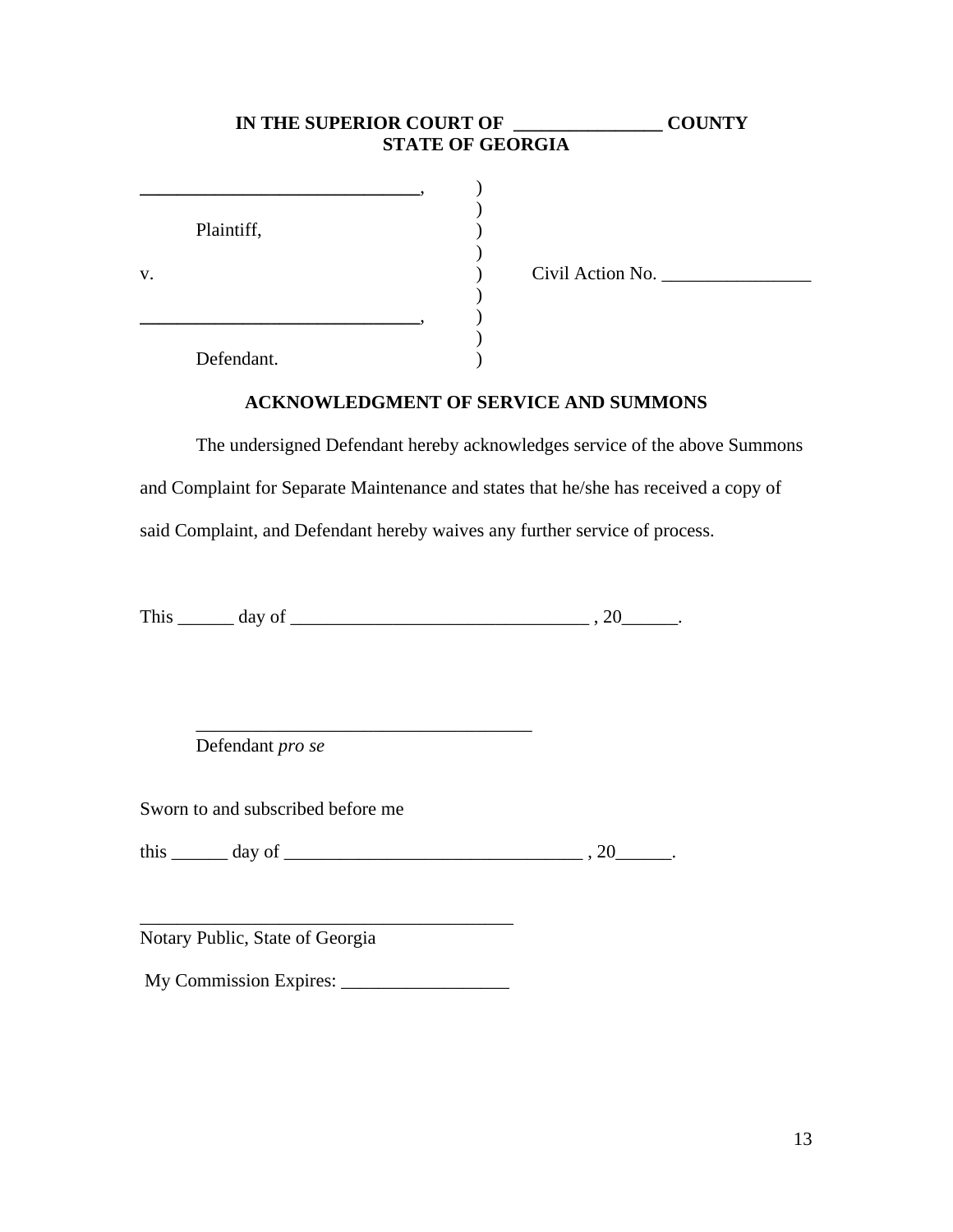|    | IN THE SUPERIOR COURT OF<br><b>STATE OF GEORGIA</b> | <b>COUNTY</b>    |  |
|----|-----------------------------------------------------|------------------|--|
|    |                                                     |                  |  |
|    | Plaintiff,                                          |                  |  |
| v. |                                                     | Civil Action No. |  |
|    |                                                     |                  |  |
|    |                                                     |                  |  |

**DEFENDANT'S ACKNOWLEDGEMENT OF SERVICE AFFIDAVIT OF WAIVER OF VENUE AND PERSONAL JURISDICTION** 

 I, \_\_\_\_\_\_\_\_\_\_\_\_\_\_\_\_\_\_\_\_\_, the named Defendant in the above-styled case, after being duly sworn do hereby depose and say that I am a resident of \_\_\_\_\_\_\_\_\_\_\_\_\_\_\_ County, \_\_\_\_\_\_\_\_\_\_\_\_\_ (state), and that the Plaintiff in the above-styled case is a resident of \_\_\_\_\_\_\_\_\_\_\_\_\_\_\_\_\_\_\_\_\_ County, Georgia. I affirm that I have received a copy of said Petition/Complaint, and I hereby waive any and all further notice, service, and issuance of process.

After being duly informed that I have a constitutional right to a trial by judge or jury on the above matter in the county of my residence, and with that knowledge, I hereby expressly waive my right to venue in the county of my residence, and consent to venue and personal jurisdiction in the county of this superior court.

\_\_\_\_\_\_\_\_\_\_\_\_\_\_\_\_\_\_\_\_\_\_\_\_\_\_\_\_\_\_\_\_\_\_\_\_\_\_\_\_\_\_,

Affiant

Defendant.

Sworn to and subscribed before me

 $\frac{1}{20}$  this  $\frac{1}{20}$  day of  $\frac{1}{20}$ .

Notary Public, State of Georgia

My Commission Expires:

\_\_\_\_\_\_\_\_\_\_\_\_\_\_\_\_\_\_\_\_\_\_\_\_\_\_\_\_\_\_\_\_\_\_\_\_\_\_\_\_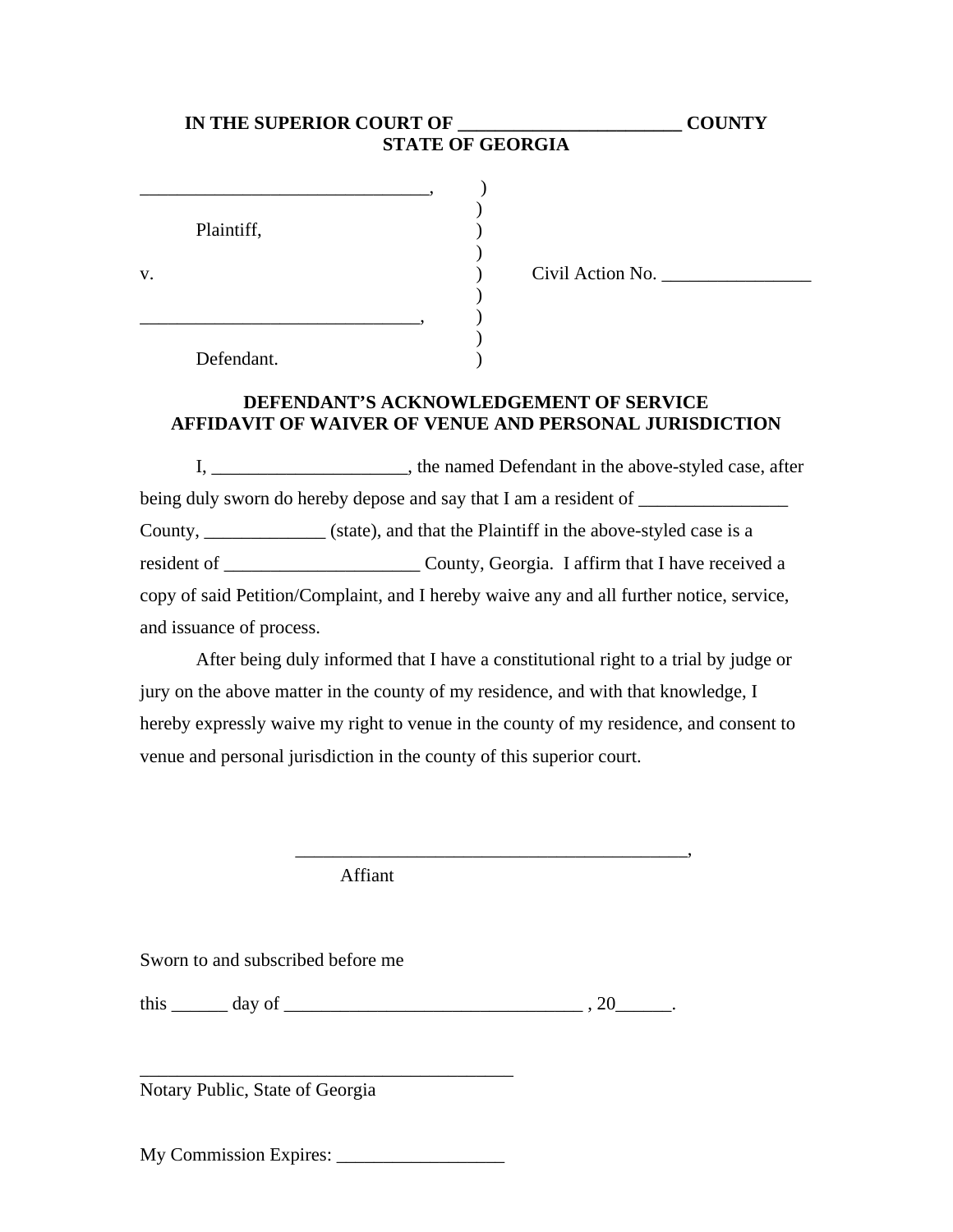# **IN THE SUPERIOR COURT OF \_\_\_\_\_\_\_\_\_\_\_\_\_\_\_\_ COUNTY STATE OF GEORGIA**

|    | Plaintiff, |  |                  |
|----|------------|--|------------------|
|    |            |  |                  |
| V. |            |  | Civil Action No. |
|    |            |  |                  |
|    |            |  |                  |
|    | Defendant. |  |                  |

#### **CERTIFICATE OF SERVICE**

 I hereby certify that I have this day served the foregoing Complaint for Separate Maintenance upon the following  $\Box$  counsel for party OR  $\Box$  party (if no counsel of record) by delivering (or causing to be delivered) by hand a copy of same as follows:

[Name and address of counsel of record, or of parties if no counsel of record.]

\_\_\_\_\_\_\_\_\_\_\_\_\_\_\_\_\_\_\_\_\_\_\_\_\_\_\_\_\_\_\_\_\_\_\_\_\_\_\_\_\_\_\_\_\_\_\_\_\_\_\_\_\_\_\_\_\_\_\_\_\_\_\_\_\_\_\_\_\_\_\_\_

| Plaintiff pro se |  |
|------------------|--|
|                  |  |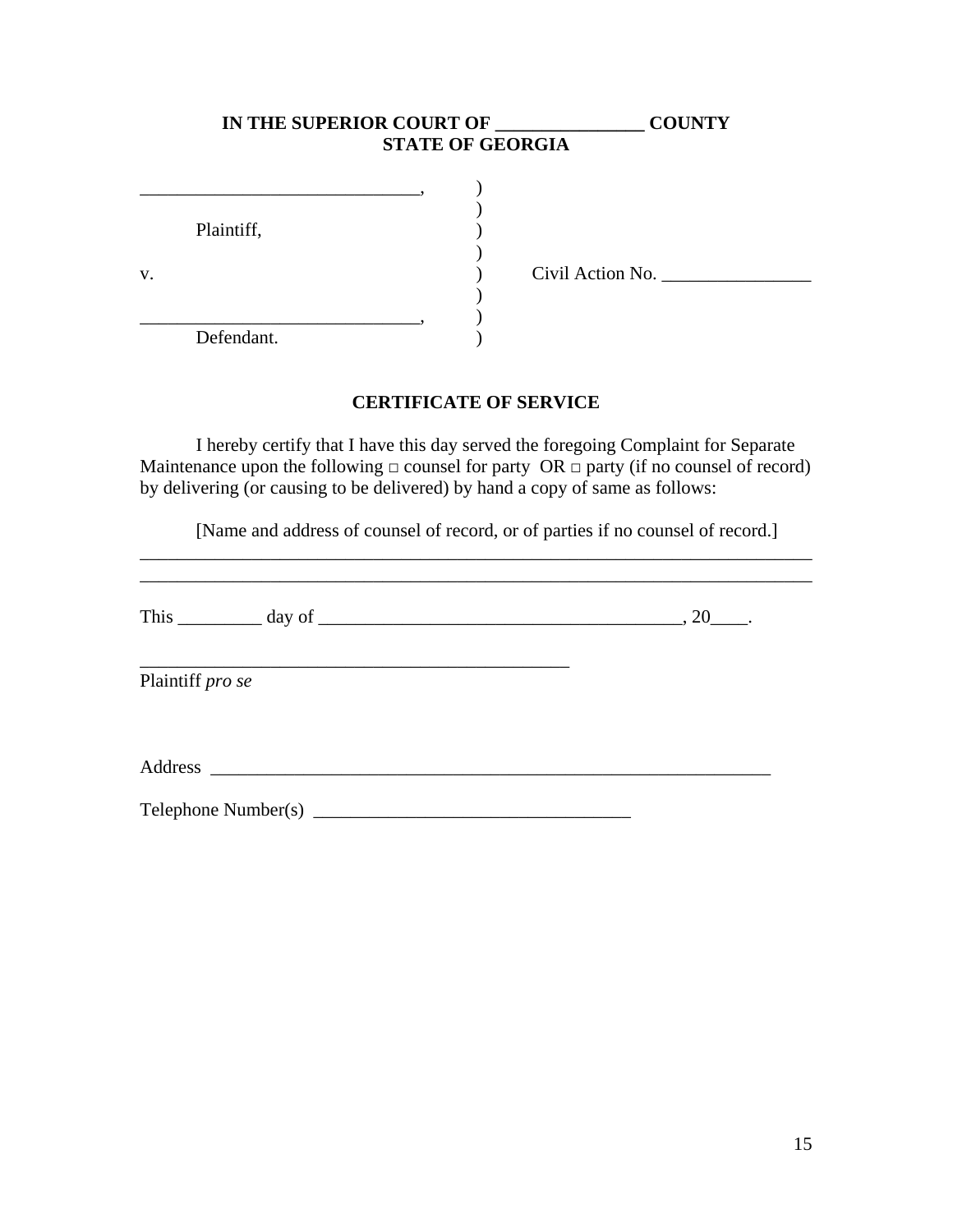### **IN THE SUPERIOR COURT OF \_\_\_\_\_\_\_\_\_\_\_\_\_\_\_\_\_\_\_\_\_\_\_ COUNTY STATE OF GEORGIA**

|    | Plaintiff, |  |
|----|------------|--|
|    |            |  |
| v. |            |  |
|    |            |  |
|    |            |  |
|    |            |  |
|    | Defendant. |  |

v. ) Civil Action No. \_\_\_\_\_\_\_\_\_\_\_\_\_\_\_\_

### **RULE NISI TEMPORARY RESTRAINING ORDER**

The within and foregoing Complaint having been read and considered, the same is Allowed, Ordered and Filed.

Let the Defendant be served with a copy of this Complaint and a copy of this Order, and let the Defendant show cause before the Honorable \_\_\_\_\_\_\_\_\_\_\_\_\_\_\_\_\_\_\_\_\_\_\_\_\_\_ [name] at \_\_\_\_\_\_\_\_\_ \_\_\_\_.M., on the \_\_\_\_\_\_ day of \_\_\_\_\_\_\_\_\_\_\_\_\_\_\_\_\_\_\_\_\_\_\_\_, 20\_\_\_\_\_, then and there to be heard, why the prayers of the Plaintiff's Complaint should not be granted.

In the meantime and until further order of this Court, the Defendant is restrained and enjoined from molesting, harassing, or harming the Plaintiff or the minor [child, children] born as a result of this marriage in any way.

> Judge, Superior Courts Judicial Circuit

\_\_\_\_\_\_\_\_\_\_\_\_\_\_\_\_\_\_\_\_\_\_\_\_\_\_\_\_\_\_\_\_\_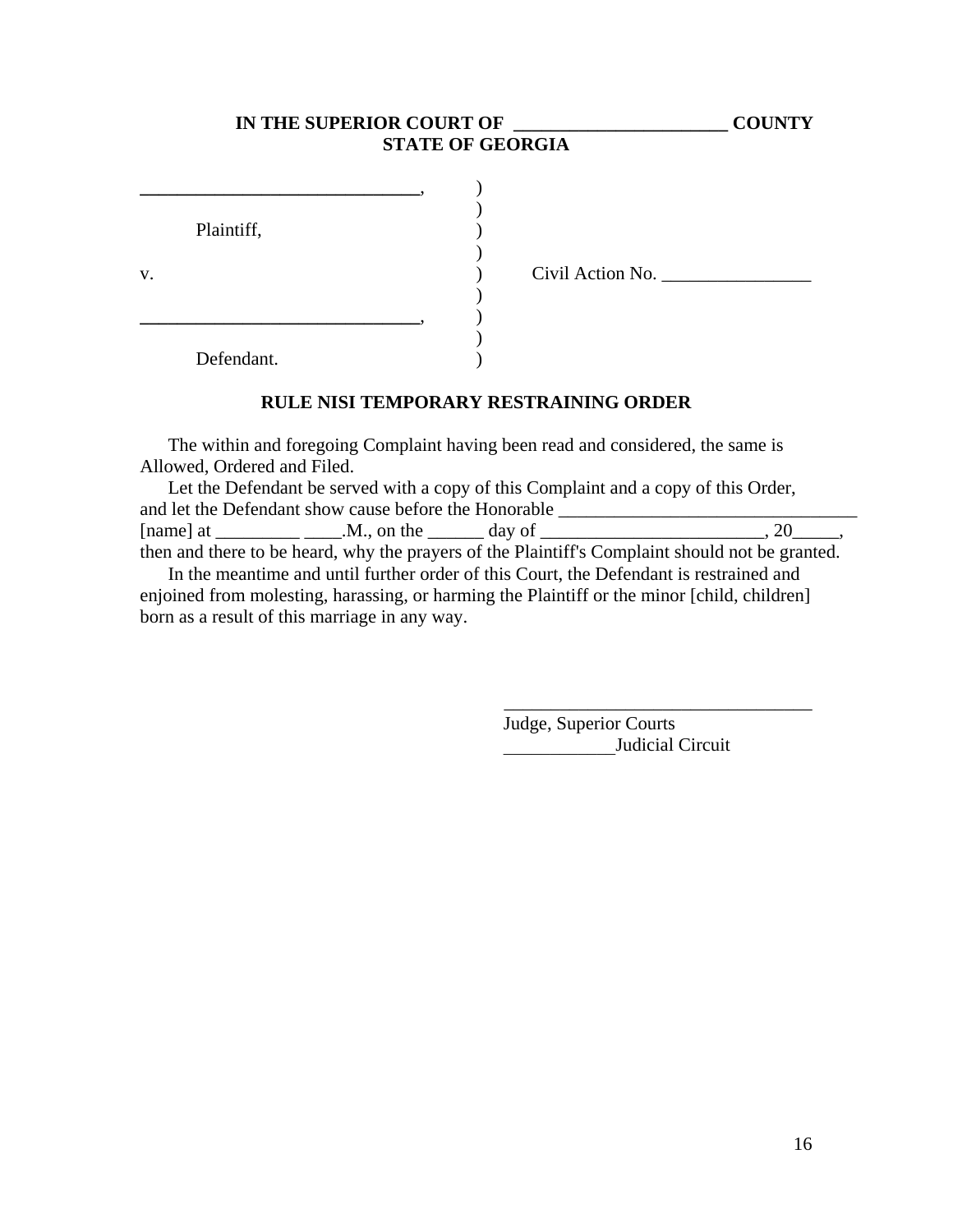| IN THE SUPERIOR COURT OF | <b>STATE OF GEORGIA</b> | <b>COUNTY</b> |
|--------------------------|-------------------------|---------------|
| Plaintiff,               | Civil Action No.        |               |
| Defendant.               |                         |               |

#### **LIS PENDENS NOTICE**

<u>. In the second contract of the second contract of the second contract of the second contract of the second con</u>

<u> 1989 - Johann Stoff, amerikansk politiker († 1908)</u>

To whom it may concern:

The above-styled case has been filed demanding that the following described real property be awarded to the Plaintiff as alimony or as equitable division of property:

This Lis Pendens notice has been filed and recorded as provided by law. This  $\_\_\_$  day of  $\_\_\_\_\_\_\_$ . 20  $\_\_\_\_\_\.\$ 

Plaintiff pro se

Address: <u>the contract of the contract of the contract of the contract of the contract of the contract of the contract of the contract of the contract of the contract of the contract of the contract of the contract of the </u>

V.

Telephone  $Number(s):$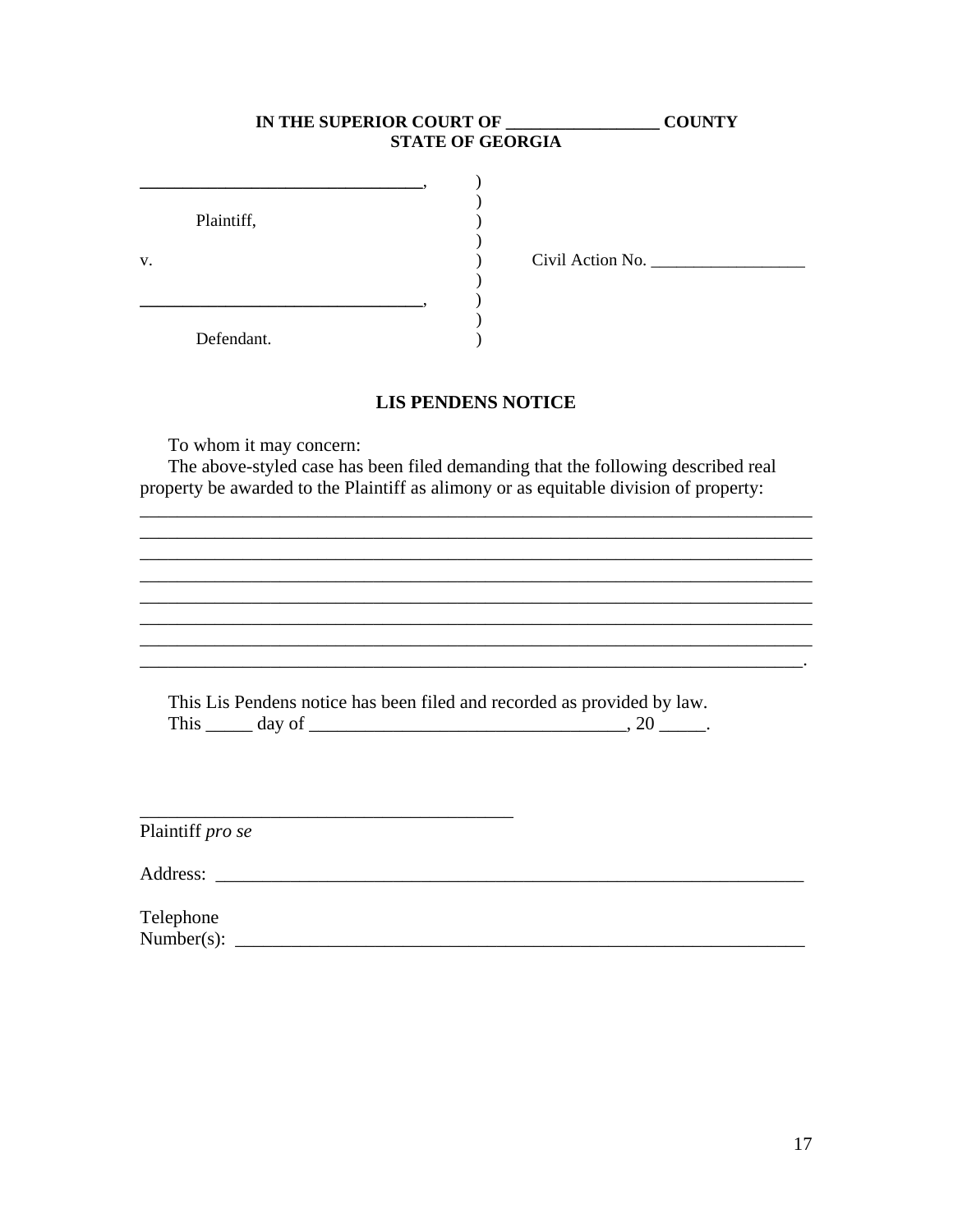|    |            | IN THE SUPERIOR COURT OF<br><b>STATE OF GEORGIA</b> |                  | <b>COUNTY</b> |
|----|------------|-----------------------------------------------------|------------------|---------------|
|    |            |                                                     |                  |               |
|    | Plaintiff, |                                                     |                  |               |
| v. |            |                                                     | Civil Action No. |               |
|    |            |                                                     |                  |               |
|    | Defendant. |                                                     |                  |               |

#### **SETTLEMENT AGREEMENT**

This is an agreement by and between \_\_\_\_\_\_\_\_\_\_\_\_\_\_\_\_\_\_\_\_\_, (hereinafter referred to as "Husband") and \_\_\_\_\_\_\_\_\_\_\_\_\_\_\_\_\_\_\_\_\_, (hereinafter referred to as "Wife").

WHEREAS, the parties are married but are currently living in a bona fide state of separation;

WHEREAS, the child(ren) born as issue of the marriage is/are:

|       | DOB: |
|-------|------|
|       | DOB: |
| Name: | DOB: |
|       | DOB: |

WHEREAS, the parties desire to settle between themselves all questions of division of property, child custody, visitation, child support, alimony, and all other rights and obligations arising out of their marital relationship:

NOW, THEREFORE, in consideration of the mutual covenants hereinafter contained, the parties agree as follows:

1.

#### **Separation**

□ The parties shall continue to live separate and apart and each shall be free from interference, molestation, authority and control, direct or indirect, by the other, as fully as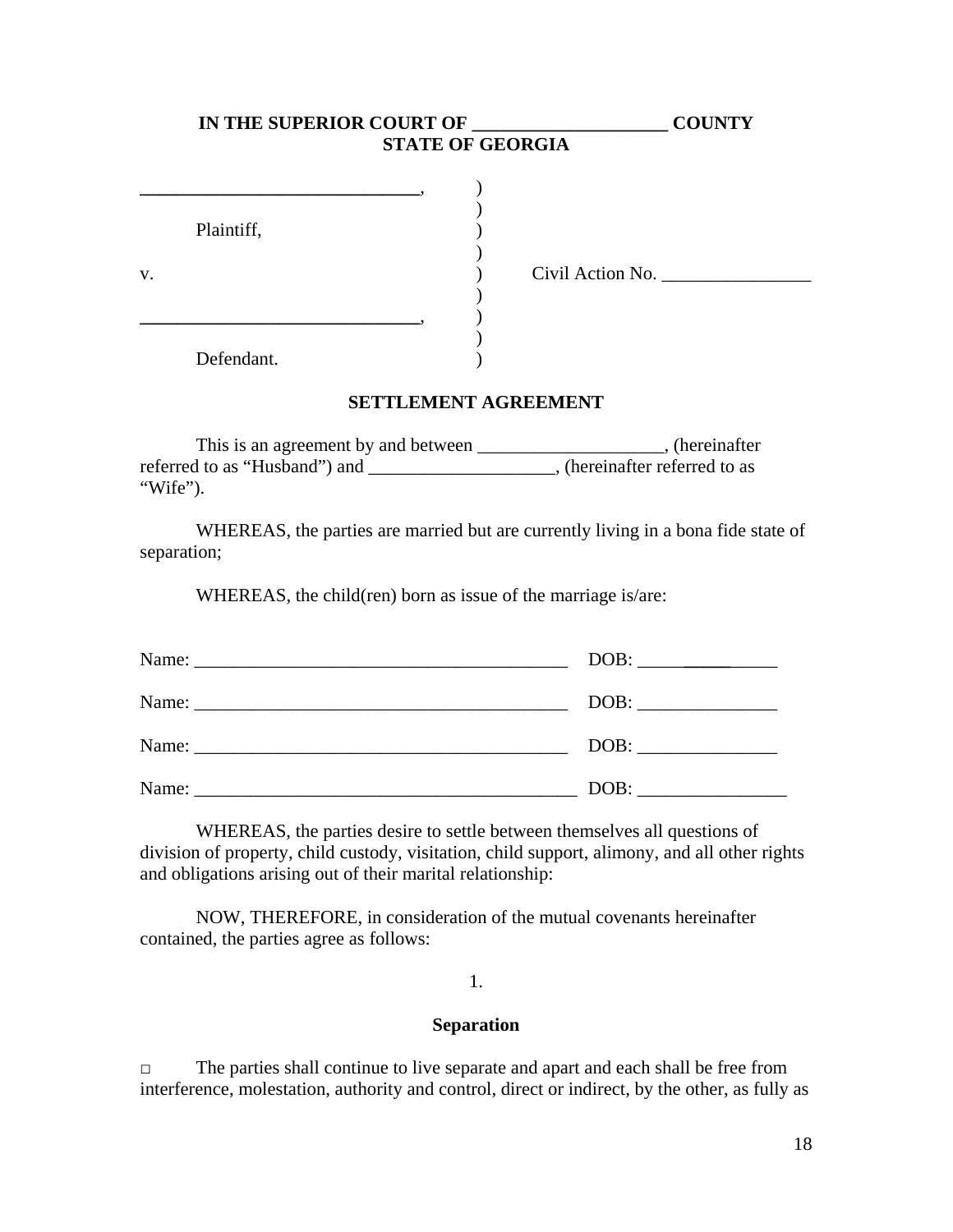if sole and unmarried, and each may reside at such place or places as he or she may select.

2.

#### **Non-interference with parental relationship**

 $\Box$  The parties agree that the welfare of the child(ren) is of paramount importance and each agrees to foster and encourage a feeling of affection between themselves and the child(ren). Neither party shall do anything to hamper the natural development of the children's love and respect for the other party.

3.

### **Legal and physical custody (Check a, b, or c)**

□ a) The □ Husband/ □Wife shall have the temporary and permanent legal and physical custody of the minor child (ren) born as issue of the marriage.

□ b) The Husband and Wife shall share joint legal custody of the minor child (ren). The parties shall share decision-making concerning the children; however, the  $□$ Husband/ $\Box$  Wife shall have the right to make the final decision in the event the parties cannot agree.

Primary physical custody of the minor child (ren) shall be with the  $\Box$  Husband/  $\Box$ Wife as follows:

\_\_\_\_\_\_\_\_\_\_\_\_\_\_\_\_\_\_\_\_\_\_\_\_\_\_\_\_\_\_\_\_\_\_\_\_\_\_\_\_\_\_\_\_\_\_\_\_\_\_\_\_\_\_\_\_\_\_\_\_\_\_\_\_\_\_\_\_\_\_\_\_

Secondary physical custody shall be with the  $\Box$  Husband/  $\Box$  Wife as follows: \_\_\_\_\_\_\_\_\_\_\_\_\_\_\_\_\_\_\_\_\_\_\_\_\_\_\_\_\_\_\_\_\_\_\_\_\_\_\_\_\_\_\_\_\_\_\_\_\_\_\_\_\_\_\_\_\_\_\_\_\_\_\_\_\_\_\_\_\_\_\_\_

\_\_\_\_\_\_\_\_\_\_\_\_\_\_\_\_\_\_\_\_\_\_\_\_\_\_\_\_\_\_\_\_\_\_\_\_\_\_\_\_\_\_\_\_\_\_\_\_\_\_\_\_\_\_\_\_\_\_\_\_\_\_\_\_\_\_\_\_\_\_\_\_

\_\_\_\_\_\_\_\_\_\_\_\_\_\_\_\_\_\_\_\_\_\_\_\_\_\_\_\_\_\_\_\_\_\_\_\_\_\_\_\_\_\_\_\_\_\_\_\_\_\_\_\_\_\_\_\_\_\_\_\_\_\_\_\_\_\_\_\_\_\_\_\_

\_\_\_\_\_\_\_\_\_\_\_\_\_\_\_\_\_\_\_\_\_\_\_\_\_\_\_\_\_\_\_\_\_\_\_\_\_\_\_\_\_\_\_\_\_\_\_\_\_\_\_\_\_\_\_\_\_\_\_\_\_\_\_\_\_\_\_\_\_\_\_\_

 $\Box$  c) The Husband and Wife shall share joint legal custody and joint physical custody of the minor child (ren).

\_\_\_\_\_\_\_\_\_\_\_\_\_\_\_\_\_\_\_\_\_\_\_\_\_\_\_\_\_\_\_\_\_\_\_\_\_\_\_\_\_\_\_\_\_\_\_\_\_\_\_\_\_\_\_\_\_\_\_\_\_\_\_\_\_\_\_\_\_\_\_\_ \_\_\_\_\_\_\_\_\_\_\_\_\_\_\_\_\_\_\_\_\_\_\_\_\_\_\_\_\_\_\_\_\_\_\_\_\_\_\_\_\_\_\_\_\_\_\_\_\_\_\_\_\_\_\_\_\_\_\_\_\_\_\_\_\_\_\_\_\_\_\_\_  $\overline{\phantom{a}}$  ,  $\overline{\phantom{a}}$  ,  $\overline{\phantom{a}}$  ,  $\overline{\phantom{a}}$  ,  $\overline{\phantom{a}}$  ,  $\overline{\phantom{a}}$  ,  $\overline{\phantom{a}}$  ,  $\overline{\phantom{a}}$  ,  $\overline{\phantom{a}}$  ,  $\overline{\phantom{a}}$  ,  $\overline{\phantom{a}}$  ,  $\overline{\phantom{a}}$  ,  $\overline{\phantom{a}}$  ,  $\overline{\phantom{a}}$  ,  $\overline{\phantom{a}}$  ,  $\overline{\phantom{a}}$ \_\_\_\_\_\_\_\_\_\_\_\_\_\_\_\_\_\_\_\_\_\_\_\_\_\_\_\_\_\_\_\_\_\_\_\_\_\_\_\_\_\_\_\_\_\_\_\_\_\_\_\_\_\_\_\_\_\_\_\_\_\_\_\_\_\_\_\_\_\_\_\_

Physical custody shall be shared by the parties as follows:

The parties shall share decision making concerning the child (ren); however, in the event the parties cannot decide, the  $\Box$  Husband/  $\Box$  Wife shall have the final decision concerning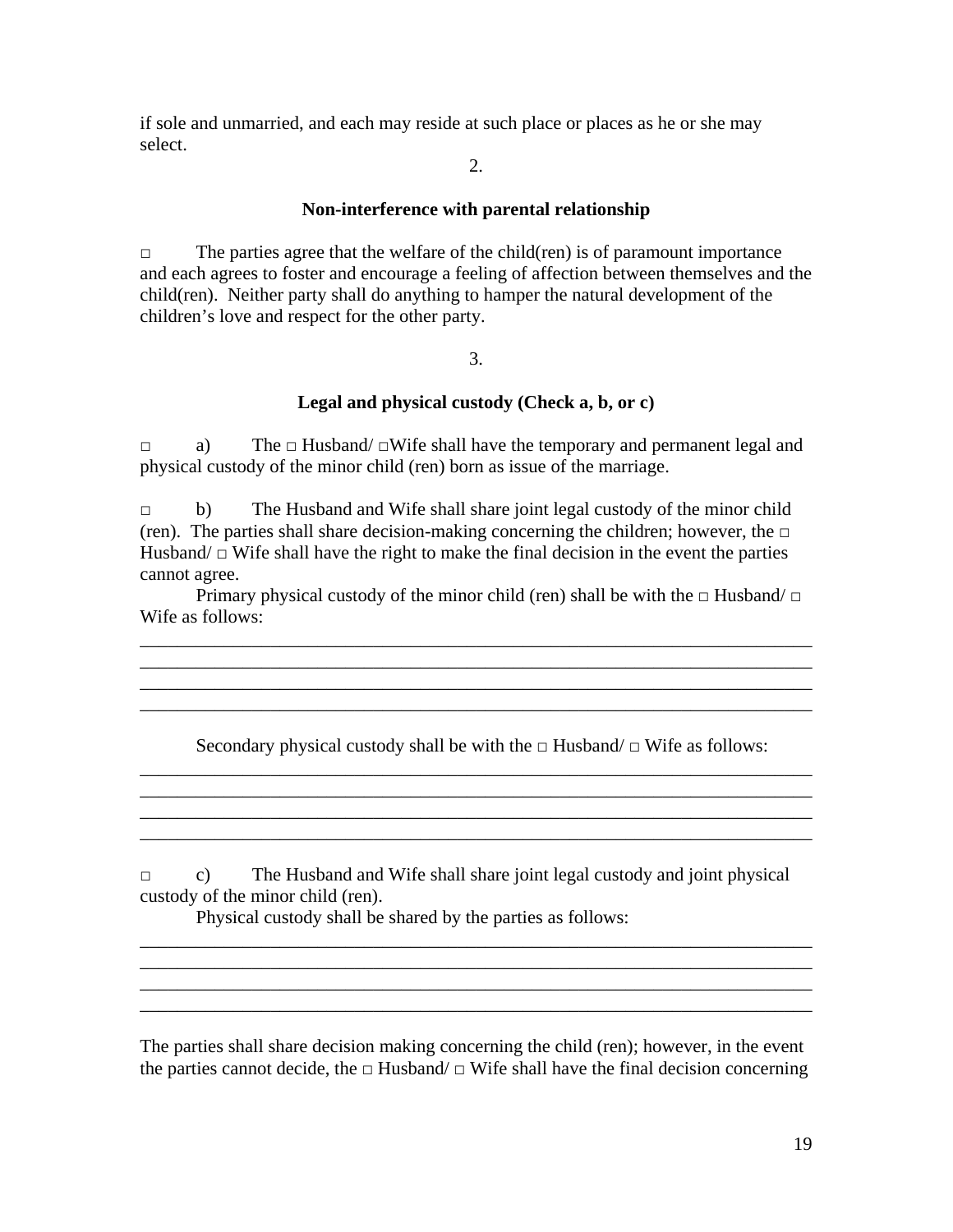#### 4.

\_\_\_\_\_\_\_\_\_\_\_\_\_\_\_\_\_\_\_\_\_\_\_\_\_\_\_\_\_\_\_\_\_\_\_\_\_\_\_\_\_\_\_\_\_\_\_\_\_\_\_\_\_\_\_\_\_\_\_\_\_\_\_\_\_\_\_\_\_\_\_\_ \_\_\_\_\_\_\_\_\_\_\_\_\_\_\_\_\_\_\_\_\_\_\_\_\_\_\_\_\_\_\_\_\_\_\_\_\_\_\_\_\_\_\_\_\_\_\_\_\_\_\_\_\_\_\_\_\_\_\_\_\_\_\_\_\_\_\_\_\_\_\_\_ \_\_\_\_\_\_\_\_\_\_\_\_\_\_\_\_\_\_\_\_\_\_\_\_\_\_\_\_\_\_\_\_\_\_\_\_\_\_\_\_\_\_\_\_\_\_\_\_\_\_\_\_\_\_\_\_\_\_\_\_\_\_\_\_\_\_\_\_\_\_\_\_ \_\_\_\_\_\_\_\_\_\_\_\_\_\_\_\_\_\_\_\_\_\_\_\_\_\_\_\_\_\_\_\_\_\_\_\_\_\_\_\_\_\_\_\_\_\_\_\_\_\_\_\_\_\_\_\_\_\_\_\_\_\_\_\_\_\_\_\_\_\_\_\_

### **Visitation (Choose a or b)**

\_\_\_\_\_\_\_\_\_\_\_\_\_\_\_\_\_\_\_\_\_\_\_\_\_\_\_\_\_\_\_\_\_\_\_\_\_\_\_\_\_\_\_\_\_\_\_\_\_\_\_\_\_\_\_\_\_\_\_\_\_\_\_\_\_\_\_\_\_\_\_\_

 $\Box$  a) The  $\Box$  Husband/  $\Box$  Wife shall have the right of visitation with the minor children as follows:



### 5.

### **Child Support**

### **Please go to http://www.georgiacourts.org/csc/ and complete the Child Support Worksheet.**

□ The Husband/Wife shall pay to the Husband/Wife, as support of the minor child(ren), the sum of  $\text{\$}$  \_\_\_\_\_\_\_\_\_\_\_\_\* per  $\Box$ week/ $\Box$ bi-weekly/ $\Box$  month, starting on  $\Box$ , and continuing per □week/ □bi-weekly/ □ month thereafter until each respective child reaches the age of eighteen (18), or so long as the child is enrolled in and attending secondary school (not to exceed age twenty (20)), marries, dies, or becomes otherwise emancipated. The child support obligation shall be reduced as follows as each child becomes emancipated:

\*This amount was derived from line 13 of the Child Support Worksheet, which is attached hereto as Exhibit 1.

6.

\_\_\_\_\_\_\_\_\_\_\_\_\_\_\_\_\_\_\_\_\_\_\_\_\_\_\_\_\_\_\_\_\_\_\_\_\_\_\_\_\_\_\_\_\_\_\_\_\_\_\_\_\_\_\_\_\_\_\_\_\_\_\_\_\_\_\_\_\_\_\_\_

### **Child support method of payment (Check a or b)**

□ a) All payments of child support shall be paid directly to the Husband/Wife at the following address:

\_\_\_\_\_\_\_\_\_\_\_\_\_\_\_\_\_\_\_\_\_\_\_\_\_\_\_\_\_\_\_\_\_\_\_\_\_\_\_\_\_\_\_\_\_\_\_\_\_\_\_\_\_\_\_\_\_\_\_\_\_\_\_\_\_\_\_\_\_\_.

No Income Deduction Order will be entered into at this time. However, when ever, in violation of the terms of this Agreement, there shall have been a failure to make the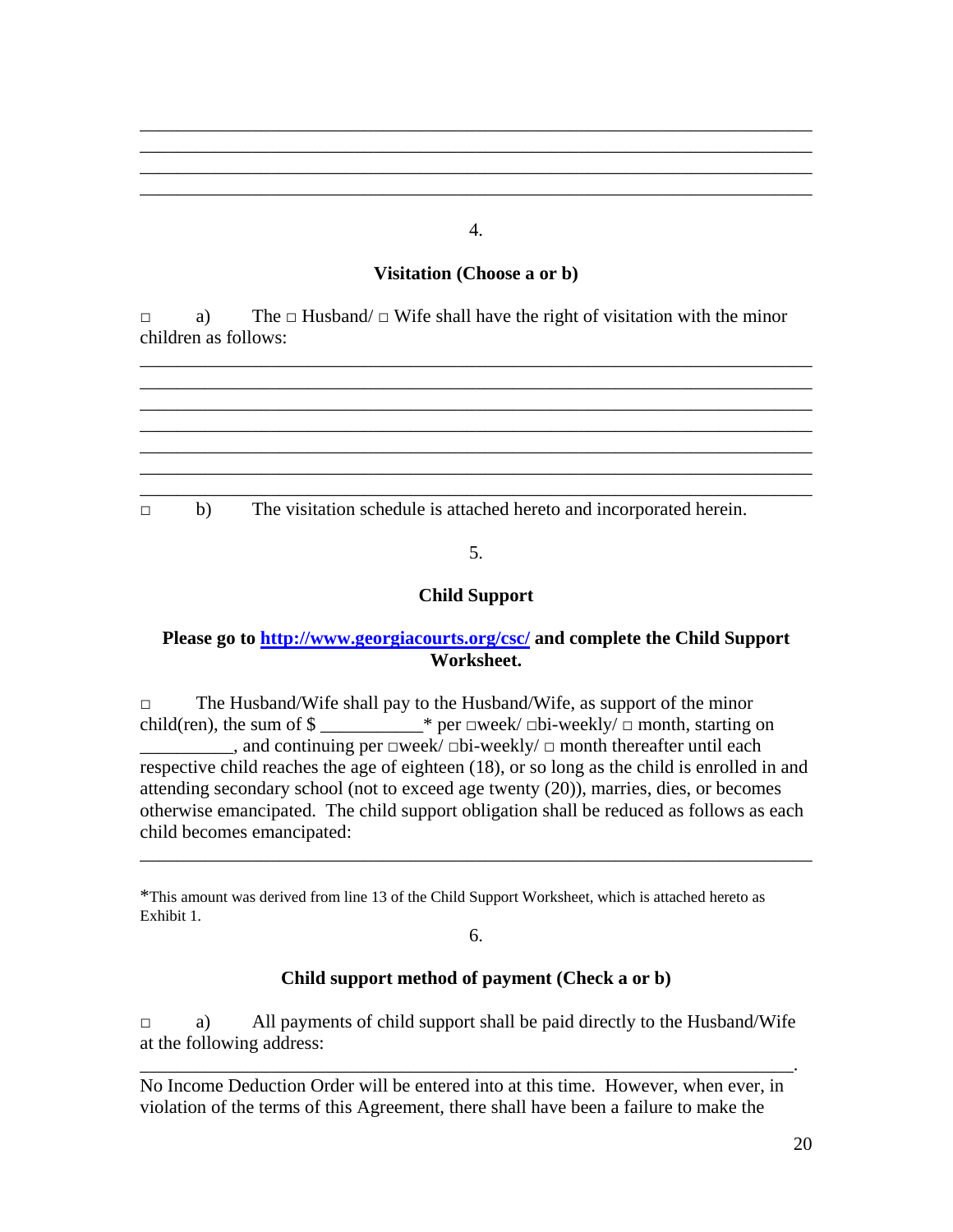support payments due hereunder so that the amount unpaid is equal to or greater than the amount payable for one (1) month, the payments required to be made may be collected by the process of continuing garnishment for support. In the event  $\Box$  Husband/  $\Box$  Wife fails to pay any child support obligation in this Agreement on a timely fashion on any three (3) occasions in any twelve (12) month period, the parties agree that an income deduction order shall then be entered.

□ b) All payments of child support shall be paid to Georgia Child Support Enforcement pursuant to an Income Deduction Order.

#### 7.

#### **Health Insurance**

□ The □ Husband/ □ Wife shall maintain a policy of medical, dental, and hospitalization insurance for the benefit of the minor child(ren) for so long as the child support obligation set forth herein exists. Costs not covered under the insurance policy shall be divided between Husband and Wife as follows:

\_\_\_\_\_\_**\_\_\_\_\_\_**\_\_\_\_\_\_\_\_\_\_\_\_\_\_\_\_\_\_\_\_\_\_\_\_\_\_\_\_\_\_\_\_\_\_\_\_\_\_\_\_\_\_\_\_\_\_\_\_\_\_\_\_\_\_\_\_\_\_\_\_ \_\_\_\_\_\_\_\_\_\_\_\_\_\_\_\_\_\_\_\_\_\_\_\_\_\_\_\_\_\_\_\_\_\_\_\_\_\_\_\_\_\_\_\_\_\_\_\_\_\_\_\_\_\_\_\_\_\_\_\_\_\_\_\_\_\_\_\_\_\_\_\_ \_\_\_\_\_\_\_\_\_\_\_\_\_\_\_\_\_\_\_\_\_\_\_\_\_\_\_\_\_\_\_\_\_\_\_\_\_\_\_\_\_\_\_\_\_\_\_\_\_\_\_\_\_\_\_\_\_\_\_\_\_\_\_\_\_\_\_\_\_\_\_\_

The  $\Box$  Husband/  $\Box$  Wife shall provide the  $\Box$  Husband/  $\Box$  Wife with an insurance identification card or such other acceptable proof of insurance coverage and shall cooperate with the  $\Box$  Husband/ $\Box$  Wife in submitting claims under the policy.

#### 8.

#### **Alimony (Check a or b)**

 $\Box$  a) The  $\Box$  Husband/  $\Box$  Wife shall pay to the  $\Box$  Husband/  $\Box$  Wife as alimony the sum of  $\$\_\_$  per  $\Box$  week/  $\Box$  month, to be paid beginning on  $\_\_$ and to continue thereafter until the  $\Box$  Husband/  $\Box$  Wife remarries or dies. □ b) The parties expressly waive alimony for the past, present, and future.

#### 9.

#### **Division of Property (Check a or b)**

□ a) The parties acknowledge that they have no joint marital property to divide.  $\Box$  b) The parties acknowledge that they have previously made a division of their household furniture, furnishings, household goods, equipment, and other such personalty. Neither party shall claim any of the property in the possession of the other as of the date of the signing of this agreement.

 $\Box$  c) The parties acknowledge that they possess various items of jointly owned property, which shall be divided as follows: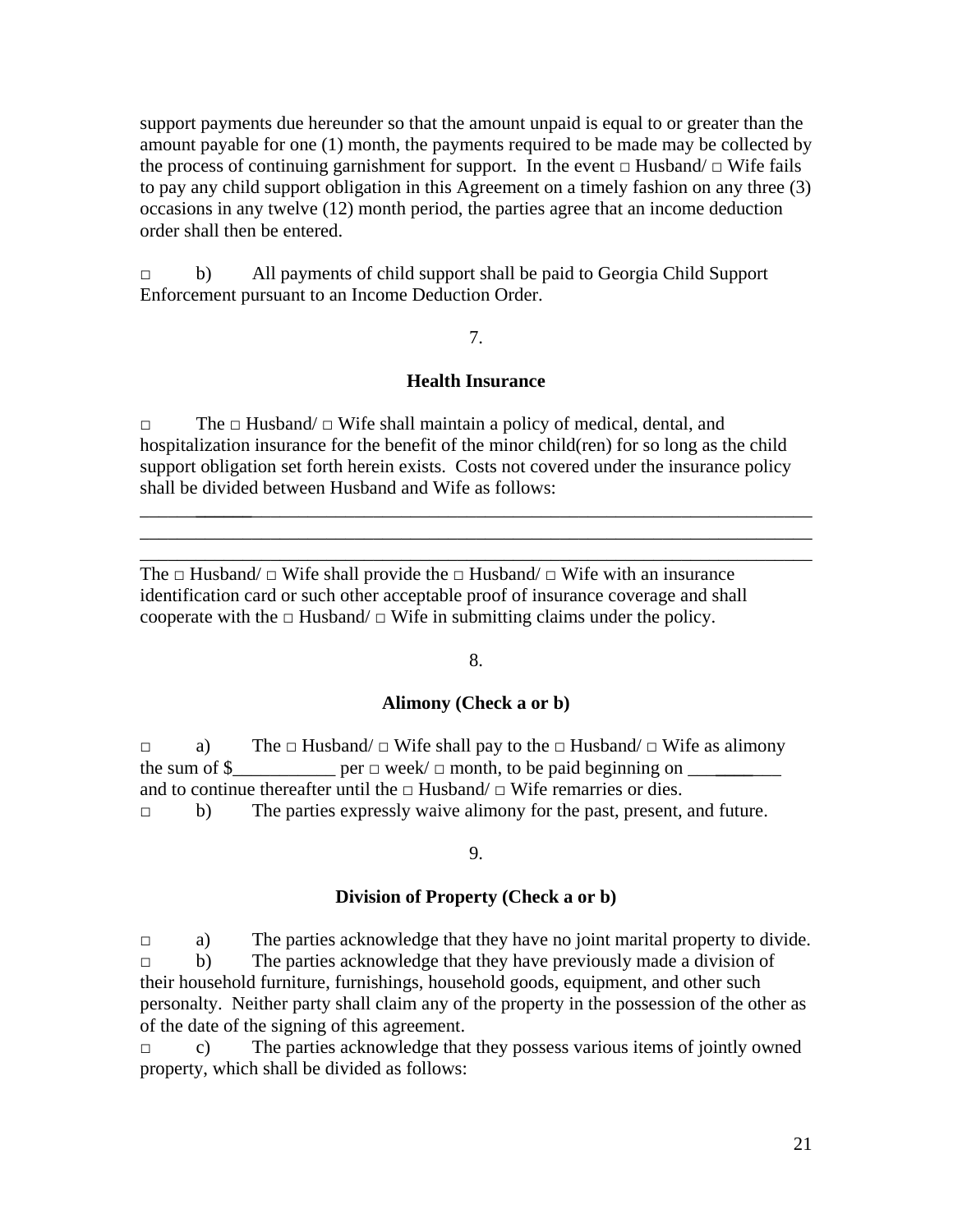#### 1) To the Wife:

### 2) To the Husband:

10.

 $\_$  ,  $\_$  ,  $\_$  ,  $\_$  ,  $\_$  ,  $\_$  ,  $\_$  ,  $\_$  ,  $\_$  ,  $\_$  ,  $\_$  ,  $\_$  ,  $\_$  ,  $\_$  ,  $\_$  ,  $\_$  ,  $\_$  ,  $\_$  ,  $\_$  ,  $\_$  ,  $\_$  ,  $\_$  ,  $\_$  ,  $\_$  ,  $\_$  ,  $\_$  ,  $\_$  ,  $\_$  ,  $\_$  ,  $\_$  ,  $\_$  ,  $\_$  ,  $\_$  ,  $\_$  ,  $\_$  ,  $\_$  ,  $\_$  ,

\_\_\_\_\_\_\_\_\_\_\_\_\_\_\_\_\_\_\_\_\_\_\_\_\_\_\_\_\_\_\_\_\_\_\_\_\_\_\_\_\_\_\_\_\_\_\_\_\_\_\_\_\_\_\_\_\_\_\_\_\_\_\_\_\_\_\_\_\_\_\_\_ \_\_\_\_\_\_\_\_\_\_\_\_\_\_\_\_\_\_\_\_\_\_\_\_\_\_\_\_\_\_\_\_\_\_\_\_\_\_\_\_\_\_\_\_\_\_\_\_\_\_\_\_\_\_\_\_\_\_\_\_\_\_\_\_\_\_\_\_\_\_\_\_

\_\_\_\_\_\_\_\_\_\_\_\_\_\_\_\_\_\_\_\_\_\_\_\_\_\_\_\_\_\_\_\_\_\_\_\_\_\_\_\_\_\_\_\_\_\_\_\_\_\_\_\_\_\_\_\_\_\_\_\_\_\_\_\_\_\_\_\_\_\_\_\_

\_\_\_\_\_\_\_\_\_\_\_\_\_\_\_\_\_\_\_\_\_\_\_\_\_\_\_\_\_\_\_\_\_\_\_\_\_\_\_\_\_\_\_\_\_\_\_\_\_\_\_\_\_\_\_\_\_\_\_\_\_\_\_\_\_\_\_\_\_\_\_\_ \_\_\_\_\_\_\_\_\_\_\_\_\_\_\_\_\_\_\_\_\_\_\_\_\_\_\_\_\_\_\_\_\_\_\_\_\_\_\_\_\_\_\_\_\_\_\_\_\_\_\_\_\_\_\_\_\_\_\_\_\_\_\_\_\_\_\_\_\_\_\_\_

#### **Division of Debts (Check a or b)**

□ a) The parties acknowledge that they have no outstanding joint debts.

□ b) The parties agree to the division of debts as indicated below:

| Creditor | Amount | <b>Responsible Party</b> |
|----------|--------|--------------------------|
|          |        |                          |
|          |        |                          |
|          |        |                          |
|          |        |                          |
|          |        |                          |
|          |        |                          |

The responsible party indemnifies and holds harmless the non-responsible party for any collection on these obligations.

#### 11.

#### **Name Restoration**

 $\Box$  The parties request that Wife's name be restored to  $\Box$ 

#### 12.

#### **Voluntariness of Agreement**

□ The parties acknowledge that they have entered into this Agreement freely and voluntarily and that it is not the result of any duress or any undue influence.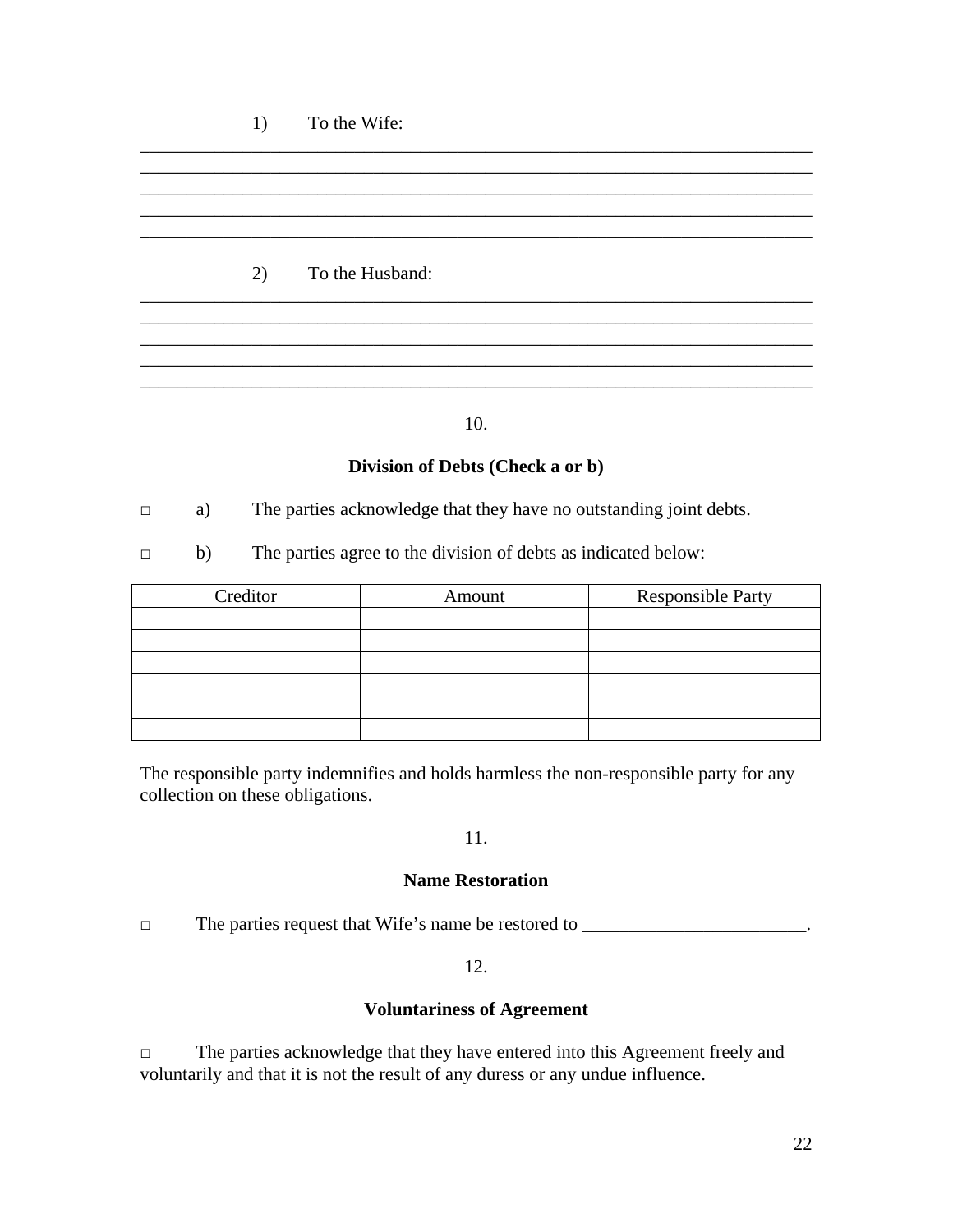#### **Agreement as entire understanding**

□ This Agreement constitutes the entire understanding of the parties. There are no representations, warranties, covenants, or undertaking other than those expressly set forth herein.

14.

#### **Enforceability of Agreement**

□ It is expressly understood that this Agreement does not obligate the parties to continue to live in a state of separation or to proceed with an action for divorce. However, in the event that either party shall bring or maintain an action for dissolution of the marital relationship, this Agreement shall be presented to the court and incorporated by reference into any judgment or decree concerning the matters provided herein. Notwithstanding such incorporation, this Agreement shall survive and be enforceable independently of the judgment or decree.

IN WITNESS WHEREOF, the parties have signed their names, this \_\_\_\_\_\_ day of  $\qquad \qquad \ldots$ 

Sworn to and subscribed before me this \_\_\_\_\_\_ day of \_\_\_\_\_\_\_\_\_\_\_\_\_\_\_\_\_\_\_\_\_\_\_\_\_\_\_\_\_\_\_\_ , 20\_\_\_\_\_\_.

**Example 2018** Wife

Notary Public, State of \_\_\_\_\_\_\_\_\_\_\_\_\_\_\_\_\_\_\_\_\_\_\_\_\_\_\_\_\_\_ My Commission Expires: \_\_\_\_\_\_\_\_\_\_\_\_\_\_\_\_\_\_\_\_\_\_\_\_\_\_\_\_

\_\_\_\_\_\_\_\_\_\_\_\_\_\_\_\_\_\_\_\_\_\_\_\_\_\_\_\_\_\_\_\_\_\_\_\_\_\_\_\_\_\_\_\_\_\_\_\_\_

Sworn to and subscribed before methis \_\_\_\_\_\_ day of \_\_\_\_\_\_\_\_\_\_\_\_\_\_\_\_\_\_\_\_\_\_\_\_\_\_\_\_\_, 20\_\_\_\_\_\_.

 $\overline{\phantom{a}}$  , and the contract of the contract of the contract of the contract of the contract of the contract of the contract of the contract of the contract of the contract of the contract of the contract of the contrac

 $\overline{\phantom{a}}$  , and the contract of the contract of the contract of the contract of the contract of the contract of the contract of the contract of the contract of the contract of the contract of the contract of the contrac

Husband

Notary Public, State of \_\_\_\_\_\_\_\_\_\_\_\_\_\_\_\_\_\_\_\_\_\_\_\_\_\_ My Commission Expires: \_\_\_\_\_\_\_\_\_\_\_\_\_\_\_\_\_\_\_\_\_\_\_\_

\_\_\_\_\_\_\_\_\_\_\_\_\_\_\_\_\_\_\_\_\_\_\_\_\_\_\_\_\_\_\_\_\_\_\_\_\_\_\_\_\_\_\_\_\_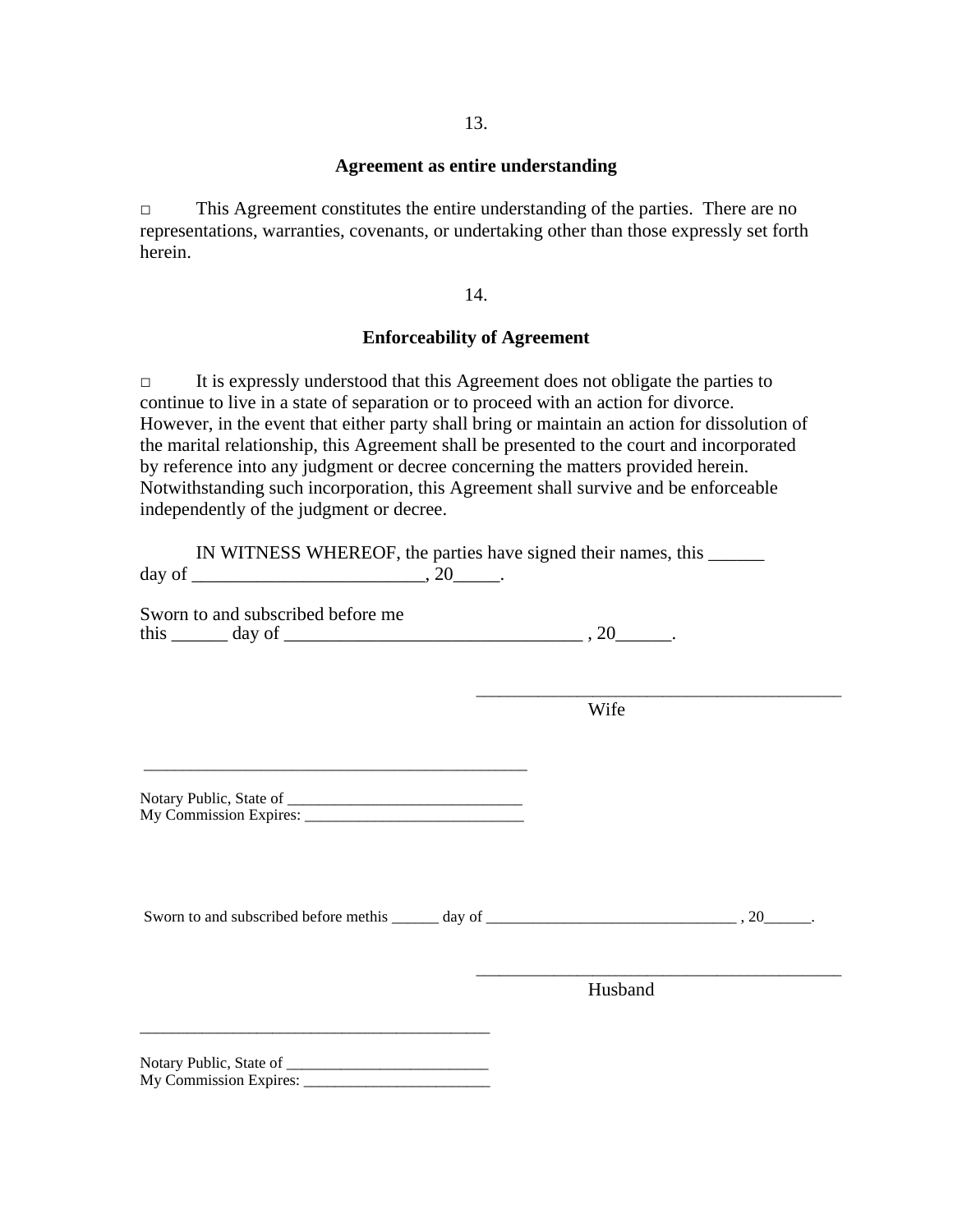The Noncustodial parent, \_\_\_\_\_\_\_\_\_\_\_\_\_\_\_\_\_\_\_\_\_\_\_\_\_\_\_\_\_\_\_\_\_\_\_\_\_\_\_\_\_\_\_\_, shall pay Child Support for each of the \_\_\_\_ minor child(ren) at \$\_\_\_\_\_\_\_\_\_\_\_\_\_\_\_\_\_\_ per month, for a total of \$\_\_\_\_\_\_\_\_\_\_\_\_\_\_\_\_\_\_\_\_\_ per month to the Custodial parent, starting \_\_\_\_\_\_\_\_\_\_\_\_\_\_\_\_\_\_\_\_\_\_\_\_\_\_\_, and continuing until each minor child reaches the age of majority, dies, marries, becomes emancipated, whichever first occurs, provided however, the Court, in the exercise of its sound discretion, directs (or does not direct) the Noncustodial Parent to continue to pay child support for a Child who has not previously married or become emancipated, who is enrolled in and attending a secondary school, and who has attained the age of majority before completing his or her secondary school education, until that child graduates from high school, or until the child attains \_\_\_\_\_ years of age (not to exceed 20 years), whichever first occurs.

\_\_\_\_\_\_\_\_\_\_\_\_\_\_\_\_\_\_\_\_\_\_\_\_\_\_\_\_\_\_\_\_\_\_\_\_\_\_\_\_\_\_\_\_\_\_\_\_\_\_\_\_\_\_\_\_\_\_\_\_\_\_\_\_\_\_\_\_\_\_\_\_\_\_\_\_\_\_ \_\_\_\_\_\_\_\_\_\_\_\_\_\_\_\_\_\_\_\_\_\_\_\_\_\_\_\_\_\_\_\_\_\_\_\_\_\_\_\_\_\_\_\_\_\_\_\_\_\_\_\_\_\_\_\_\_\_\_\_\_\_\_\_\_\_\_\_\_\_\_\_\_\_\_\_\_\_ \_\_\_\_\_\_\_\_\_\_\_\_\_\_\_\_\_\_\_\_\_\_\_\_\_\_\_\_\_\_\_\_\_\_\_\_\_\_\_\_\_\_\_\_\_\_\_\_\_\_\_\_\_\_\_\_\_\_\_\_\_\_\_\_\_\_\_\_\_\_\_\_\_\_\_\_\_\_ \_\_\_\_\_\_\_\_\_\_\_\_\_\_\_\_\_\_\_\_\_\_\_\_\_\_\_\_\_\_\_\_\_\_\_\_\_\_\_\_\_\_\_\_\_\_\_\_\_\_\_\_\_\_\_\_\_\_\_\_\_\_\_\_\_\_\_\_\_\_\_\_\_\_\_\_\_\_ \_\_\_\_\_\_\_\_\_\_\_\_\_\_\_\_\_\_\_\_\_\_\_\_\_\_\_\_\_\_\_\_\_\_\_\_\_\_\_\_\_\_\_\_\_\_\_\_\_\_\_\_\_\_\_\_\_\_\_\_\_\_\_\_\_\_\_\_\_\_\_\_\_\_\_\_\_\_ \_\_\_\_\_\_\_\_\_\_\_\_\_\_\_\_\_\_\_\_\_\_\_\_\_\_\_\_\_\_\_\_\_\_\_\_\_\_\_\_\_\_\_\_\_\_\_\_\_\_\_\_\_\_\_\_\_\_\_\_\_\_\_\_\_\_\_\_\_\_\_\_\_\_\_\_\_\_ \_\_\_\_\_\_\_\_\_\_\_\_\_\_\_\_\_\_\_\_\_\_\_\_\_\_\_\_\_\_\_\_\_\_\_\_\_\_\_\_\_\_\_\_\_\_\_\_\_\_\_\_\_\_\_\_\_\_\_\_\_\_\_\_\_\_\_\_\_\_\_\_\_\_\_\_\_\_ \_\_\_\_\_\_\_\_\_\_\_\_\_\_\_\_\_\_\_\_\_\_\_\_\_\_\_\_\_\_\_\_\_\_\_\_\_\_\_\_\_\_\_\_\_\_\_\_\_\_\_\_\_\_\_\_\_\_\_\_\_\_\_\_\_\_\_\_\_\_\_\_\_\_\_\_\_\_

The Court equitably divides the parties' marital property as follows:

The Court equitably divides the parties' marital debts as follows:

SO ORDERED, this  $\rule{1em}{0.15mm}$  day of  $\rule{1em}{0.15mm}$   $\qquad \qquad$   $\qquad \qquad$   $\qquad \qquad$   $\qquad \qquad$   $\qquad \qquad$   $\qquad \qquad$ 

\_\_\_\_\_\_\_\_\_\_\_\_\_\_\_\_\_\_\_\_\_\_\_\_\_\_\_\_\_\_\_\_\_\_\_\_\_\_\_\_\_\_\_\_\_\_\_\_\_\_\_\_\_\_\_\_\_\_\_\_\_\_\_\_\_\_\_\_\_\_\_\_\_\_\_\_\_\_ \_\_\_\_\_\_\_\_\_\_\_\_\_\_\_\_\_\_\_\_\_\_\_\_\_\_\_\_\_\_\_\_\_\_\_\_\_\_\_\_\_\_\_\_\_\_\_\_\_\_\_\_\_\_\_\_\_\_\_\_\_\_\_\_\_\_\_\_\_\_\_\_\_\_\_\_\_\_ \_\_\_\_\_\_\_\_\_\_\_\_\_\_\_\_\_\_\_\_\_\_\_\_\_\_\_\_\_\_\_\_\_\_\_\_\_\_\_\_\_\_\_\_\_\_\_\_\_\_\_\_\_\_\_\_\_\_\_\_\_\_\_\_\_\_\_\_\_\_\_\_\_\_\_\_\_\_ \_\_\_\_\_\_\_\_\_\_\_\_\_\_\_\_\_\_\_\_\_\_\_\_\_\_\_\_\_\_\_\_\_\_\_\_\_\_\_\_\_\_\_\_\_\_\_\_\_\_\_\_\_\_\_\_\_\_\_\_\_\_\_\_\_\_\_\_\_\_\_\_\_\_\_\_\_\_ \_\_\_\_\_\_\_\_\_\_\_\_\_\_\_\_\_\_\_\_\_\_\_\_\_\_\_\_\_\_\_\_\_\_\_\_\_\_\_\_\_\_\_\_\_\_\_\_\_\_\_\_\_\_\_\_\_\_\_\_\_\_\_\_\_\_\_\_\_\_\_\_\_\_\_\_\_\_ \_\_\_\_\_\_\_\_\_\_\_\_\_\_\_\_\_\_\_\_\_\_\_\_\_\_\_\_\_\_\_\_\_\_\_\_\_\_\_\_\_\_\_\_\_\_\_\_\_\_\_\_\_\_\_\_\_\_\_\_\_\_\_\_\_\_\_\_\_\_\_\_\_\_\_\_\_\_

> JUDGE, Superior Courts Judicial Circuit

\_\_\_\_\_\_\_\_\_\_\_\_\_\_\_\_\_\_\_\_\_\_\_\_\_\_\_\_\_\_\_\_\_\_\_\_\_\_\_\_\_\_\_\_\_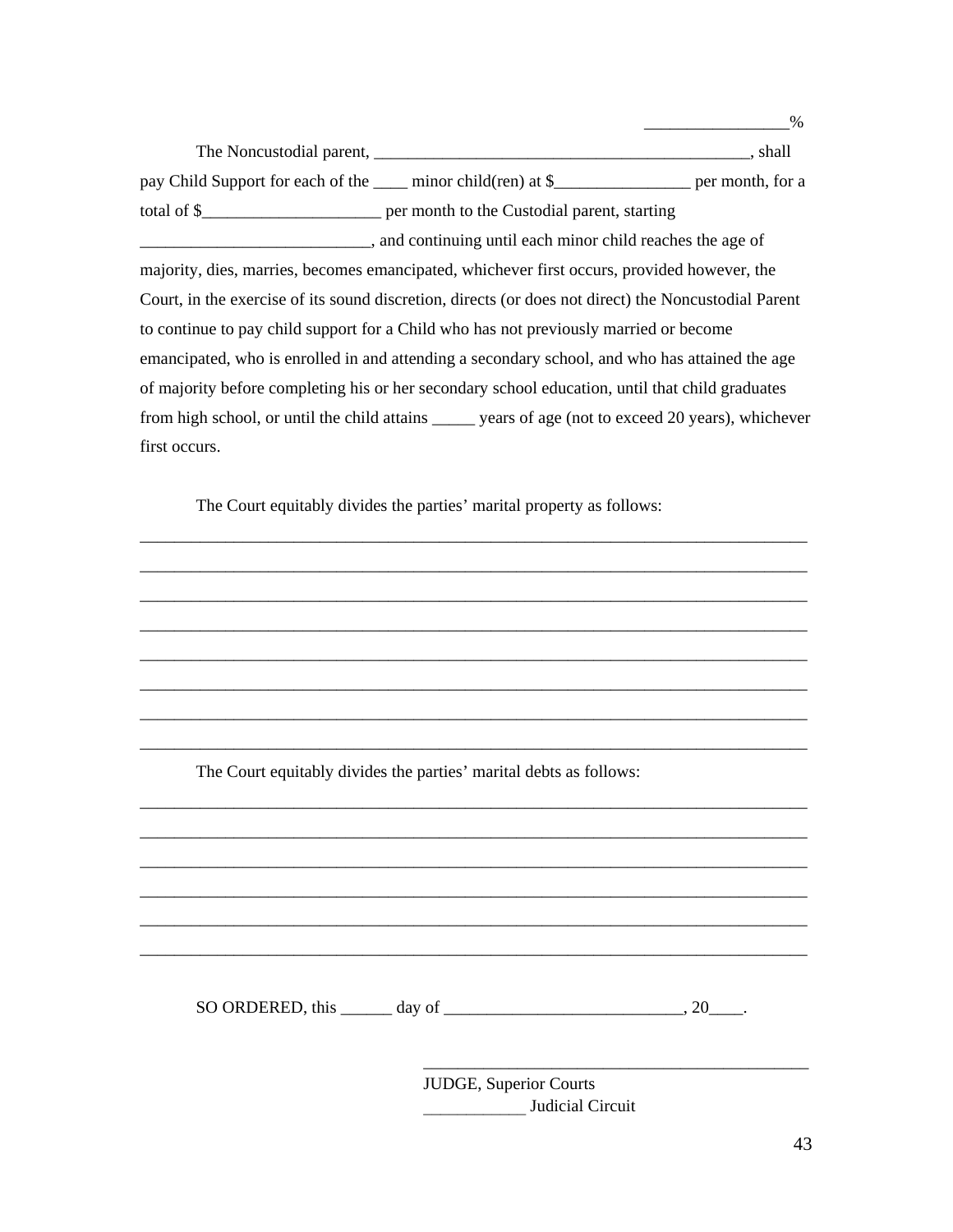|                                                                                           | In the Superior Court of ___________________County, Georgia |               |                               |
|-------------------------------------------------------------------------------------------|-------------------------------------------------------------|---------------|-------------------------------|
| VS.<br>Defendant                                                                          |                                                             |               | Civil Action No. ____________ |
|                                                                                           | <b>DOMESTIC RELATIONS FINANCIAL AFFIDAVIT OF HUSBAND</b>    |               |                               |
|                                                                                           |                                                             |               | Age ________                  |
|                                                                                           |                                                             |               | Age $\qquad$                  |
|                                                                                           |                                                             |               |                               |
| Names and birth dates of children for whom support is to be determined in this<br>action: |                                                             |               |                               |
| Name                                                                                      |                                                             | Date of Birth | Resides with                  |
| Names and birth dates of affiant's other children:<br>Name                                |                                                             | Date of Birth | <b>Resides with</b>           |
|                                                                                           |                                                             |               |                               |
| SUMMARY OF AFFIANT'S INCOME AND NEEDS<br>2.                                               |                                                             |               |                               |
| (a) Gross monthly income (from item 3A)                                                   |                                                             |               | $\mathbb{S}$                  |
| (b) Net monthly income (from item 3C)                                                     |                                                             |               |                               |
| (c) Average monthly expenses (item 5A)                                                    |                                                             |               |                               |
|                                                                                           | Monthly payments to creditors                               |               |                               |
|                                                                                           | Total monthly expenses and payments                         |               |                               |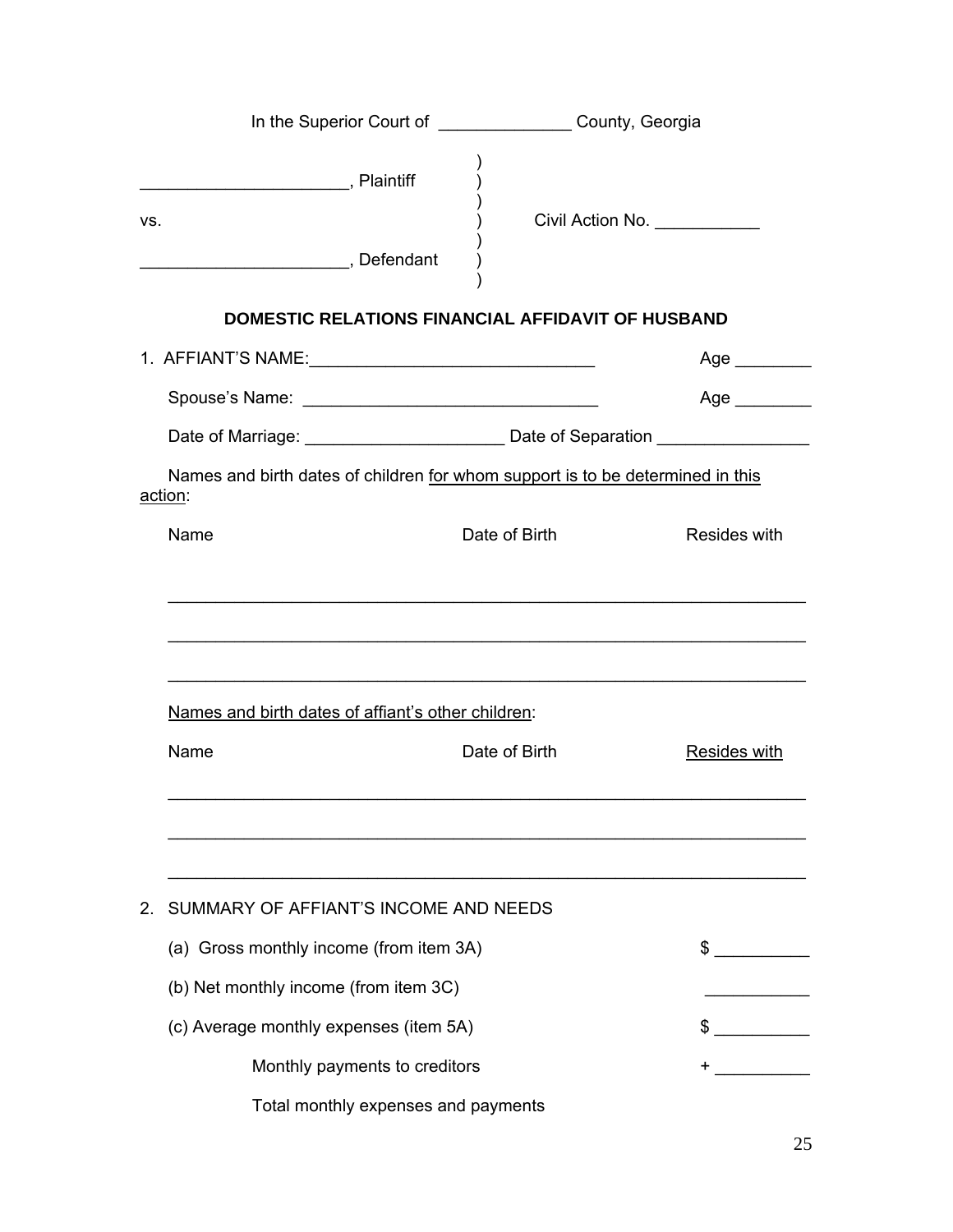to creditors (item 5C)

### (subsections (d) & (e) deleted)

### 3. A. AFFIANT'S GROSS MONTHLY INCOME (complete this section or attach Child Support Schedule A)

(All income must be entered based on monthly average regardless of date of receipt.)

| Salary or Wages<br>ATTACH COPIES OF 2 MOST RECENT WAGE STATEMENTS                                                                                                                                                                  | \$                                   |
|------------------------------------------------------------------------------------------------------------------------------------------------------------------------------------------------------------------------------------|--------------------------------------|
| <b>Commissions, Fees, Tips</b>                                                                                                                                                                                                     | \$                                   |
| Income from self-employment, partnership, close corporations,<br>and independent contracts (gross receipts minus ordinary<br>and necessary expenses required to produce income)<br><b>ATTACH SHEET ITEMIZING YOUR CALCULATIONS</b> | $\sim$                               |
| Rental Income (gross receipts minus ordinary and<br>necessary expenses required to produce income)<br><b>ATTACH SHEET ITEMIZING YOUR CALCULATIONS</b>                                                                              | $\frac{1}{2}$                        |
| <b>Bonuses</b>                                                                                                                                                                                                                     | $\frac{1}{2}$                        |
| <b>Overtime Payments</b>                                                                                                                                                                                                           | $\frac{1}{2}$                        |
| <b>Severance Pay</b>                                                                                                                                                                                                               | $\frac{1}{2}$                        |
| <b>Recurring Income from Pensions or Retirement Plans</b>                                                                                                                                                                          | $\frac{1}{2}$                        |
| <b>Interest and Dividends</b>                                                                                                                                                                                                      | $\frac{1}{2}$                        |
| <b>Trust Income</b>                                                                                                                                                                                                                | $\frac{1}{2}$                        |
| <b>Income from Annuities</b>                                                                                                                                                                                                       | $\frac{1}{2}$                        |
| <b>Capital Gains</b>                                                                                                                                                                                                               | $\frac{1}{2}$                        |
| <b>Social Security Disability or Retirement Benefits</b>                                                                                                                                                                           | $\frac{1}{2}$                        |
| <b>Workers' Compensation Benefits</b>                                                                                                                                                                                              | $\frac{1}{2}$                        |
| <b>Unemployment Benefits</b>                                                                                                                                                                                                       | \$                                   |
| Judgments from Personal Injury or Other Civil Cases                                                                                                                                                                                | \$                                   |
| Gifts (cash or other gifts that can be converted to cash)                                                                                                                                                                          | \$<br><u> 1989 - Jan James James</u> |
| <b>Prizes/Lottery Winnings</b><br>Alimony and maintenance from persons not in this case                                                                                                                                            | \$<br>\$                             |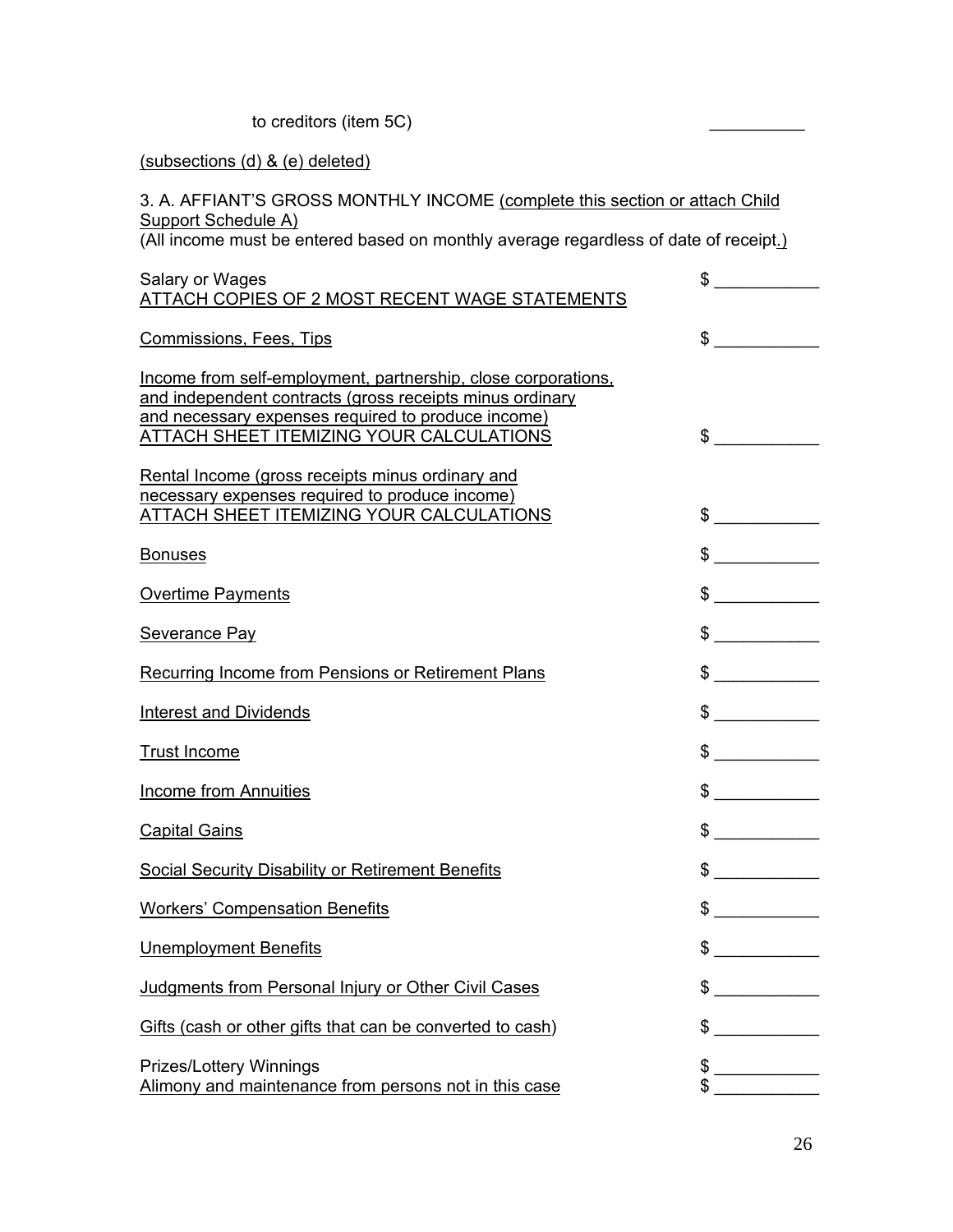| Assets which are used for support of family                                                                                                                      |  |
|------------------------------------------------------------------------------------------------------------------------------------------------------------------|--|
| <b>Fringe Benefits (if significantly reduce living expenses)</b>                                                                                                 |  |
| Any other income (do NOT include means-tested<br>Public assistance, such as TANF or food stamps)                                                                 |  |
| <b>GROSS MONTHLY INCOME</b><br>(prior section B deleted)<br>B. Affiant's Net Monthly Income from employment<br>(deducting only state and federal taxes and FICA) |  |
| Affiant's pay period (i.e., weekly, monthly, etc.)                                                                                                               |  |
| Number of exemptions claimed                                                                                                                                     |  |

4. ASSETS

(If you claim or agree that all or part of an asset is non-marital, indicate the non-marital portion under the appropriate spouse's column and state the amount and the basis: premarital, gift, inheritance, source of funds, etc.).

| <b>Description</b>                                             | <b>Value</b>  | <b>Separate Asset</b><br>of the Husband                                                                              | <b>Separate Asset</b><br>of the Wife | <b>Basis of the</b><br><b>Claim</b> |
|----------------------------------------------------------------|---------------|----------------------------------------------------------------------------------------------------------------------|--------------------------------------|-------------------------------------|
| Cash                                                           | $\mathcal{S}$ | <u> 1999 - Jan James James, martin amerikan basar (j. 1908)</u>                                                      |                                      |                                     |
| Stocks, bonds                                                  |               | $\frac{1}{2}$                                                                                                        |                                      |                                     |
| CD's/Money Market<br><b>Accounts</b>                           |               | $\frac{1}{2}$                                                                                                        |                                      |                                     |
| <b>Bank Accounts</b><br>(list each account):                   |               |                                                                                                                      |                                      |                                     |
|                                                                | $\mathfrak s$ |                                                                                                                      |                                      |                                     |
|                                                                | $\frac{1}{2}$ |                                                                                                                      |                                      |                                     |
|                                                                | $\frac{1}{2}$ | <u> 1980 - Andrea Andrewski, američki profesor (d. 1980)</u>                                                         |                                      |                                     |
| Retirement Pensions.<br>401K, IRA, or<br><b>Profit Sharing</b> | \$            | <u> 1989 - Johann John Stone, markin amerikan bisa di sebagai pertama dan pertama dan pertama dan pertama dan pe</u> |                                      |                                     |
| Money owed you:                                                | $\mathbb{S}$  | <u> 2000 - Jan Barnett, mars and de la provincia de la provincia de la provincia de la provincia de la provincia</u> |                                      |                                     |
| <b>Tax Refund</b><br>owed you:                                 | $\frac{1}{2}$ |                                                                                                                      |                                      |                                     |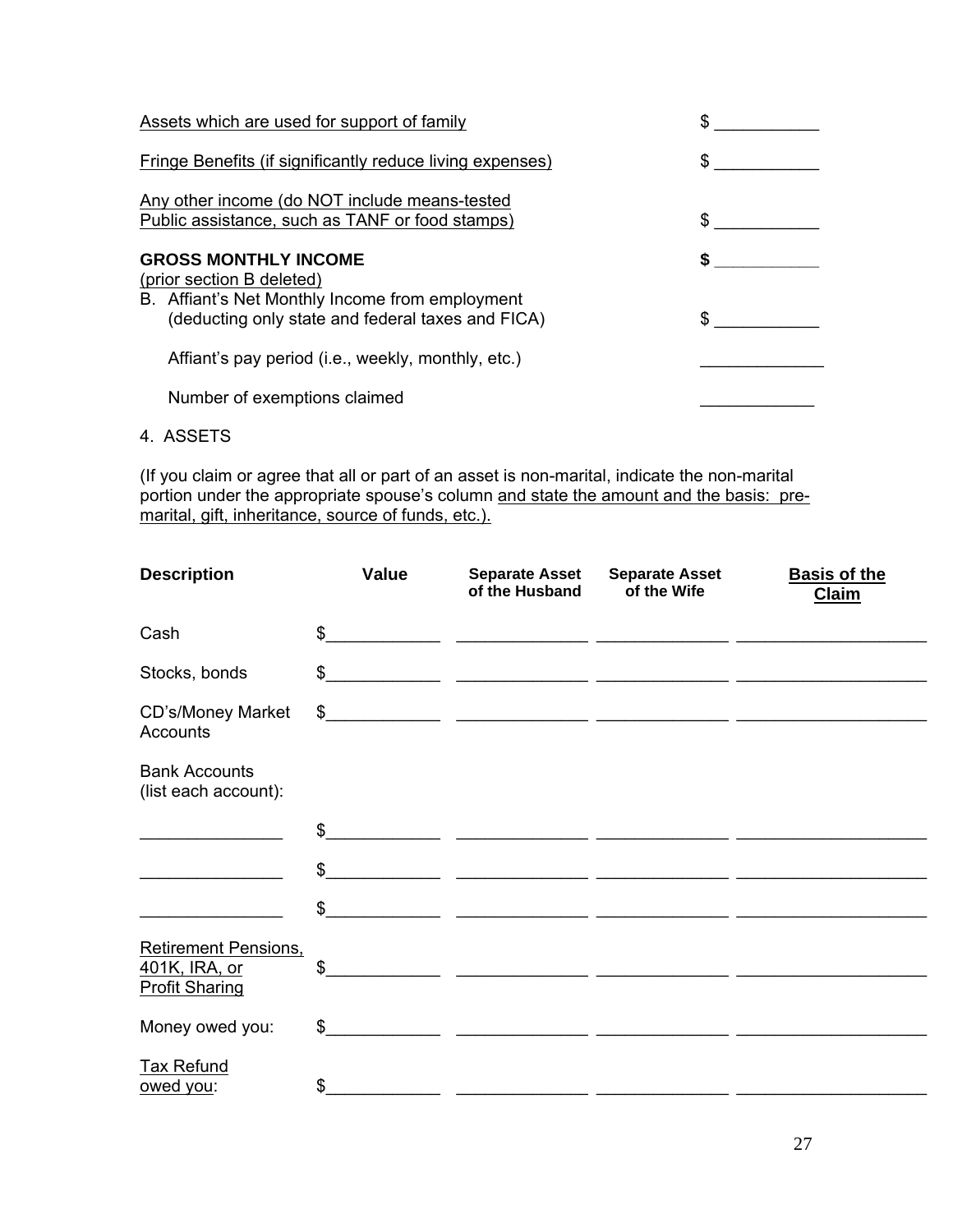# Real Estate:

| home:                                         | \$                   |                                                                                                                       |               |
|-----------------------------------------------|----------------------|-----------------------------------------------------------------------------------------------------------------------|---------------|
| debt owed:                                    | $\frac{1}{\sqrt{2}}$ |                                                                                                                       |               |
| other:                                        | \$                   |                                                                                                                       |               |
| debt owed:<br>Automobiles/Vehicles:           | $\frac{1}{\sqrt{2}}$ |                                                                                                                       |               |
| Vehicle 1:                                    |                      |                                                                                                                       |               |
| debt owed:<br>Vehicle 2:                      | $\frac{1}{2}$        | <u> 1989 - Jan James James, martin amerikan bahasa perangan perangan perangan perangan perangan perangan perangan</u> |               |
| debt owed:                                    | \$                   |                                                                                                                       |               |
| Life Insurance<br>(net cash value):           |                      |                                                                                                                       |               |
| Furniture/furnishings:                        | $\mathfrak{S}$       | <u> 1989 - Jan James James, amerikansk politiker (d. 1989)</u>                                                        |               |
| Jewelry:                                      |                      | $\frac{1}{2}$                                                                                                         |               |
| Collectibles:                                 | \$                   | <u> 2000 - 2000 - 2000 - 2000 - 2000 - 2000 - 2000 - 2000 - 2000 - 2000 - 2000 - 2000 - 2000 - 2000 - 2000 - 200</u>  |               |
| <b>Other Assets:</b>                          | \$                   |                                                                                                                       |               |
|                                               | \$                   | <u> 1990 - Jan James James, martin amerikan basar dan berasal dalam basa dalam basa dalam basa dalam basa dalam b</u> |               |
|                                               | \$                   | <u> 1999 - Jan James James, maria (h. 1989).</u>                                                                      |               |
|                                               | \$                   |                                                                                                                       |               |
| <b>Total Assets:</b>                          | \$                   | <u> 1989 - Jan James, maria eta indonesiar eta mondo eta indonesia eta indonesia eta indonesia eta indonesia eta</u>  |               |
| 5. A. AVERAGE MONTHLY EXPENSES                |                      |                                                                                                                       |               |
| <b>HOUSEHOLD</b><br>Mortgage or rent payments |                      | \$ Cable TV                                                                                                           | \$            |
| $\frac{1}{2}$<br>Property taxes               |                      | Misc. household and<br>grocery<br>Items                                                                               | \$            |
|                                               |                      | Homeowner/Renter Insurance \$ ___________ Meals outside the home                                                      | $\frac{1}{2}$ |
| Electricity                                   | $\sim$               | Other                                                                                                                 | $\sim$        |
| Water<br>$$\overbrace{\hspace{2.5cm}}$        |                      | <b>AUTOMOBILE</b><br>Gasoline and oil                                                                                 | $\frac{1}{2}$ |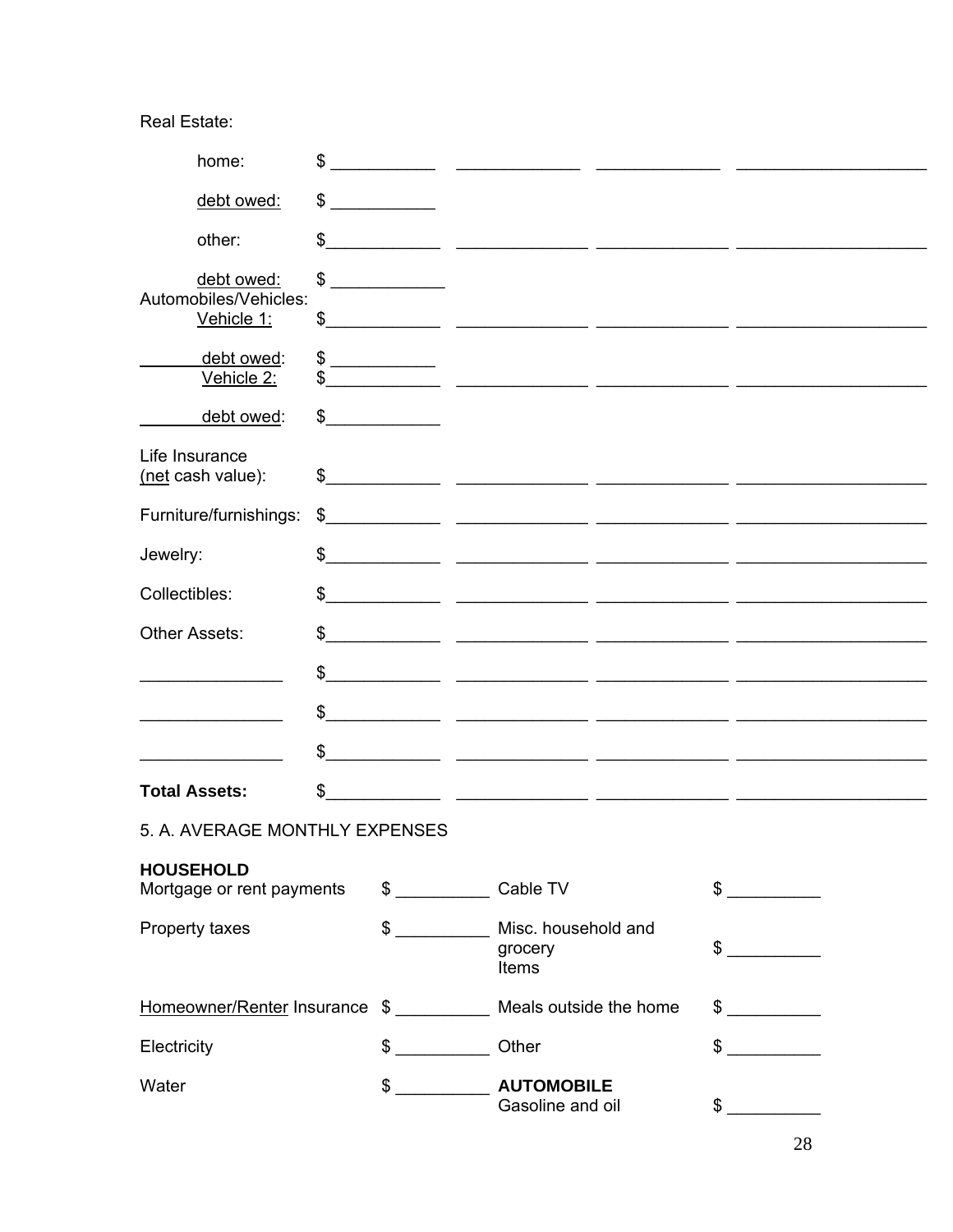| Garbage and Sewer                                                   | $$\overbrace{\hspace{2.5cm}}$ |               |                  |                                                       |                                                         |               |
|---------------------------------------------------------------------|-------------------------------|---------------|------------------|-------------------------------------------------------|---------------------------------------------------------|---------------|
| Telephone:<br>residential line:                                     | $\sim$                        |               | Repairs          | Auto tags and license                                 | $\frac{1}{2}$<br>\$<br><u> 1999 - Johann Barnett, f</u> |               |
|                                                                     |                               |               |                  |                                                       |                                                         |               |
| cellular telephone:<br>\$                                           |                               |               | Insurance        |                                                       | \$                                                      |               |
| Gas                                                                 | $\frac{1}{2}$                 |               |                  | <b>OTHER VEHICLES</b><br>(boats, trailers, RVs, etc.) |                                                         |               |
| Repairs and maintenance:<br>$\mathfrak{S}$                          |                               |               |                  | Gasoline and oil                                      | $\frac{1}{2}$                                           |               |
|                                                                     |                               |               | Repairs          |                                                       | \$                                                      |               |
| \$<br>Lawn Care                                                     |                               |               |                  | Tags and license                                      |                                                         |               |
| \$<br><b>Pest Control</b>                                           |                               |               | <b>Insurance</b> |                                                       |                                                         |               |
|                                                                     |                               |               |                  |                                                       |                                                         |               |
| <b>CHILDREN'S EXPENSES</b>                                          |                               |               |                  | <b>AFFIANT'S OTHER EXPENSES</b>                       |                                                         |               |
| Child care (total monthly cost)                                     |                               | $\sim$        |                  | Dry cleaning/laundry                                  |                                                         | \$            |
| School tuition                                                      |                               | $\sim$        |                  | Clothing                                              |                                                         |               |
| <b>Tutoring</b>                                                     |                               | $\sim$        |                  | Medical, dental, prescription                         |                                                         |               |
| Private lessons (e.g., music, dance)                                | \$                            |               |                  | (out of pocket/uncovered expenses)                    |                                                         | \$            |
|                                                                     |                               |               |                  | Affiant's gifts (special holidays)                    |                                                         | $\frac{1}{2}$ |
| School supplies/expenses                                            |                               | $\sim$        |                  | Entertainment                                         |                                                         | $\sim$        |
| Lunch Money                                                         |                               | $\frac{1}{2}$ |                  | Recreational Expenses (e.g.,<br>fitness)              |                                                         |               |
| <b>Other Educational Expenses (list)</b>                            |                               |               |                  | Vacations                                             |                                                         | \$            |
|                                                                     | \$                            |               |                  | <b>Travel Expenses for Visitation</b>                 |                                                         | \$            |
|                                                                     | \$                            |               |                  | Publications                                          |                                                         | \$            |
| Allowance                                                           | \$                            |               |                  | Dues, clubs                                           |                                                         |               |
| Clothing                                                            | \$                            |               |                  | Religious and charities                               |                                                         |               |
| <b>Diapers</b>                                                      | \$                            |               |                  | Pet expenses                                          |                                                         |               |
| Medical, dental, prescription<br>(out of pocket/uncovered expenses) | \$                            |               |                  | Alimony paid to former spouse                         |                                                         | \$            |
| Grooming, hygiene                                                   | \$                            |               |                  | Child support paid for other<br>children              |                                                         | \$            |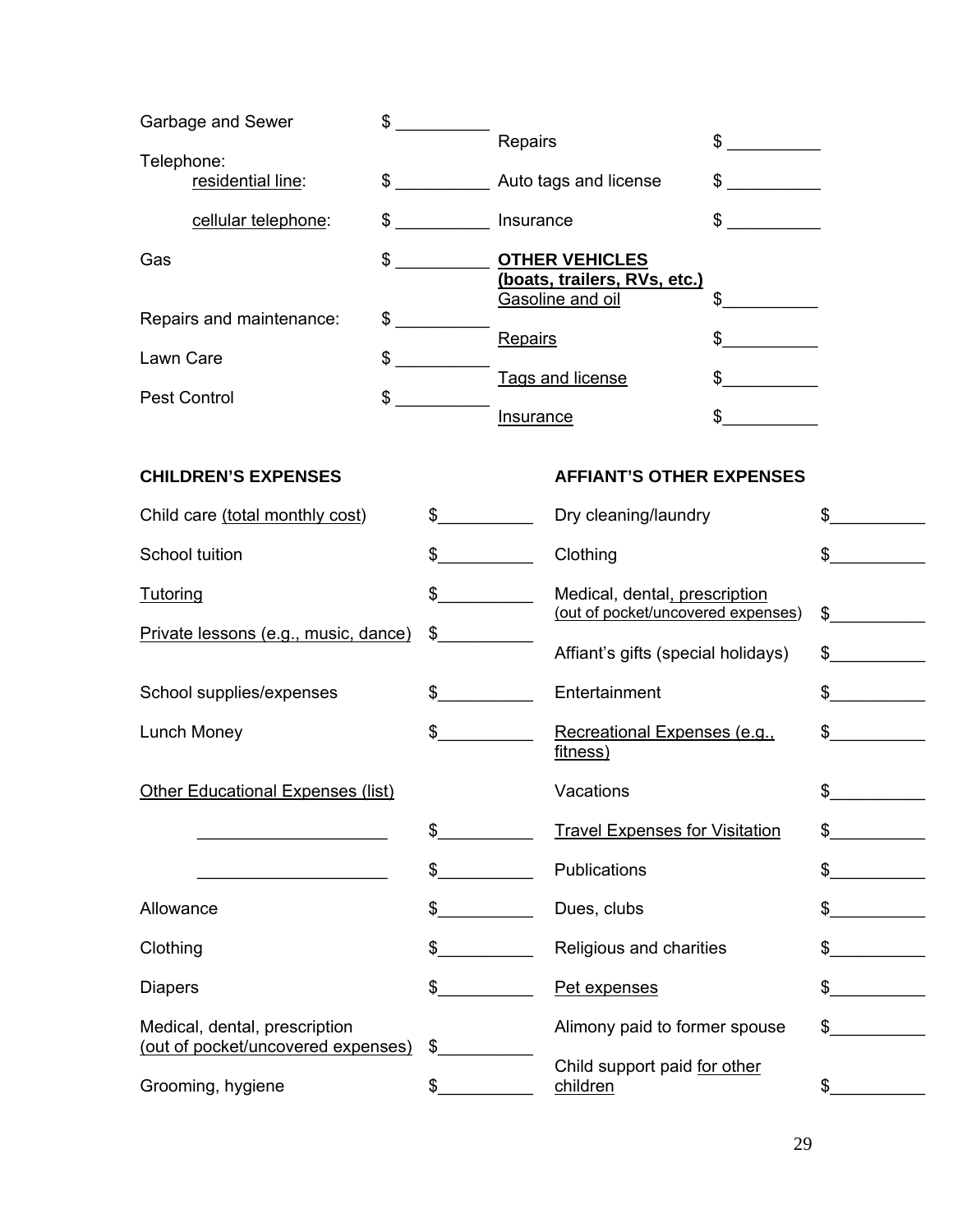| Gifts from children to others                                                                                                                                                                | \$                         | Date of initial order:            |    |
|----------------------------------------------------------------------------------------------------------------------------------------------------------------------------------------------|----------------------------|-----------------------------------|----|
| Entertainment                                                                                                                                                                                | \$                         | Other (attach sheet)              | \$ |
| Activities (including extra-curricular,<br>school, religious, cultural, etc.)                                                                                                                | \$                         |                                   |    |
| <b>Summer Camps</b>                                                                                                                                                                          | \$                         |                                   |    |
| <b>OTHER INSURANCE</b><br>Health<br>Child(ren)'s portion:<br>Dental<br>Child(ren)'s portion:<br>Vision<br>Child(ren)'s portion:<br>Life<br>Relationship of Beneficiary:<br><b>Disability</b> | \$<br>\$<br>\$<br>\$<br>\$ | \$<br>\$<br>\$                    |    |
| Other(specify):                                                                                                                                                                              | \$                         | <b>TOTAL ABOVE EXPENSES</b><br>\$ |    |

# **B. PAYMENTS TO CREDITORS**

(please check one)

| Payment | Joint                      | <b>Plaintiff</b> Defendant |
|---------|----------------------------|----------------------------|
|         |                            |                            |
|         |                            |                            |
|         |                            |                            |
|         |                            |                            |
|         |                            |                            |
|         |                            |                            |
|         |                            |                            |
|         |                            |                            |
|         | <b>Balance Due Monthly</b> |                            |

TOTAL MONTHLY PAYMENTS TO CREDITORS:  $\frac{1}{2}$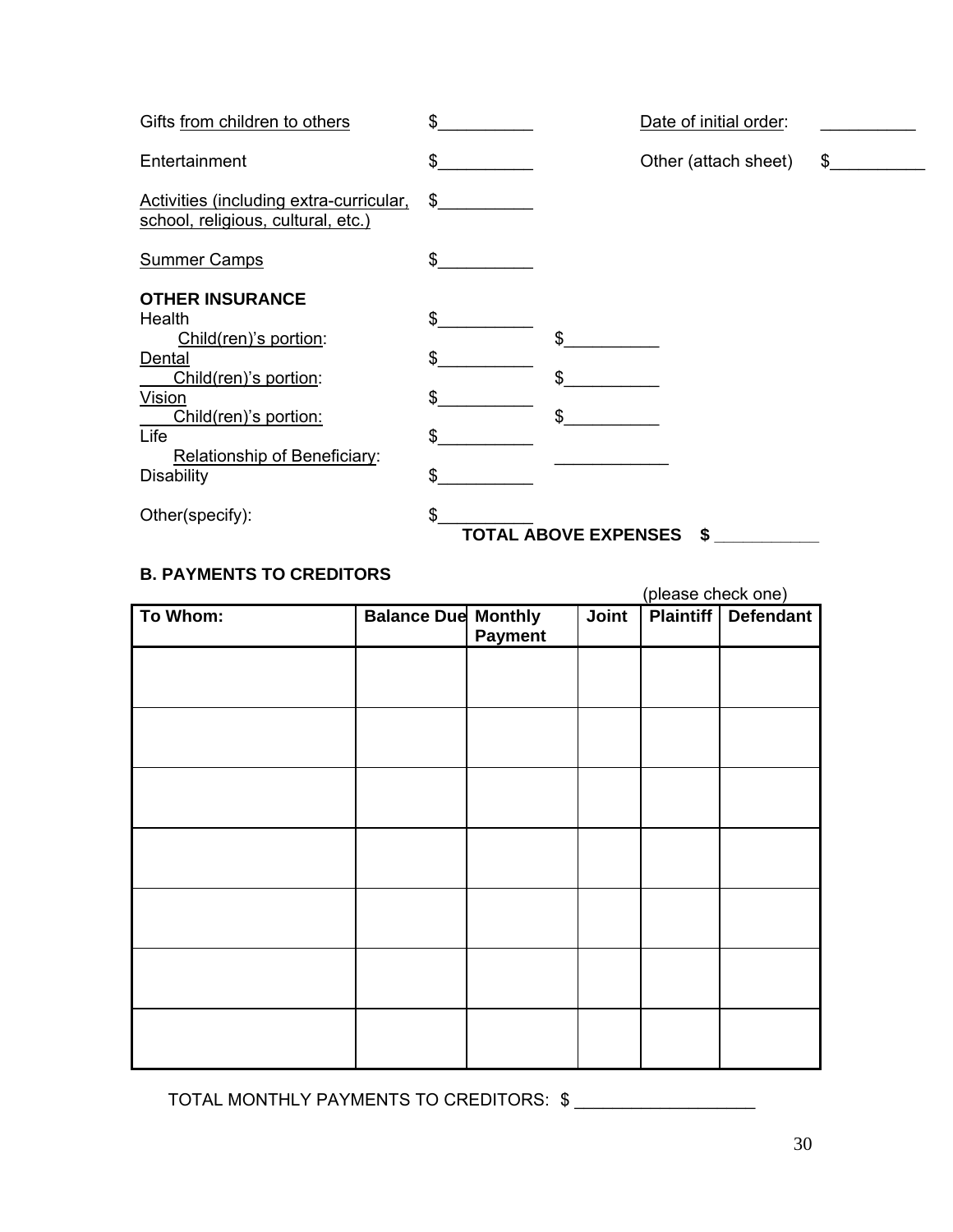# **C. TOTAL MONTHLY EXPENSES:**

<u> 1989 - Johann Barn, mars ann an t-Amhain an t-Amhain an t-Amhain an t-Amhain an t-Amhain an t-Amhain an t-A</u>

<u> 1989 - Johann Harry Harry Harry Harry Harry Harry Harry Harry Harry Harry Harry Harry Harry Harry Harry Harry</u>

Affiant

Notary Public

 $\frac{1}{2}$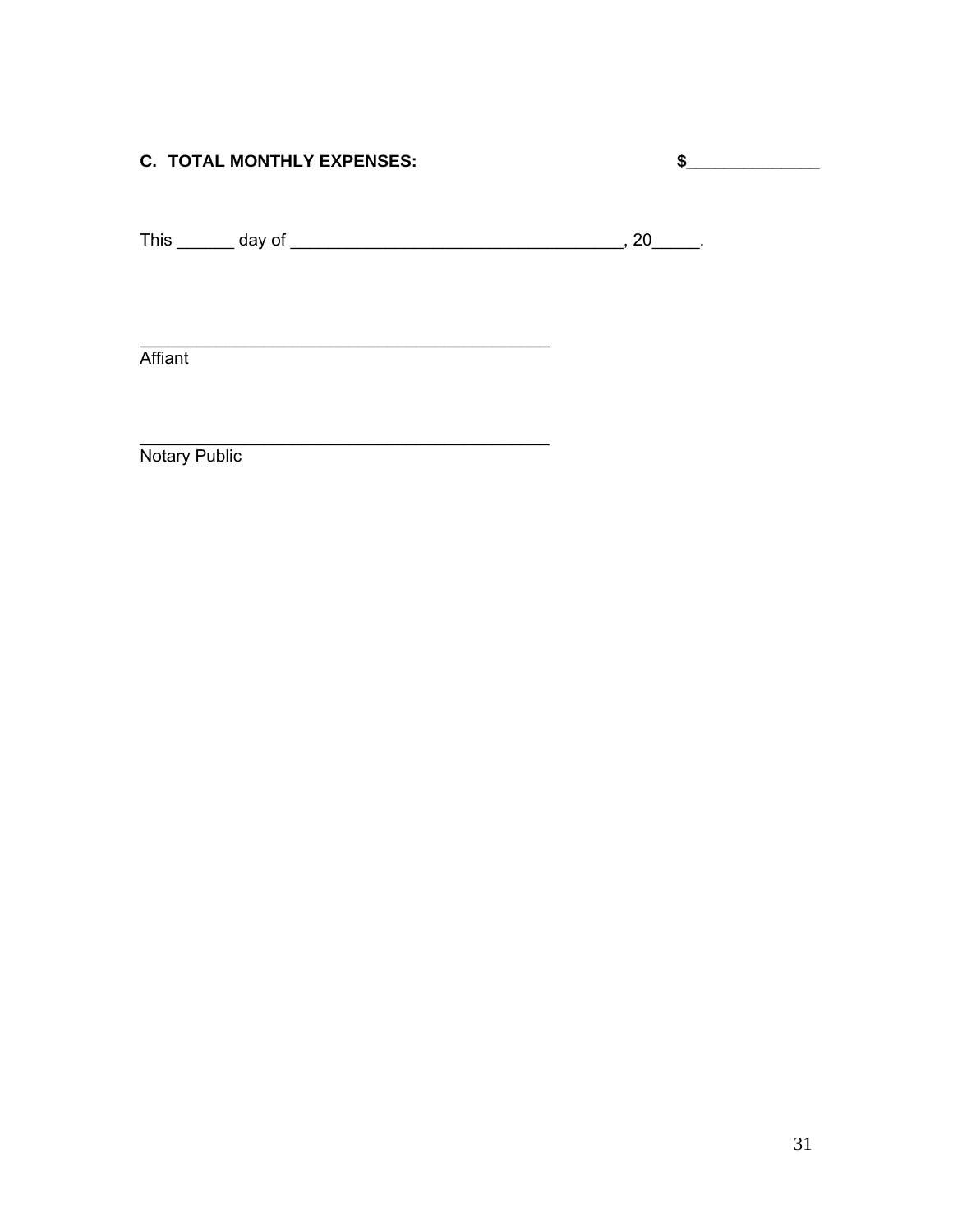|                                                    |                                                                                | In the Superior Court of ___________________ County, Georgia |  |  |  |
|----------------------------------------------------|--------------------------------------------------------------------------------|--------------------------------------------------------------|--|--|--|
| Plaintiff<br>VS.<br>Defendant                      |                                                                                | Civil Action No. ____________                                |  |  |  |
|                                                    | <b>DOMESTIC RELATIONS FINANCIAL AFFIDAVIT OF WIFE</b>                          |                                                              |  |  |  |
|                                                    |                                                                                | Age                                                          |  |  |  |
|                                                    |                                                                                | Age                                                          |  |  |  |
|                                                    |                                                                                |                                                              |  |  |  |
| action:                                            | Names and birth dates of children for whom support is to be determined in this |                                                              |  |  |  |
| Name                                               | Date of Birth                                                                  | Resides with                                                 |  |  |  |
| Names and birth dates of affiant's other children: |                                                                                |                                                              |  |  |  |
| Name                                               | Date of Birth                                                                  | <b>Resides with</b>                                          |  |  |  |
| SUMMARY OF AFFIANT'S INCOME AND NEEDS<br>2.        |                                                                                |                                                              |  |  |  |
| (a) Gross monthly income (from item 3A)            |                                                                                | $\sim$                                                       |  |  |  |
| (b) Net monthly income (from item 3C)              |                                                                                |                                                              |  |  |  |
| (c) Average monthly expenses (item 5A)             |                                                                                | \$                                                           |  |  |  |
|                                                    | Monthly payments to creditors                                                  |                                                              |  |  |  |
|                                                    | Total monthly expenses and payments                                            |                                                              |  |  |  |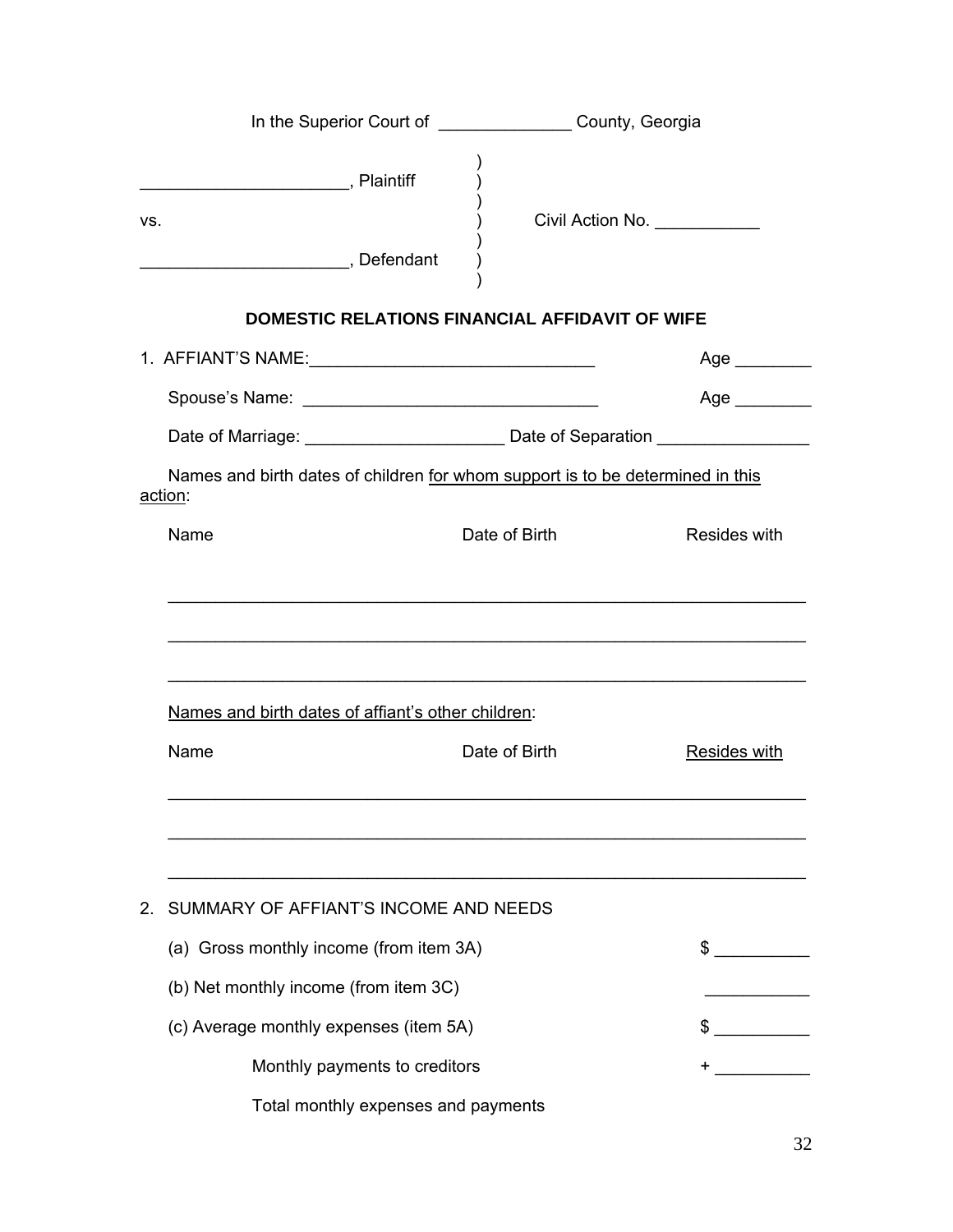to creditors (item 5C)

### (subsections (d) & (e) deleted)

### 3. A. AFFIANT'S GROSS MONTHLY INCOME (complete this section or attach Child Support Schedule A)

(All income must be entered based on monthly average regardless of date of receipt.)

| Salary or Wages<br>ATTACH COPIES OF 2 MOST RECENT WAGE STATEMENTS                                                                                                                                                                  | \$                       |
|------------------------------------------------------------------------------------------------------------------------------------------------------------------------------------------------------------------------------------|--------------------------|
| <b>Commissions, Fees, Tips</b>                                                                                                                                                                                                     | \$                       |
| Income from self-employment, partnership, close corporations,<br>and independent contracts (gross receipts minus ordinary<br>and necessary expenses required to produce income)<br><b>ATTACH SHEET ITEMIZING YOUR CALCULATIONS</b> | $\sim$                   |
| Rental Income (gross receipts minus ordinary and<br>necessary expenses required to produce income)<br>ATTACH SHEET ITEMIZING YOUR CALCULATIONS                                                                                     | $\frac{1}{2}$            |
| <b>Bonuses</b>                                                                                                                                                                                                                     | $\frac{1}{2}$            |
| <b>Overtime Payments</b>                                                                                                                                                                                                           | $\frac{1}{2}$            |
| <b>Severance Pay</b>                                                                                                                                                                                                               | $\frac{1}{2}$            |
| <b>Recurring Income from Pensions or Retirement Plans</b>                                                                                                                                                                          | $\frac{1}{2}$            |
| <b>Interest and Dividends</b>                                                                                                                                                                                                      | $\frac{1}{2}$            |
| <b>Trust Income</b>                                                                                                                                                                                                                | $\frac{1}{2}$            |
| <b>Income from Annuities</b>                                                                                                                                                                                                       | $\frac{1}{2}$            |
| <b>Capital Gains</b>                                                                                                                                                                                                               | $\frac{1}{2}$            |
| <b>Social Security Disability or Retirement Benefits</b>                                                                                                                                                                           | $\frac{1}{2}$            |
| <b>Workers' Compensation Benefits</b>                                                                                                                                                                                              | $\frac{1}{2}$            |
| <b>Unemployment Benefits</b>                                                                                                                                                                                                       | \$                       |
| Judgments from Personal Injury or Other Civil Cases                                                                                                                                                                                | $\overline{\phantom{a}}$ |
| Gifts (cash or other gifts that can be converted to cash)                                                                                                                                                                          | \$                       |
| Prizes/Lottery Winnings                                                                                                                                                                                                            | \$                       |
| Alimony and maintenance from persons not in this case                                                                                                                                                                              | \$                       |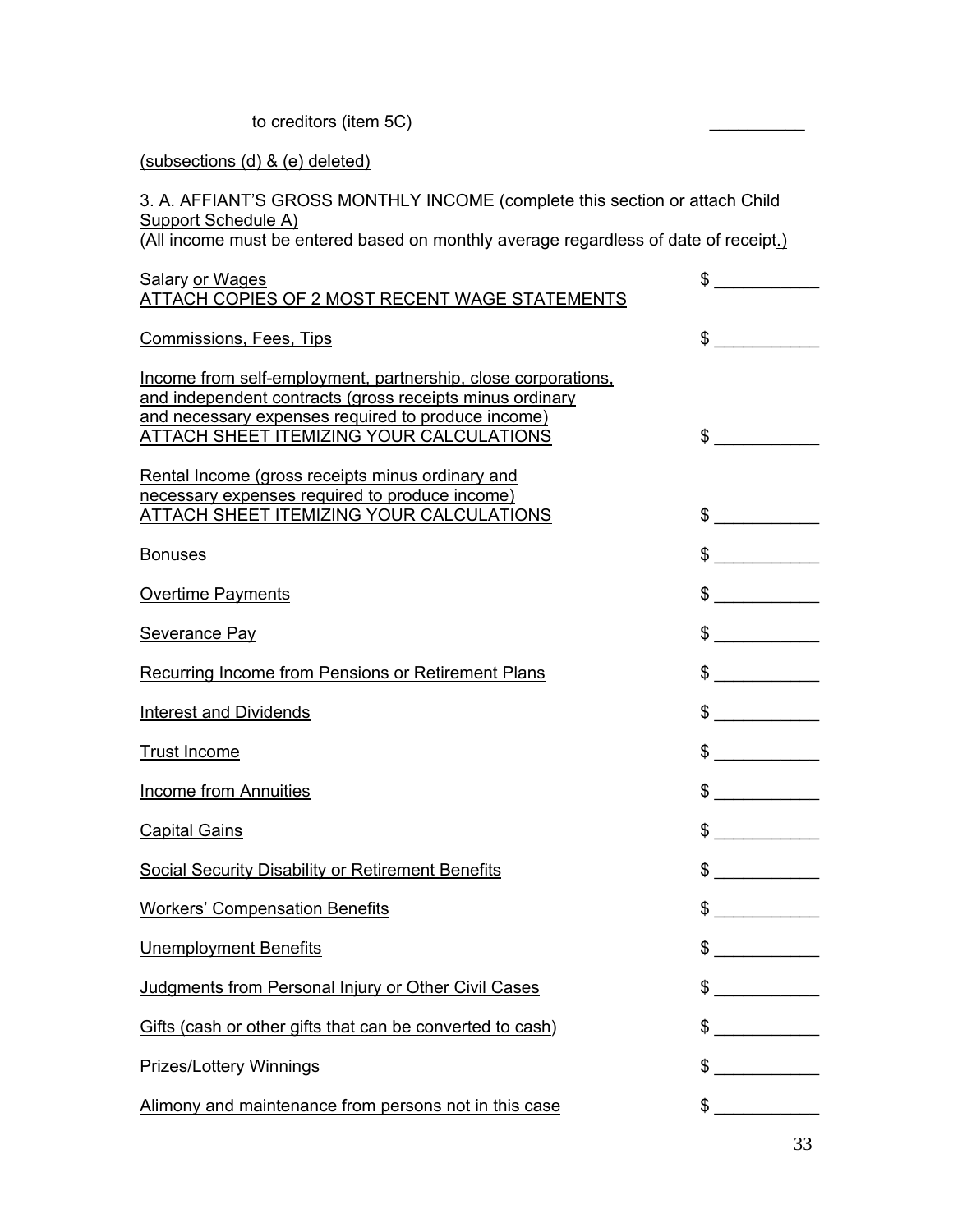| Assets which are used for support of family                                                                                                                      |  |
|------------------------------------------------------------------------------------------------------------------------------------------------------------------|--|
| Fringe Benefits (if significantly reduce living expenses)                                                                                                        |  |
| Any other income (do NOT include means-tested<br>Public assistance, such as TANF or food stamps)                                                                 |  |
| <b>GROSS MONTHLY INCOME</b><br>(prior section B deleted)<br>C. Affiant's Net Monthly Income from employment<br>(deducting only state and federal taxes and FICA) |  |
| Affiant's pay period (i.e., weekly, monthly, etc.)                                                                                                               |  |
| Number of exemptions claimed                                                                                                                                     |  |

4. ASSETS

(If you claim or agree that all or part of an asset is non-marital, indicate the non-marital portion under the appropriate spouse's column and state the amount and the basis: premarital, gift, inheritance, source of funds, etc.).

| <b>Description</b>                           | Value          | <b>Separate Asset</b><br>of the Husband                                                                                                                                                                                              | <b>Separate Asset</b><br>of the Wife | <b>Basis of the</b><br><b>Claim</b> |
|----------------------------------------------|----------------|--------------------------------------------------------------------------------------------------------------------------------------------------------------------------------------------------------------------------------------|--------------------------------------|-------------------------------------|
| Cash                                         | \$             | <u> 2000 - John Stein, Amerikaansk politiker (* 1900)</u>                                                                                                                                                                            |                                      |                                     |
| Stocks, bonds                                | $\mathbb{S}$   |                                                                                                                                                                                                                                      |                                      |                                     |
| CD's/Money Market<br><b>Accounts</b>         | $\mathfrak{S}$ |                                                                                                                                                                                                                                      |                                      |                                     |
| <b>Bank Accounts</b><br>(list each account): |                |                                                                                                                                                                                                                                      |                                      |                                     |
|                                              | $\mathsf{\$}$  | <u> 1990 - John Stoff, amerikansk politiker (d. 1980)</u>                                                                                                                                                                            |                                      |                                     |
|                                              | \$             | <u> 1988</u> - <u>Johann Harry Hermann, mars et al. (</u>                                                                                                                                                                            |                                      |                                     |
|                                              | $\frac{1}{2}$  | <u> 1989 - Jan James James, martin amerikan basar dan berasarkan perangan bagian dalam bagian dalam bagian dalam</u>                                                                                                                 |                                      |                                     |
| <b>Retirement Pensions.</b><br>401K, IRA, or | \$             | <u> 1989 - John Harrison, maritan amerikan bahasa dalam pengaran bahasa dalam pengaran bahasa dalam pengaran bahasa dalam pengaran bahasa dalam pengaran bahasa dalam pengaran bahasa dalam pengaran bahasa dalam pengaran bahas</u> |                                      |                                     |
| <b>Profit Sharing</b>                        |                |                                                                                                                                                                                                                                      |                                      |                                     |
| Money owed you:                              | \$             |                                                                                                                                                                                                                                      |                                      |                                     |
| <b>Tax Refund</b><br>owed you:               | \$             |                                                                                                                                                                                                                                      |                                      |                                     |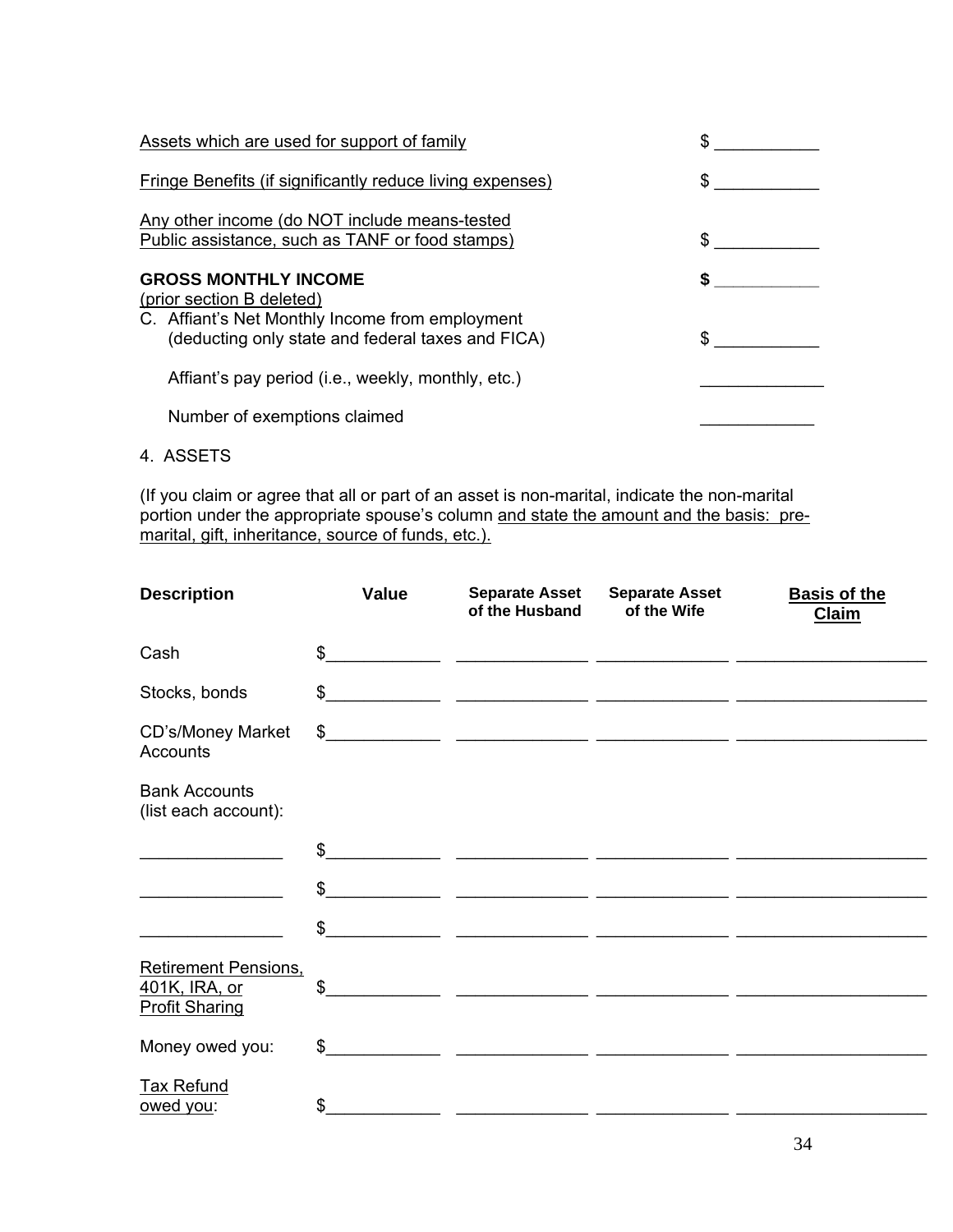# Real Estate:

|               | home:                                                           | \$  |                                                                                                                                                                                                                                      |                                                                                                                        |              |               |  |
|---------------|-----------------------------------------------------------------|-----|--------------------------------------------------------------------------------------------------------------------------------------------------------------------------------------------------------------------------------------|------------------------------------------------------------------------------------------------------------------------|--------------|---------------|--|
|               | debt owed:                                                      |     | $\frac{1}{\sqrt{2}}$                                                                                                                                                                                                                 |                                                                                                                        |              |               |  |
|               | other:                                                          | \$  |                                                                                                                                                                                                                                      |                                                                                                                        |              |               |  |
|               | debt owed:<br>Automobiles/Vehicles:                             | \$  | <u> 1980 - Jan Stein Stein Stein Stein Stein Stein Stein Stein Stein Stein Stein Stein Stein Stein Stein Stein Stein Stein Stein Stein Stein Stein Stein Stein Stein Stein Stein Stein Stein Stein Stein Stein Stein Stein Stein</u> |                                                                                                                        |              |               |  |
|               | Vehicle 1:                                                      | \$  |                                                                                                                                                                                                                                      | <u> 1989 - Jan James James Barbara, martxa a shekara 1989 - 1981 - 1982 - 1982 - 1982 - 1982 - 1982 - 1982 - 198</u>   |              |               |  |
|               | debt owed:<br>Vehicle 2:                                        |     | $\frac{1}{2}$                                                                                                                                                                                                                        |                                                                                                                        |              |               |  |
|               | debt owed:                                                      | \$  |                                                                                                                                                                                                                                      |                                                                                                                        |              |               |  |
|               | Life Insurance<br>(net cash value):                             |     |                                                                                                                                                                                                                                      |                                                                                                                        |              |               |  |
|               | Furniture/furnishings:                                          |     |                                                                                                                                                                                                                                      | $\frac{1}{2}$                                                                                                          |              |               |  |
| Jewelry:      |                                                                 |     |                                                                                                                                                                                                                                      | $\frac{1}{2}$                                                                                                          |              |               |  |
| Collectibles: |                                                                 | \$  |                                                                                                                                                                                                                                      |                                                                                                                        |              |               |  |
|               | <b>Other Assets:</b>                                            | \$  |                                                                                                                                                                                                                                      |                                                                                                                        |              |               |  |
|               |                                                                 | \$  |                                                                                                                                                                                                                                      | <u> 1990 - John Harry John Harry Harry Harry Harry Harry Harry Harry Harry Harry Harry Harry Harry Harry Harry Har</u> |              |               |  |
|               |                                                                 | \$  |                                                                                                                                                                                                                                      |                                                                                                                        |              |               |  |
|               |                                                                 | \$  |                                                                                                                                                                                                                                      | <u> 1999 - Jan James James, politik eta politik eta politikaria (h. 1918).</u>                                         |              |               |  |
|               | <b>Total Assets:</b>                                            | \$. |                                                                                                                                                                                                                                      |                                                                                                                        |              |               |  |
|               | 5. A. AVERAGE MONTHLY EXPENSES                                  |     |                                                                                                                                                                                                                                      |                                                                                                                        |              |               |  |
|               | <b>HOUSEHOLD</b><br>Mortgage or rent payments                   |     |                                                                                                                                                                                                                                      | \$ Cable TV                                                                                                            | $\mathbb{S}$ |               |  |
|               | Property taxes                                                  |     | $$\overbrace{\hspace{2.5cm}}$                                                                                                                                                                                                        | Misc. household and<br>grocery<br>Items                                                                                |              | $\frac{1}{2}$ |  |
|               | Homeowner/Renter Insurance \$ __________ Meals outside the home |     |                                                                                                                                                                                                                                      |                                                                                                                        | \$           |               |  |
| Electricity   |                                                                 |     | $\sim$                                                                                                                                                                                                                               | Other                                                                                                                  |              | $\sim$        |  |
| Water         |                                                                 |     |                                                                                                                                                                                                                                      | \$ _____________ AUTOMOBILE                                                                                            |              |               |  |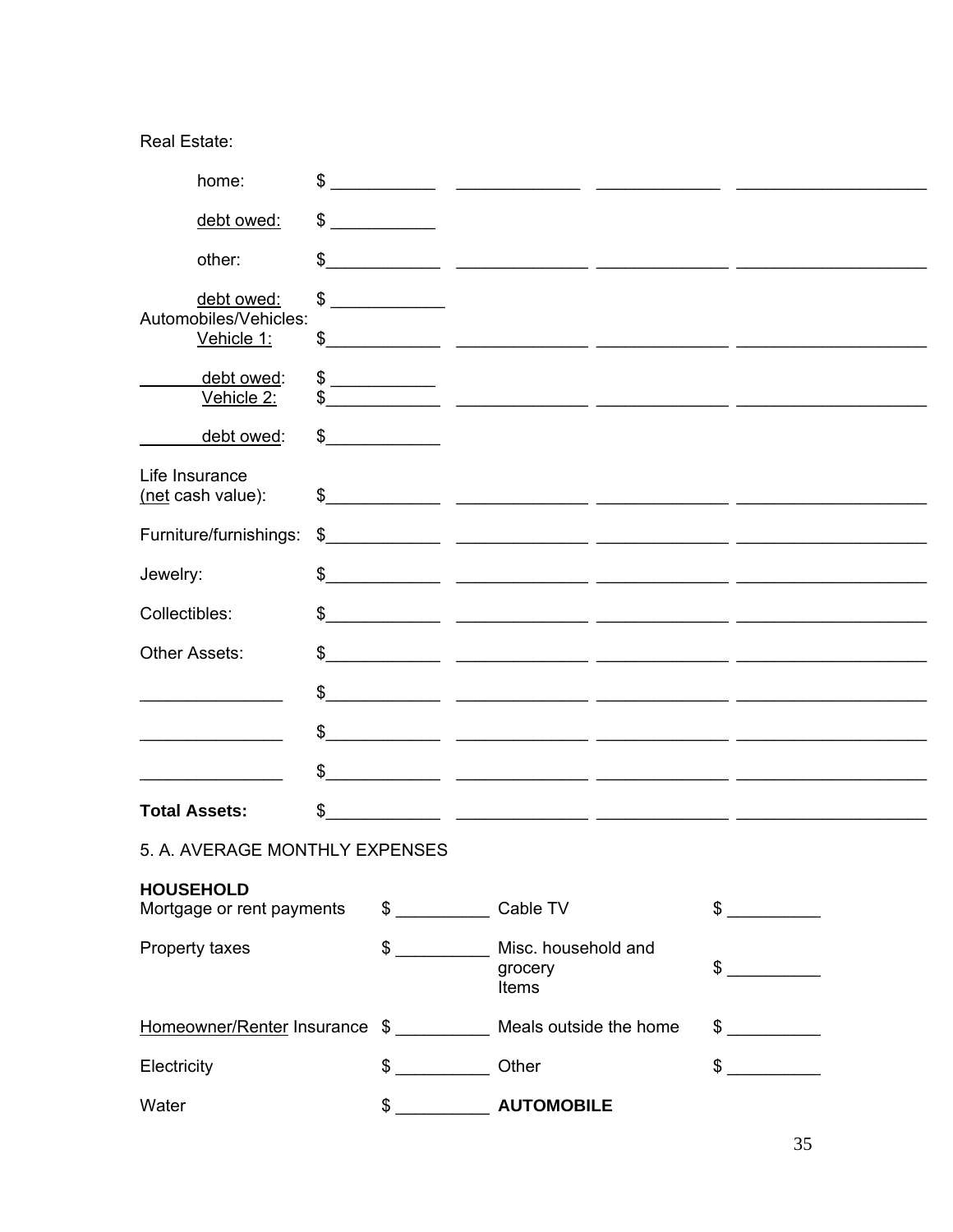| \$<br>Garbage and Sewer                                             |               |                      |                  | Gasoline and oil                                                          | $\mathbb S$   |               |
|---------------------------------------------------------------------|---------------|----------------------|------------------|---------------------------------------------------------------------------|---------------|---------------|
|                                                                     |               |                      | Repairs          |                                                                           | $\frac{1}{2}$ |               |
| Telephone:<br>residential line:                                     |               |                      |                  | \$ _______________ Auto tags and license                                  | $\frac{1}{2}$ |               |
| cellular telephone:                                                 |               | $\sim$               | Insurance        |                                                                           | \$            |               |
| Gas                                                                 | $\frac{1}{2}$ |                      |                  | <b>OTHER VEHICLES</b><br>(boats, trailers, RVs, etc.)<br>Gasoline and oil | \$            |               |
| Repairs and maintenance:                                            |               | $\sim$               |                  |                                                                           |               |               |
| \$<br>Lawn Care                                                     |               |                      | Repairs          |                                                                           | \$            |               |
| \$<br><b>Pest Control</b>                                           |               |                      |                  | Tags and license                                                          |               |               |
|                                                                     |               |                      | <b>Insurance</b> |                                                                           |               |               |
| <b>CHILDREN'S EXPENSES</b>                                          |               |                      |                  | <b>AFFIANT'S OTHER EXPENSES</b>                                           |               |               |
| Child care (total monthly cost)                                     |               | $\frac{1}{2}$        |                  | Dry cleaning/laundry                                                      |               | \$            |
| School tuition                                                      |               | $\frac{1}{2}$        |                  | Clothing                                                                  |               | \$            |
| <b>Tutoring</b>                                                     |               | $\sim$               |                  | Medical, dental, prescription<br>(out of pocket/uncovered expenses)       |               | $\frac{1}{2}$ |
| Private lessons (e.g., music, dance)                                |               | \$                   |                  |                                                                           |               |               |
|                                                                     |               |                      |                  | Affiant's gifts (special holidays)                                        |               | $\frac{1}{2}$ |
| School supplies/expenses                                            |               | $\frac{1}{\sqrt{2}}$ |                  | Entertainment                                                             |               | $\sim$        |
| Lunch Money                                                         |               | $\frac{1}{2}$        |                  | Recreational Expenses (e.g.,<br>fitness)                                  |               | \$            |
| Other Educational Expenses (list)                                   |               |                      |                  | Vacations                                                                 |               | $\frac{1}{2}$ |
|                                                                     |               | \$                   |                  | <b>Travel Expenses for Visitation</b>                                     |               | \$            |
|                                                                     |               | $\frac{1}{2}$        |                  | Publications                                                              |               | \$            |
| Allowance                                                           |               | $\mathbb{S}$         |                  | Dues, clubs                                                               |               |               |
| Clothing                                                            |               | \$                   |                  | Religious and charities                                                   |               |               |
| <b>Diapers</b>                                                      |               | \$                   |                  | Pet expenses                                                              |               |               |
| Medical, dental, prescription<br>(out of pocket/uncovered expenses) |               | \$                   |                  | Alimony paid to former spouse                                             |               | $\mathbb{S}$  |
| Grooming, hygiene                                                   |               | $\frac{1}{2}$        |                  | Child support paid for other<br>children                                  |               | \$            |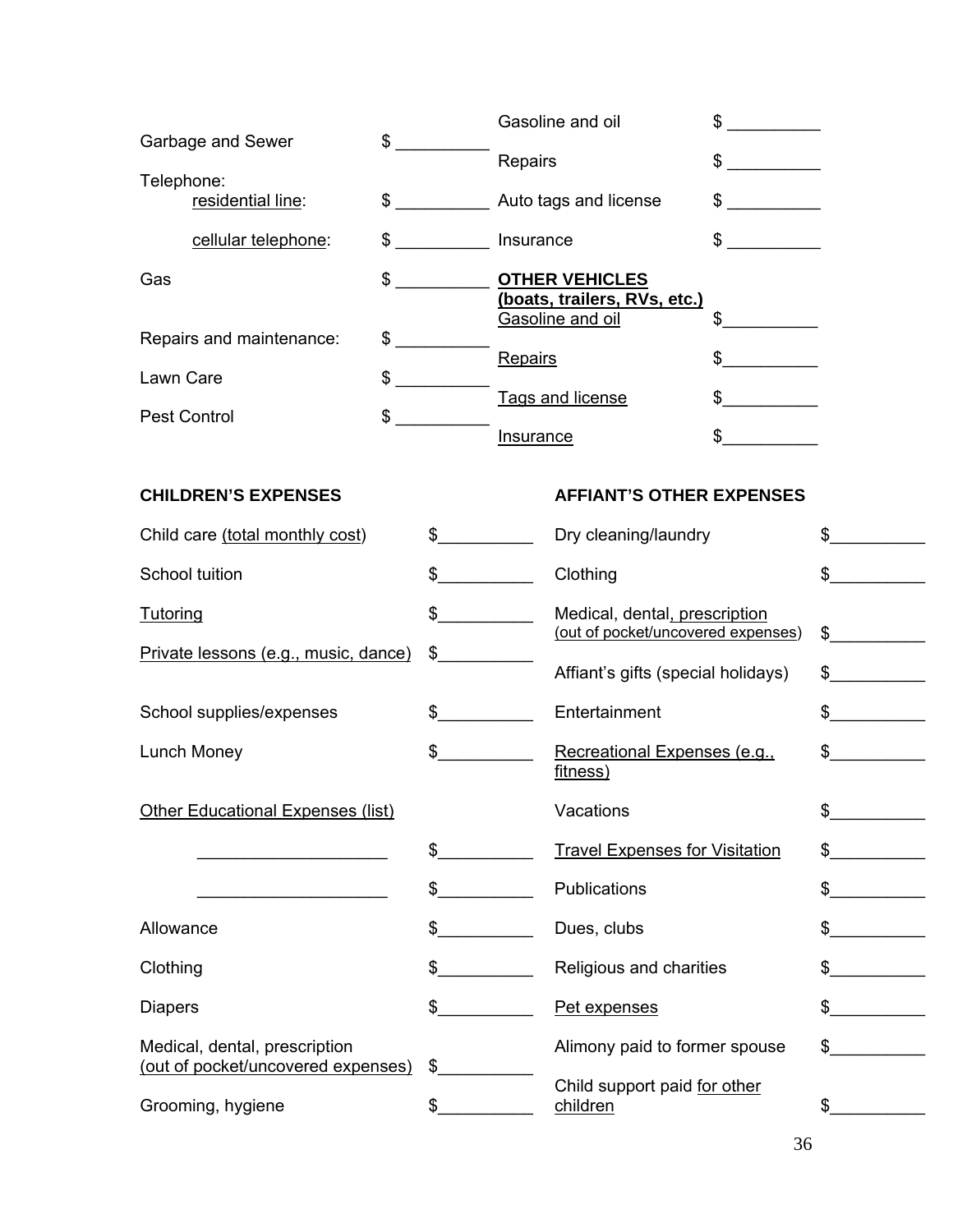| Gifts from children to others                                                                                                                                                                | \$                         |                             | Date of initial order: |    |
|----------------------------------------------------------------------------------------------------------------------------------------------------------------------------------------------|----------------------------|-----------------------------|------------------------|----|
| Entertainment                                                                                                                                                                                | \$                         |                             | Other (attach sheet)   | \$ |
| Activities (including extra-curricular,<br>school, religious, cultural, etc.)                                                                                                                | \$                         |                             |                        |    |
| <b>Summer Camps</b>                                                                                                                                                                          | \$                         |                             |                        |    |
| <b>OTHER INSURANCE</b><br>Health<br>Child(ren)'s portion:<br>Dental<br>Child(ren)'s portion:<br>Vision<br>Child(ren)'s portion:<br>Life<br>Relationship of Beneficiary:<br><b>Disability</b> | \$<br>\$<br>\$<br>\$<br>\$ | \$<br>\$<br>\$              |                        |    |
| Other(specify):                                                                                                                                                                              | \$                         | <b>TOTAL ABOVE EXPENSES</b> | \$                     |    |

# **B. PAYMENTS TO CREDITORS**

(please check one)

| To Whom: | <b>Balance Due Monthly</b> | <b>Payment</b> | Joint | w | <b>Plaintiff Defendant</b> |
|----------|----------------------------|----------------|-------|---|----------------------------|
|          |                            |                |       |   |                            |
|          |                            |                |       |   |                            |
|          |                            |                |       |   |                            |
|          |                            |                |       |   |                            |
|          |                            |                |       |   |                            |
|          |                            |                |       |   |                            |
|          |                            |                |       |   |                            |
|          |                            |                |       |   |                            |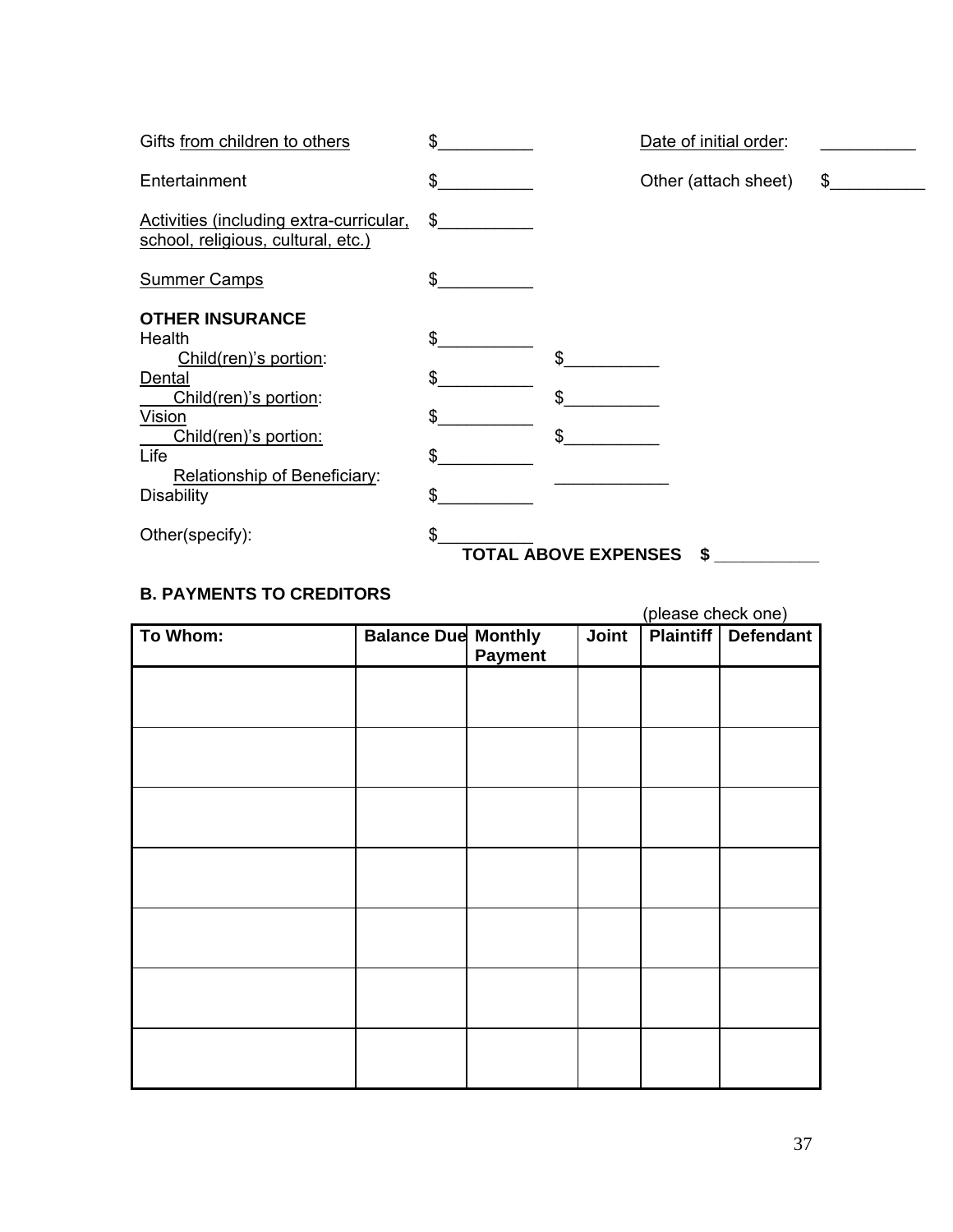|      | TOTAL MONTHLY PAYMENTS TO CREDITORS: \$ |           |
|------|-----------------------------------------|-----------|
| D. D | <b>TOTAL MONTHLY EXPENSES:</b>          | <b>\$</b> |
|      |                                         | 20 .      |
|      |                                         |           |
|      | Affiant                                 |           |

\_\_\_\_\_\_\_\_\_\_\_\_\_\_\_\_\_\_\_\_\_\_\_\_\_\_\_\_\_\_\_\_\_\_\_\_\_\_\_\_\_\_\_\_\_\_ Notary Public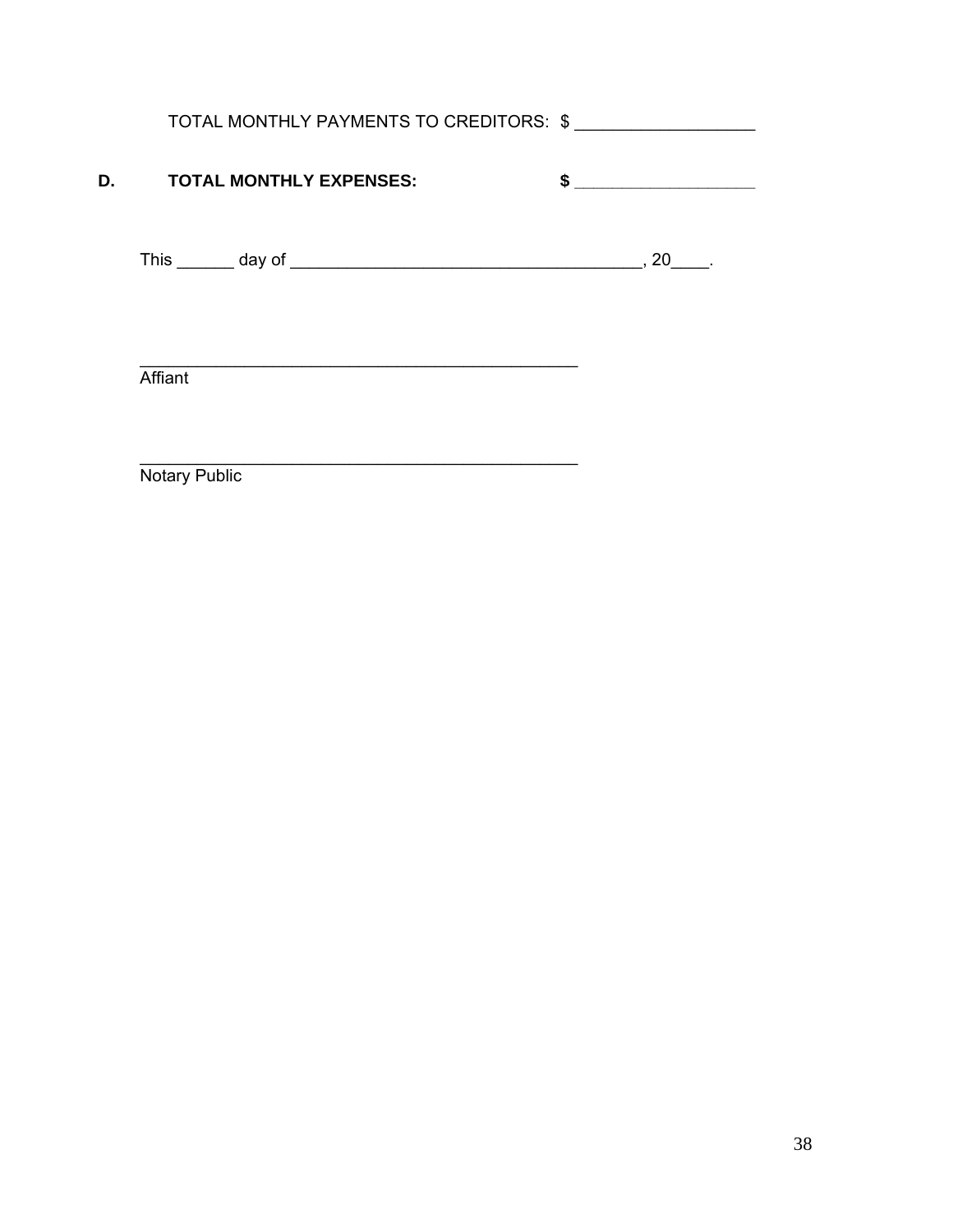### **IN THE SUPERIOR COURT OF**  $\qquad$  **COUNTY STATE OF GEORGIA \_\_\_\_\_\_\_\_\_\_\_\_\_\_\_\_\_\_\_\_\_\_\_\_\_\_\_\_\_\_\_\_\_\_**, )  $)$ Plaintiff,  $\qquad \qquad$  )  $)$ v. ) Civil Action No. \_\_\_\_\_\_\_\_\_\_\_\_\_\_\_\_\_\_  $)$ **\_\_\_\_\_\_\_\_\_\_\_\_\_\_\_\_\_\_\_\_\_\_\_\_\_\_\_\_\_\_\_\_\_**, )  $)$ Defendant.

#### **FINAL JUDGMENT AND DECREE OF SEPARATE MAINTENANCE**

Upon consideration of this case, upon evidence submitted as provided by law, it is the judgment of the Court that the Plaintiff be awarded Separate Maintenance from the Defendant, as well as the following:

□ The settlement agreement entered into between the parties and filed with the court on the day of  $\frac{1}{\sqrt{2}}$ , 20, is hereby incorporated into and made a part of this Final Judgment and Decree of Divorce.

[OR]

□ That the property owned by the Defendant in this state and county be set aside to \_\_\_\_\_\_\_\_\_\_\_\_\_\_\_\_\_\_\_\_\_\_\_\_\_\_\_\_\_\_\_\_, to be used for his/her support and/or for the

support and maintenance of the minor child[ren] of the parties;

that Plaintiff and the minor children of the parties have the continued and exclusive use and possession of the marital residence;

□ that Defendant be required to pay mortgage payments on the marital residence, together with the real estate taxes, insurance and other expenses in connection with the property;

□ that Plaintiff and the minor children of the parties have the continued exclusive use and possession of the family personalty located in the marital residence;

□ that the court determine ownership of all other tangible personal property of the parties, for either of them, and order a partition or sale in lieu of partition of all jointly owned such property, and a division of the proceeds;

The Court awards to \_\_\_\_\_\_\_\_\_\_\_\_\_\_\_\_\_\_\_\_\_\_\_\_\_\_\_\_\_\_\_\_\_\_\_\_\_\_\_\_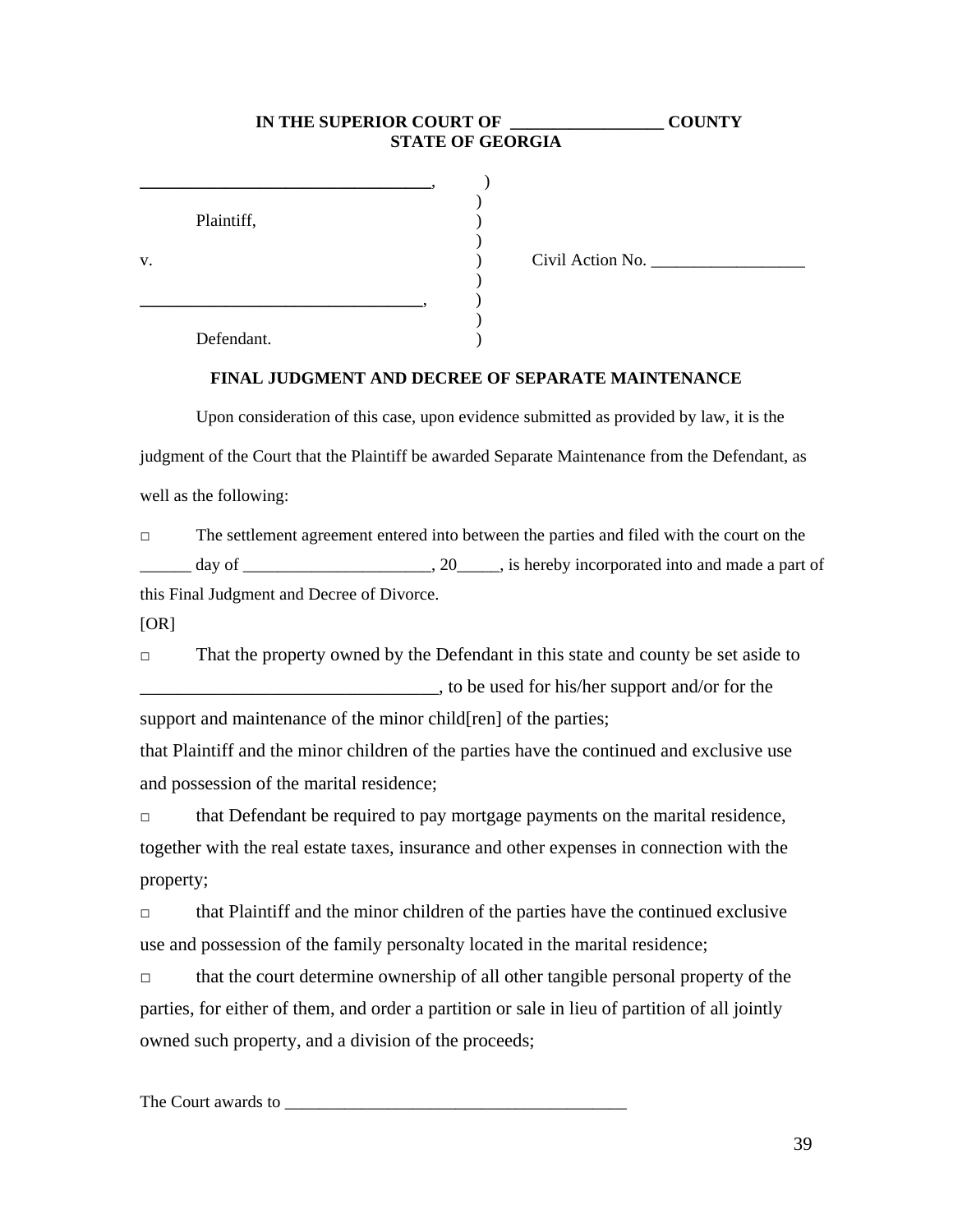- □ temporary alimony in the amount of \$\_\_\_\_\_\_\_\_\_\_\_\_\_\_\_ per \_\_\_\_\_\_\_\_\_\_\_\_\_\_\_\_.
- □ permanent alimony in the amount of \$\_\_\_\_\_\_\_\_\_\_\_\_\_\_ per \_\_\_\_\_\_\_\_\_\_\_\_\_\_\_.

The Court awards custody of the minor child(ren) as follows:

Based on the evidence presented, including the Child Support Worksheet, Schedules "A" through "E," incorporated by reference, and specifically the Child Support Worksheet and Schedule "E" attached hereto, and where applicable, Special Interrogatories also attached hereto, the Court finds as follows:

\_\_\_\_\_\_\_\_\_\_\_\_\_\_\_\_\_\_\_\_\_\_\_\_\_\_\_\_\_\_\_\_\_\_\_\_\_\_\_\_\_\_\_\_\_\_\_\_\_\_\_\_\_\_\_\_\_\_\_\_\_\_\_\_\_\_\_\_\_\_\_\_\_\_\_\_\_\_ \_\_\_\_\_\_\_\_\_\_\_\_\_\_\_\_\_\_\_\_\_\_\_\_\_\_\_\_\_\_\_\_\_\_\_\_\_\_\_\_\_\_\_\_\_\_\_\_\_\_\_\_\_\_\_\_\_\_\_\_\_\_\_\_\_\_\_\_\_\_\_\_\_\_\_\_\_\_ \_\_\_\_\_\_\_\_\_\_\_\_\_\_\_\_\_\_\_\_\_\_\_\_\_\_\_\_\_\_\_\_\_\_\_\_\_\_\_\_\_\_\_\_\_\_\_\_\_\_\_\_\_\_\_\_\_\_\_\_\_\_\_\_\_\_\_\_\_\_\_\_\_\_\_\_\_\_ \_\_\_\_\_\_\_\_\_\_\_\_\_\_\_\_\_\_\_\_\_\_\_\_\_\_\_\_\_\_\_\_\_\_\_\_\_\_\_\_\_\_\_\_\_\_\_\_\_\_\_\_\_\_\_\_\_\_\_\_\_\_\_\_\_\_\_\_\_\_\_\_\_\_\_\_\_\_

1. Children for whom support is being determined:

| <b>Child</b> | Date of Birth |  |  |
|--------------|---------------|--|--|
|              |               |  |  |
|              |               |  |  |
|              |               |  |  |
|              |               |  |  |

2. (a) For purposes of Calculating Child Support, the Court Orders that the Custodial Parent shall be

(b) For purposes of Calculating Child Support the Court Orders that the Noncustodial Parent shall be

\_\_\_\_\_\_\_\_\_\_\_\_\_\_\_\_\_\_\_\_\_\_\_\_\_\_\_\_\_\_\_\_\_\_\_\_\_\_\_\_\_\_\_\_\_\_\_\_\_\_\_\_\_\_\_\_\_\_\_\_\_\_\_.

\_\_\_\_\_\_\_\_\_\_\_\_\_\_\_\_\_\_\_\_\_\_\_\_\_\_\_\_\_\_\_\_\_\_\_\_\_\_\_\_\_\_\_\_\_\_\_\_\_\_\_\_\_\_.

(c) The Court finds that the amount of the Noncustodial Parent's parenting time as set forth in the Order of Visitation is \_\_\_\_\_\_\_\_\_ days.

3. (a) The Court finds as set on Schedule "A," the gross income of the father is  $\frac{\frac{1}{2}$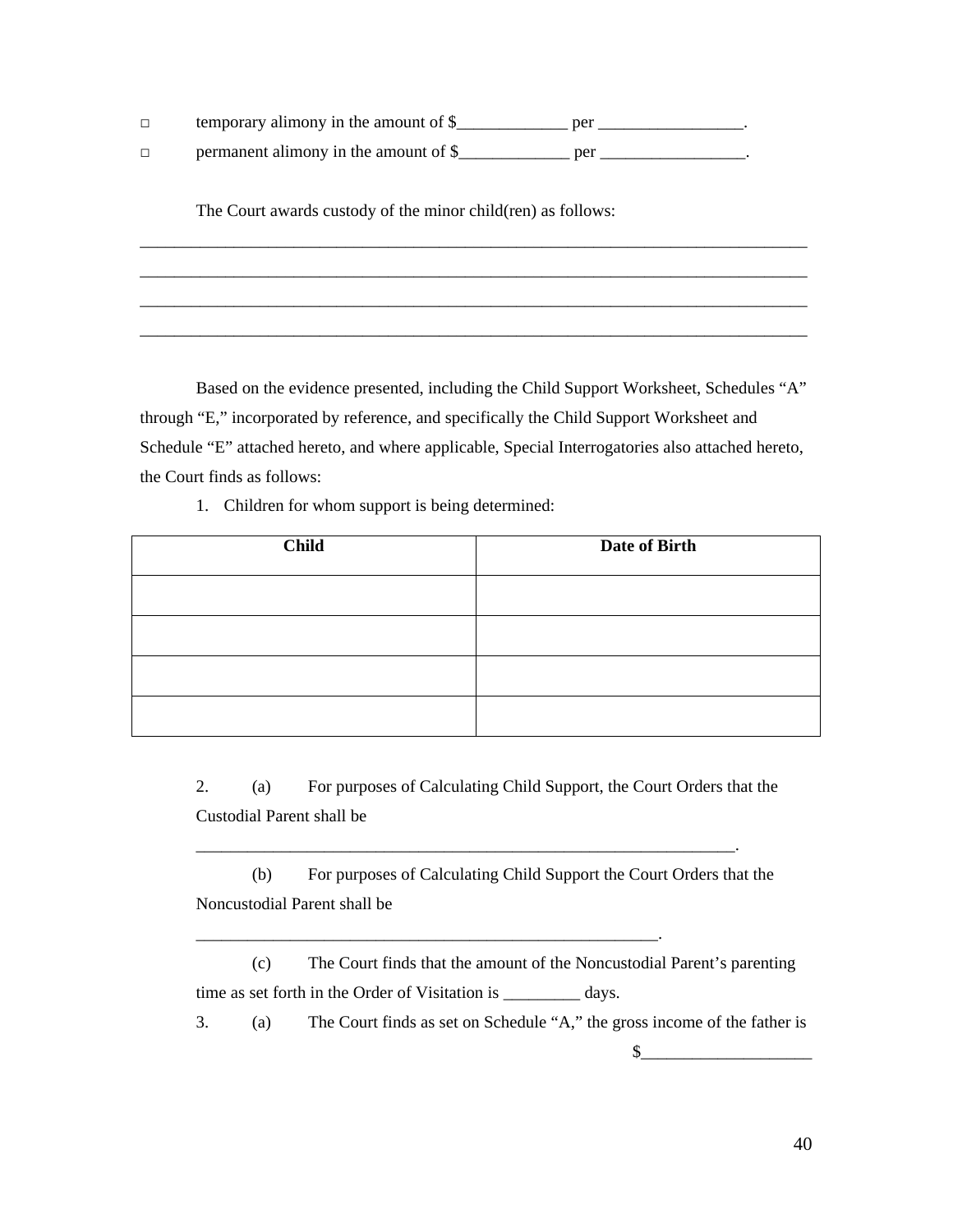(b) The Court finds as set on Schedule "A," the gross income of the Mother is  $\frac{1}{2}$  is  $\frac{1}{2}$  is  $\frac{1}{2}$  is  $\frac{1}{2}$  is  $\frac{1}{2}$  is  $\frac{1}{2}$  is  $\frac{1}{2}$  is  $\frac{1}{2}$  is  $\frac{1}{2}$  is  $\frac{1}{2}$  is  $\frac{1}{2}$  is  $\frac{1}{2}$  is  $\frac{1}{2}$  is  $\frac{1}{2}$  is  $\frac{1}{2}$  is  $\frac{1}{2}$  is  $\frac{1}{2}$  4. (a) The Court finds as set on the "Child Support Worksheet" and Schedule "B," the Noncustodial Parent's Adjusted Income is  $\qquad \qquad \$ (b) The Court finds as set on the "Child Support Worksheet" and Schedule "B," the Custodial Parent's Adjusted Income is  $\qquad \qquad \$ (c) The Court finds as set on the "Child Support Worksheet" and Schedule "B," the Parties' Total Adjusted Income \$ 5. The Court finds as set by the "Child Support Obligation Schedule Table" and as listed on the "Child Support Worksheet" the Basic Child Support Obligation is  $\frac{1}{2}$   $\frac{1}{2}$   $\frac{1}{2}$   $\frac{1}{2}$   $\frac{1}{2}$   $\frac{1}{2}$   $\frac{1}{2}$   $\frac{1}{2}$   $\frac{1}{2}$   $\frac{1}{2}$   $\frac{1}{2}$   $\frac{1}{2}$   $\frac{1}{2}$   $\frac{1}{2}$   $\frac{1}{2}$   $\frac{1}{2}$   $\frac{1}{2}$   $\frac{1}{2}$   $\frac{1}{2}$   $\frac{1}{2}$   $\frac{1}{2}$   $\frac{1}{2}$  6. (a) The Court finds as set on the "Child Support Worksheet," the Basic Child Support Obligation for the Custodial Parent is:  $\$\$  \_\_\_\_\_\_\_\_\_\_\_\_\_\_\_\_\_% (b) The Court finds as set on the "Child Support Worksheet," the Basic Child Support Obligation for the Noncustodial Parent is:  $\qquad \qquad \}_{\qquad \qquad \ldots \qquad \qquad \ldots \qquad \ldots \qquad \ldots \qquad \ldots \qquad \ldots \qquad \ldots \qquad \ldots \qquad \ldots \qquad \ldots \qquad \ldots \qquad \ldots \qquad \ldots \qquad \ldots \qquad \ldots \qquad \ldots \qquad \ldots \qquad \ldots \qquad \ldots \qquad \ldots \qquad \ldots \qquad \ldots \qquad \ldots \qquad \ldots \qquad \ldots$  \_\_\_\_\_\_\_\_\_\_\_\_\_\_\_\_\_% 7. The Court finds that health insurance that provides for the health care needs of the child  $\Box$  is  $\Box$  is not reasonably available at a reasonable cost. If provided, it will be provided by \_\_\_\_\_\_\_\_\_\_\_\_\_\_\_\_\_\_\_\_\_\_\_\_\_\_\_\_\_\_\_\_\_\_\_\_\_\_. 8. (a) The Court finds as set on the "Child Support Worksheet" and Schedule "D," the Presumptive Amount of Child Support for the Custodial Parent is  $\frac{1}{2}$ (b) The Court finds as set on the "Child Support Worksheet" and Schedule "D," the Presumptive Amount of Child Support due to the Custodial Parent is \$\_\_\_\_\_\_\_\_\_\_\_\_\_\_\_\_\_ (c) The Court finds as set on the "Child Support Worksheet" and Schedule "D," the Presumptive Amount of Child Support due to the Custodial Parent is \$\_\_\_\_\_\_\_\_\_\_\_\_\_\_\_\_\_ 9. The Court finds that the child receives benefits under Title II of the Federal Social Security Act on the obligor's account and the amount the child receives on a monthly basis is  $\qquad$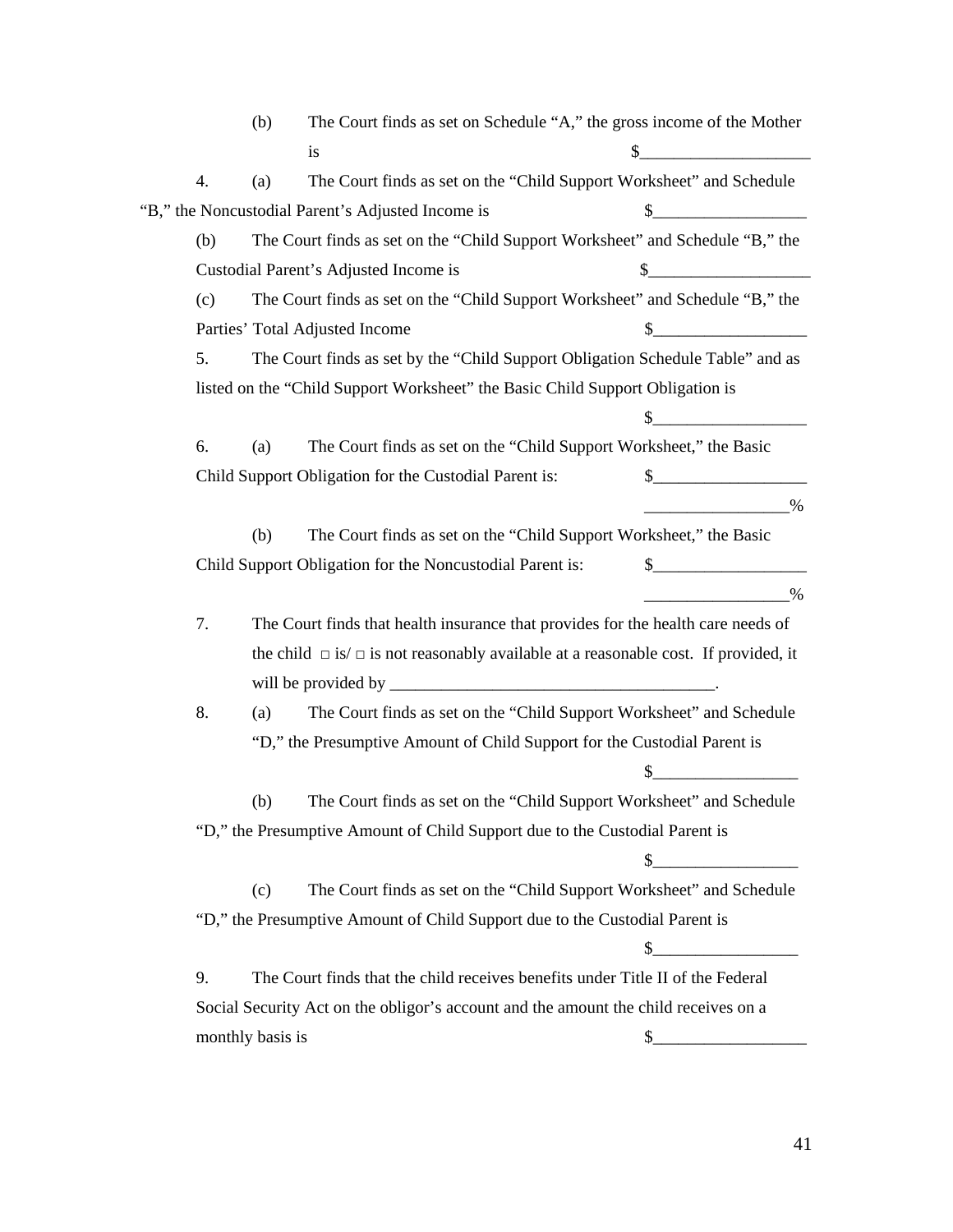9. The Court has considered the existence of special circumstances and as set forth on the "Child Support Worksheet" and Schedule "E," has found the following special circumstances marked with an ["X"] to be present in this case.

*Note: Refer to Schedule "E" and, where applicable, "Special Interrogatories" attached hereto for an explanation for the reasons for the deviation, how the application of the Presumptive Amount of Child Support would have been unjust and how the best interest of the child for whom support is being determined will be served by a deviation from the Presumptive Amount of Child Support.* 

- \_\_\_\_\_ A. High Income
- \_\_\_\_\_ B. Low Income
- \_\_\_\_\_ C. Other Health-Related Insurance
- \_\_\_\_\_ D. Life Insurance
- \_\_\_\_\_ E. Child and Dependent Care Tax Credit
- \_\_\_\_\_ F. Travel Expenses
- \_\_\_\_\_ G. Alimony
- \_\_\_\_\_ H. Mortgage
- \_\_\_\_\_ I. Permanent Plan or Foster Care Plan
- \_\_\_\_\_ J. Extraordinary Expenses
- \_\_\_\_\_ K. Parenting Time
- \_\_\_\_\_ L. Non-Specific Deviations (Other)

11. (a) The Court finds as set on the "Child Support Worksheet" the Final Amount of Child Support for the Custodial Parent is  $\qquad \qquad \$ 

(b) The Court finds as set on the "Child Support Worksheet" the Final Amount of Child Support for the Noncustodial Parent is  $\qquad \$ 

(c) The Court finds as set on the "Child Support Worksheet" the Final Amount of Child Support the Noncustodial Parent shall Pay the Custodial Parent is

12. (a) The Court finds as set on the "Child Support Worksheet" that the Custodial Parent's allocated Uninsured Health Care Expenses based on their pro rata responsibility is  $\frac{1}{2}$ 

\_\_\_\_\_\_\_\_\_\_\_\_\_\_\_\_\_%

 $\frac{1}{2}$ 

(b) The Court finds as set on the "Child Support Worksheet" that the Noncustodial Parent's allocated Uninsured Health Care Expenses based on their pro rata responsibility is  $\$\$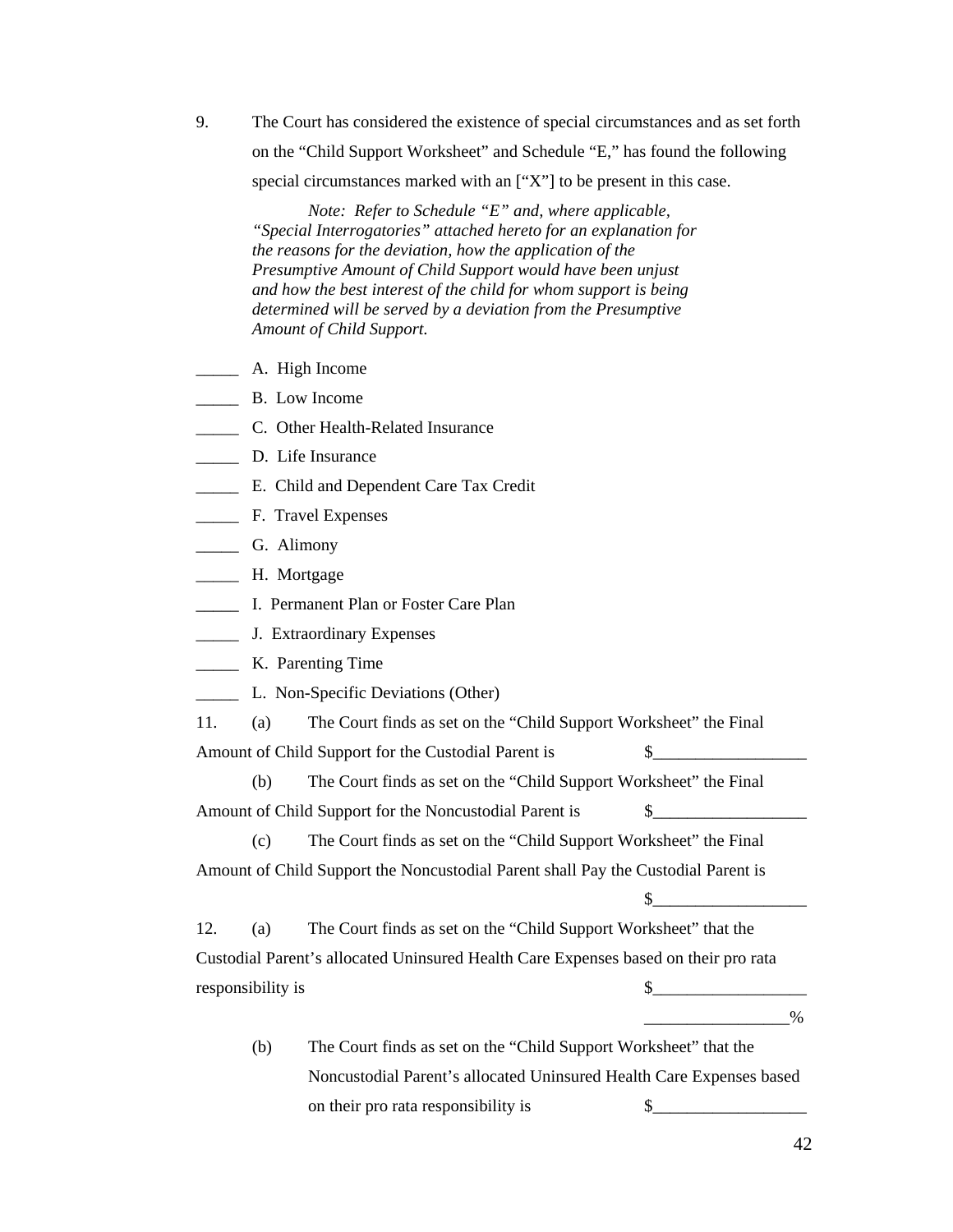The Noncustodial parent, \_\_\_\_\_\_\_\_\_\_\_\_\_\_\_\_\_\_\_\_\_\_\_\_\_\_\_\_\_\_\_\_\_\_\_\_\_\_\_\_\_\_\_\_, shall pay Child Support for each of the \_\_\_\_ minor child(ren) at \$\_\_\_\_\_\_\_\_\_\_\_\_\_\_\_\_\_\_ per month, for a total of \$\_\_\_\_\_\_\_\_\_\_\_\_\_\_\_\_\_\_\_\_\_ per month to the Custodial parent, starting \_\_\_\_\_\_\_\_\_\_\_\_\_\_\_\_\_\_\_\_\_\_\_\_\_\_\_, and continuing until each minor child reaches the age of majority, dies, marries, becomes emancipated, whichever first occurs, provided however, the Court, in the exercise of its sound discretion, directs (or does not direct) the Noncustodial Parent to continue to pay child support for a Child who has not previously married or become emancipated, who is enrolled in and attending a secondary school, and who has attained the age of majority before completing his or her secondary school education, until that child graduates from high school, or until the child attains \_\_\_\_\_ years of age (not to exceed 20 years), whichever first occurs.

\_\_\_\_\_\_\_\_\_\_\_\_\_\_\_\_\_\_\_\_\_\_\_\_\_\_\_\_\_\_\_\_\_\_\_\_\_\_\_\_\_\_\_\_\_\_\_\_\_\_\_\_\_\_\_\_\_\_\_\_\_\_\_\_\_\_\_\_\_\_\_\_\_\_\_\_\_\_ \_\_\_\_\_\_\_\_\_\_\_\_\_\_\_\_\_\_\_\_\_\_\_\_\_\_\_\_\_\_\_\_\_\_\_\_\_\_\_\_\_\_\_\_\_\_\_\_\_\_\_\_\_\_\_\_\_\_\_\_\_\_\_\_\_\_\_\_\_\_\_\_\_\_\_\_\_\_ \_\_\_\_\_\_\_\_\_\_\_\_\_\_\_\_\_\_\_\_\_\_\_\_\_\_\_\_\_\_\_\_\_\_\_\_\_\_\_\_\_\_\_\_\_\_\_\_\_\_\_\_\_\_\_\_\_\_\_\_\_\_\_\_\_\_\_\_\_\_\_\_\_\_\_\_\_\_ \_\_\_\_\_\_\_\_\_\_\_\_\_\_\_\_\_\_\_\_\_\_\_\_\_\_\_\_\_\_\_\_\_\_\_\_\_\_\_\_\_\_\_\_\_\_\_\_\_\_\_\_\_\_\_\_\_\_\_\_\_\_\_\_\_\_\_\_\_\_\_\_\_\_\_\_\_\_ \_\_\_\_\_\_\_\_\_\_\_\_\_\_\_\_\_\_\_\_\_\_\_\_\_\_\_\_\_\_\_\_\_\_\_\_\_\_\_\_\_\_\_\_\_\_\_\_\_\_\_\_\_\_\_\_\_\_\_\_\_\_\_\_\_\_\_\_\_\_\_\_\_\_\_\_\_\_ \_\_\_\_\_\_\_\_\_\_\_\_\_\_\_\_\_\_\_\_\_\_\_\_\_\_\_\_\_\_\_\_\_\_\_\_\_\_\_\_\_\_\_\_\_\_\_\_\_\_\_\_\_\_\_\_\_\_\_\_\_\_\_\_\_\_\_\_\_\_\_\_\_\_\_\_\_\_ \_\_\_\_\_\_\_\_\_\_\_\_\_\_\_\_\_\_\_\_\_\_\_\_\_\_\_\_\_\_\_\_\_\_\_\_\_\_\_\_\_\_\_\_\_\_\_\_\_\_\_\_\_\_\_\_\_\_\_\_\_\_\_\_\_\_\_\_\_\_\_\_\_\_\_\_\_\_ \_\_\_\_\_\_\_\_\_\_\_\_\_\_\_\_\_\_\_\_\_\_\_\_\_\_\_\_\_\_\_\_\_\_\_\_\_\_\_\_\_\_\_\_\_\_\_\_\_\_\_\_\_\_\_\_\_\_\_\_\_\_\_\_\_\_\_\_\_\_\_\_\_\_\_\_\_\_

\_\_\_\_\_\_\_\_\_\_\_\_\_\_\_\_\_\_\_\_\_\_\_\_\_\_\_\_\_\_\_\_\_\_\_\_\_\_\_\_\_\_\_\_\_\_\_\_\_\_\_\_\_\_\_\_\_\_\_\_\_\_\_\_\_\_\_\_\_\_\_\_\_\_\_\_\_\_ \_\_\_\_\_\_\_\_\_\_\_\_\_\_\_\_\_\_\_\_\_\_\_\_\_\_\_\_\_\_\_\_\_\_\_\_\_\_\_\_\_\_\_\_\_\_\_\_\_\_\_\_\_\_\_\_\_\_\_\_\_\_\_\_\_\_\_\_\_\_\_\_\_\_\_\_\_\_ \_\_\_\_\_\_\_\_\_\_\_\_\_\_\_\_\_\_\_\_\_\_\_\_\_\_\_\_\_\_\_\_\_\_\_\_\_\_\_\_\_\_\_\_\_\_\_\_\_\_\_\_\_\_\_\_\_\_\_\_\_\_\_\_\_\_\_\_\_\_\_\_\_\_\_\_\_\_ \_\_\_\_\_\_\_\_\_\_\_\_\_\_\_\_\_\_\_\_\_\_\_\_\_\_\_\_\_\_\_\_\_\_\_\_\_\_\_\_\_\_\_\_\_\_\_\_\_\_\_\_\_\_\_\_\_\_\_\_\_\_\_\_\_\_\_\_\_\_\_\_\_\_\_\_\_\_ \_\_\_\_\_\_\_\_\_\_\_\_\_\_\_\_\_\_\_\_\_\_\_\_\_\_\_\_\_\_\_\_\_\_\_\_\_\_\_\_\_\_\_\_\_\_\_\_\_\_\_\_\_\_\_\_\_\_\_\_\_\_\_\_\_\_\_\_\_\_\_\_\_\_\_\_\_\_ \_\_\_\_\_\_\_\_\_\_\_\_\_\_\_\_\_\_\_\_\_\_\_\_\_\_\_\_\_\_\_\_\_\_\_\_\_\_\_\_\_\_\_\_\_\_\_\_\_\_\_\_\_\_\_\_\_\_\_\_\_\_\_\_\_\_\_\_\_\_\_\_\_\_\_\_\_\_

\_\_\_\_\_\_\_\_\_\_\_\_\_\_\_\_\_%

The Court equitably divides the parties' marital property as follows:

The Court equitably divides the parties' marital debts as follows:

FUTHER ORDERED that each party is restrained and enjoined from molesting or harassing the other party.

SO ORDERED, this  $\_\_\_\_$  day of  $\_\_\_\_\_\_\_\_$ . 20 $\_\_\_\_\_$ .

JUDGE, Superior Courts Judicial Circuit

\_\_\_\_\_\_\_\_\_\_\_\_\_\_\_\_\_\_\_\_\_\_\_\_\_\_\_\_\_\_\_\_\_\_\_\_\_\_\_\_\_\_\_\_\_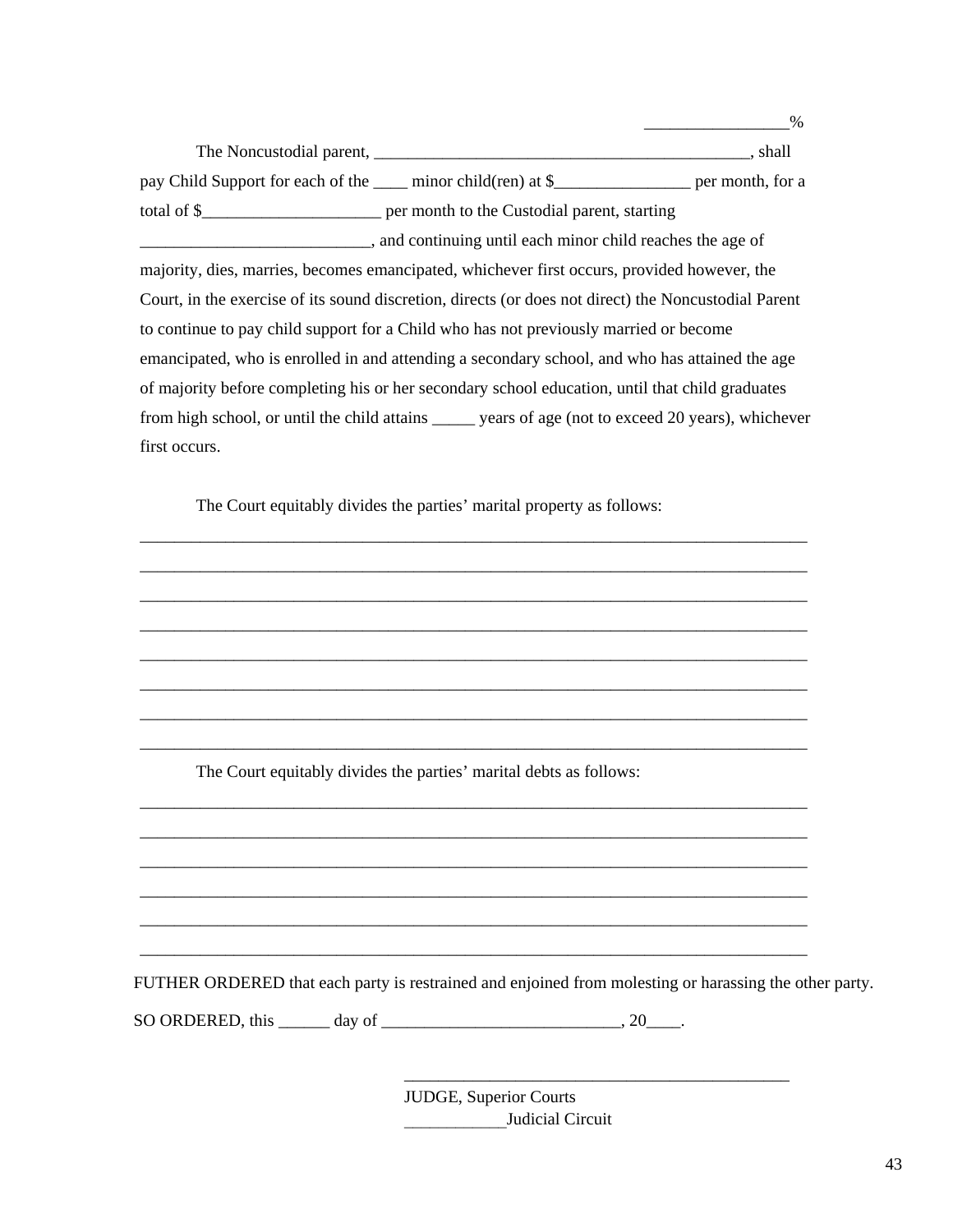|                                                                                                                                                                                                                                                                        | <b>STATE OF GEORGIA</b> |                  |  |
|------------------------------------------------------------------------------------------------------------------------------------------------------------------------------------------------------------------------------------------------------------------------|-------------------------|------------------|--|
| Plaintiff,                                                                                                                                                                                                                                                             |                         |                  |  |
| v.                                                                                                                                                                                                                                                                     |                         | Civil Action No. |  |
| Defendant.                                                                                                                                                                                                                                                             |                         |                  |  |
| <b>INCOME DEDUCTION ORDER</b>                                                                                                                                                                                                                                          |                         |                  |  |
| was properly served and present and represented by counsel. This court                                                                                                                                                                                                 |                         |                  |  |
| having entered an order requiring the _____________ to pay child support to the<br>$\ldots$ , this Income Deduction Order is entered pursuant to O.C.G.A. § 19-6-                                                                                                      |                         |                  |  |
| $32(a.1)(1)$ .                                                                                                                                                                                                                                                         |                         |                  |  |
|                                                                                                                                                                                                                                                                        |                         |                  |  |
|                                                                                                                                                                                                                                                                        |                         |                  |  |
| forwarded within two (2) business days of each payment date. Payments shall be made by<br>cash, cashier's check, or money order, personally or by mailing it to: ____________.<br>The maximum amount to be deducted shall not exceed the amounts allowed under §       |                         |                  |  |
| 303(b) of the Consumer Credit Protection Act, 15 U.S.C. § 1673(b), as amended. This<br>order applies to current and subsequent employers and periods of employment, and may                                                                                            |                         |                  |  |
| only be contested on the grounds of mistake of fact regarding the amount of support<br>owed pursuant to a support order, the arrearage, or the identity of the obligor. The obligor<br>shall notify the ______________ within seven (7) days of any change of address, |                         |                  |  |
| employer or employer's address. A copy of this order shall be served on the obligor and<br>the employer.                                                                                                                                                               |                         |                  |  |
|                                                                                                                                                                                                                                                                        |                         |                  |  |
| This order shall become effective immediately upon signing and shall remain in full force<br>and effect until modified, suspended, or terminated by order of this Court.                                                                                               |                         |                  |  |
|                                                                                                                                                                                                                                                                        |                         | 20               |  |

JUDGE, Superior Courts \_\_\_\_\_\_\_\_\_\_\_\_Judicial Circuit

\_\_\_\_\_\_\_\_\_\_\_\_\_\_\_\_\_\_\_\_\_\_\_\_\_\_\_\_\_\_\_\_\_\_\_\_\_\_\_